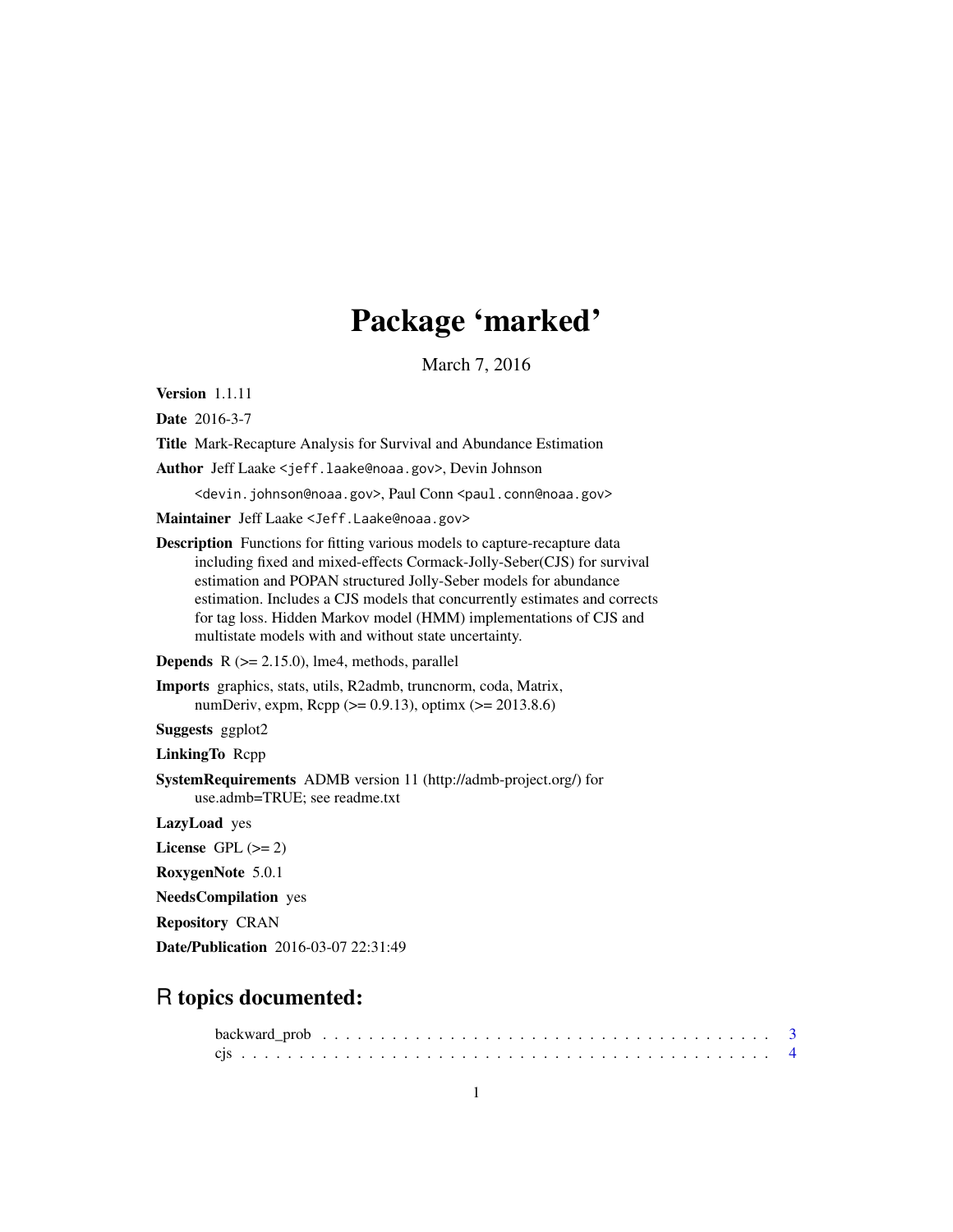|             | 6              |
|-------------|----------------|
|             | 6              |
|             | $\overline{7}$ |
|             | 8              |
|             | 10             |
|             | 11             |
|             | 12             |
|             | 12             |
|             | 14             |
|             | 14             |
|             | 15             |
|             | 17             |
|             | 20             |
|             | 21             |
| crm         | 22             |
|             | 26             |
|             |                |
|             |                |
|             |                |
|             | 31             |
|             | 31             |
|             | 32             |
|             | 33             |
|             | 35             |
|             | 36             |
|             | 38             |
|             | 38             |
|             | 39             |
|             | 40             |
|             |                |
|             | 41<br>42.      |
|             |                |
|             | 44             |
|             | 46             |
|             | 47             |
|             | - 48           |
|             | 49             |
|             | 50             |
| Phi.mean    | 50             |
| predict.crm | 51             |
|             | 53             |
|             | 53             |
|             | 54             |
|             | 56             |
|             | 57             |
|             | 58             |
|             | 61             |
|             | 62             |
|             | 63             |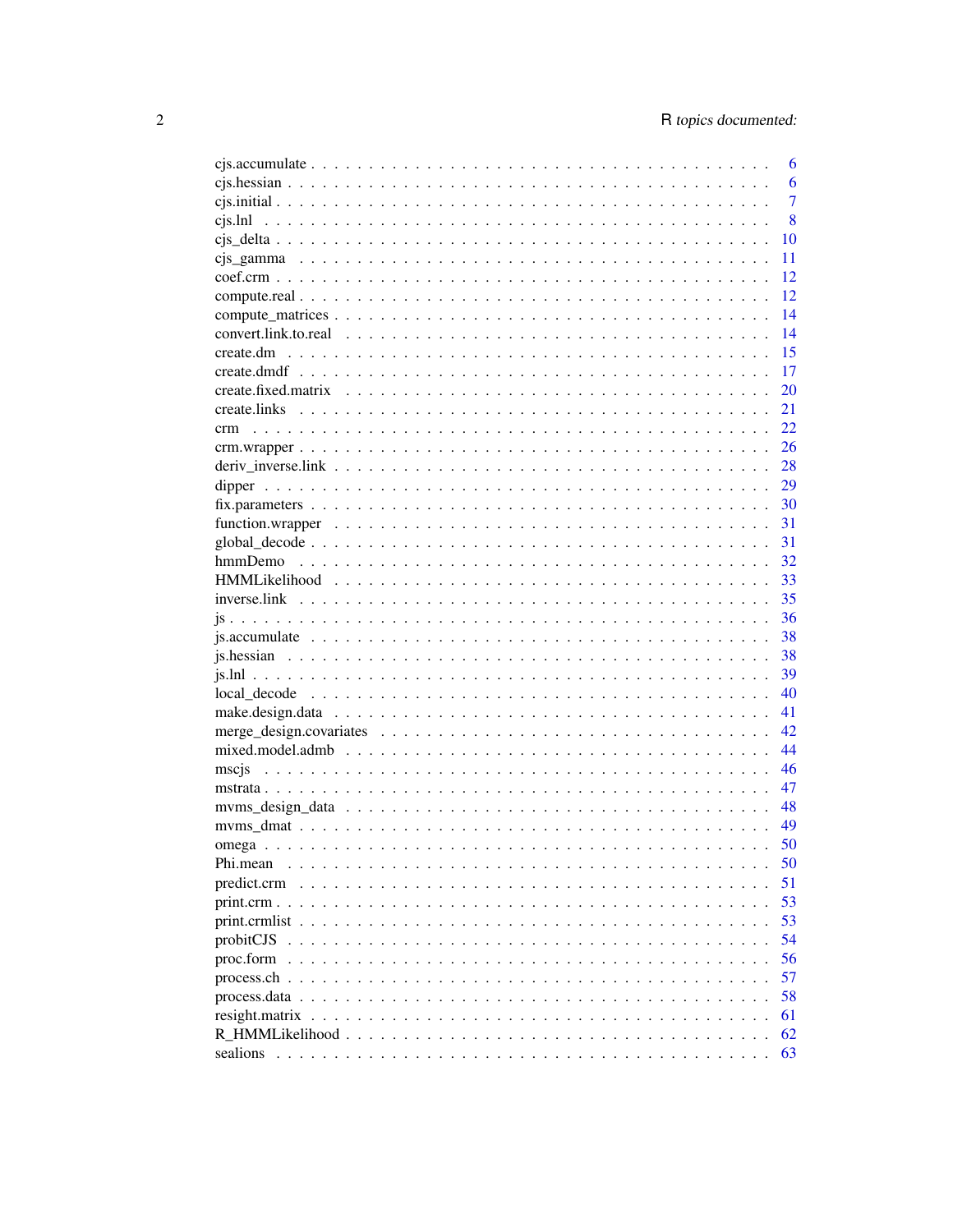# <span id="page-2-0"></span>backward\_prob 3

| Index |  |  | 76 |
|-------|--|--|----|

backward\_prob *Computes backward probabilities*

# Description

Computes backward probability sequence for a set of capture histories

# Usage

backward\_prob(object, ddl = NULL)

# Arguments

| object | fitted crm model (must be an HMM model) |
|--------|-----------------------------------------|
| ddl    | design data list                        |

# Value

array of backward probabilities (one for each id, state, occasion)

# Author(s)

Jeff Laake

# References

Zucchini, W. and I.L. MacDonald. 2009. Hidden Markov Models for Time Series: An Introduction using R. Chapman and Hall, Boca Raton, FL. See page 61.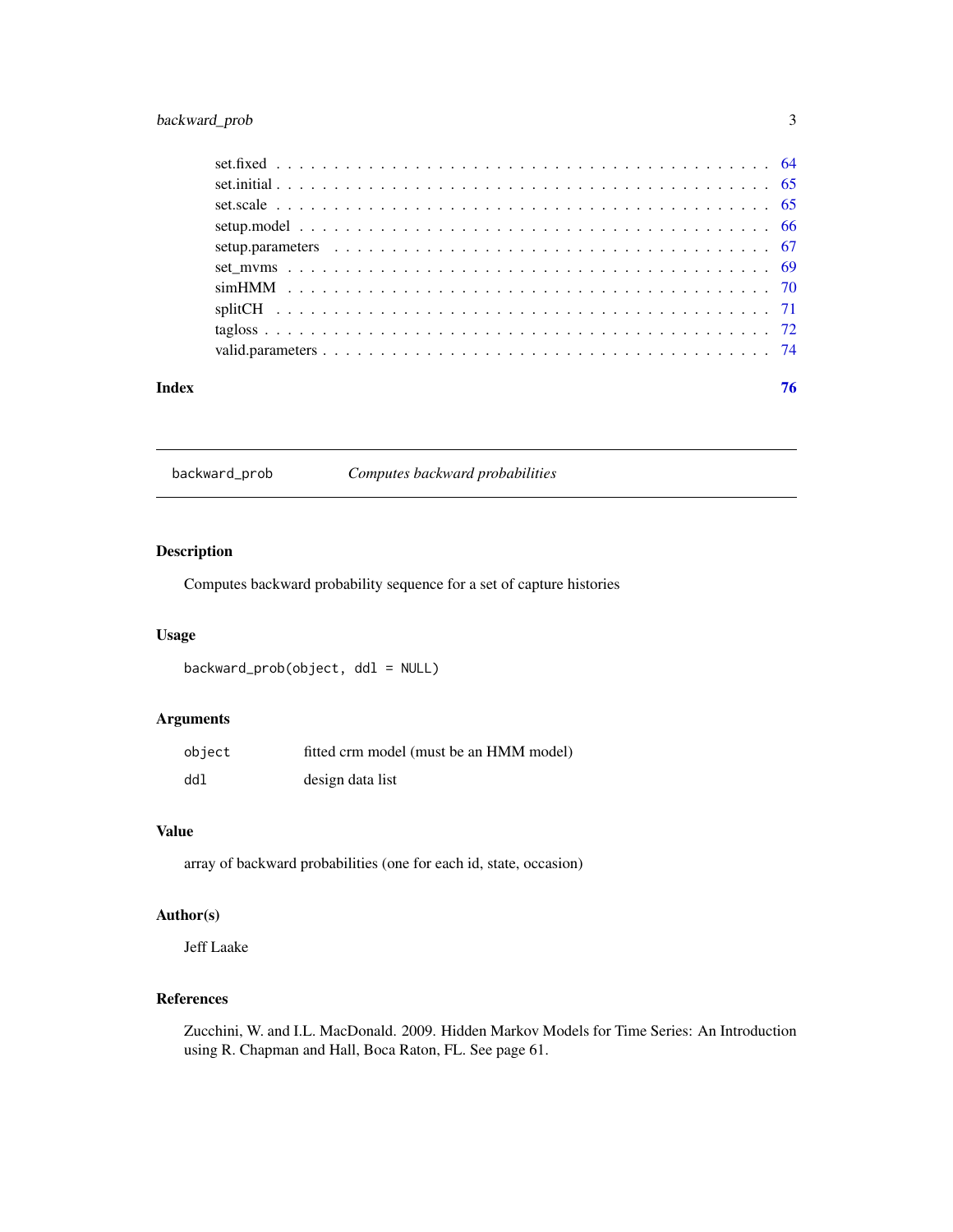#### Examples

#### #

```
# This example is excluded from testing to reduce package check time
# cormack-jolly-seber model
data(dipper)
mod=crm(dipper,model="hmmcjs")
backward_prob(mod)
```
<span id="page-3-1"></span>cjs *Fitting function for CJS models*

# Description

A function for computing MLEs for a specified Cormack-Jolly-Seber open population capturerecapture model for processed dataframe x with user specified formulas in parameters that create list of design matrices dml. This function can be called directly but is most easily called from [crm](#page-21-1) that sets up needed arguments.

#### Usage

```
cjs(x, dd1, dm1, model_data = NULL, parameters, accumulate = TRUE,initial = NULL, method, hessian = FALSE, debug = FALSE,
  chunk_size = 1e+07, refit, itnmax = NULL, control = NULL, scale,
  use.admb = FALSE, crossed = TRUE, compile = FALSE, extra.args = NULL,
  reml, clean = TRUE, ...)
```
# Arguments

| X          | processed dataframe created by process.data                                                                                                                                                                                                                                                                                                          |
|------------|------------------------------------------------------------------------------------------------------------------------------------------------------------------------------------------------------------------------------------------------------------------------------------------------------------------------------------------------------|
| ddl        | list of dataframes for design data; created by call to make. design. data                                                                                                                                                                                                                                                                            |
| dml        | list of design matrices created by create. dm from formula and design data                                                                                                                                                                                                                                                                           |
| model data | a list of all the relevant data for fitting the model including imat, Phi.dm,p.dm,Phi.fixed,p.fixed,<br>and time intervals. It is used to save values and avoid accumulation again if the<br>model was re-rerun with an additional call to cjs when using autoscale or re-<br>starting with initial values. It is stored with returned model object. |
| parameters | equivalent to model.parameters in crm                                                                                                                                                                                                                                                                                                                |
| accumulate | if TRUE will accumulate capture histories with common value and with a com-<br>mon design matrix for Phi and p to speed up execution                                                                                                                                                                                                                 |
| initial    | list of initial values for parameters if desired; if each is a named vector from<br>previous run it will match to columns with same name                                                                                                                                                                                                             |
| method     | method to use for optimization; see optim                                                                                                                                                                                                                                                                                                            |
| hessian    | if TRUE will compute and return the hessian                                                                                                                                                                                                                                                                                                          |
|            |                                                                                                                                                                                                                                                                                                                                                      |

<span id="page-3-0"></span>4 cjst na dobrodni za obrodni za obrodni za obrodni za obrodni za obrodni za obrodni za obrodni za obrodni za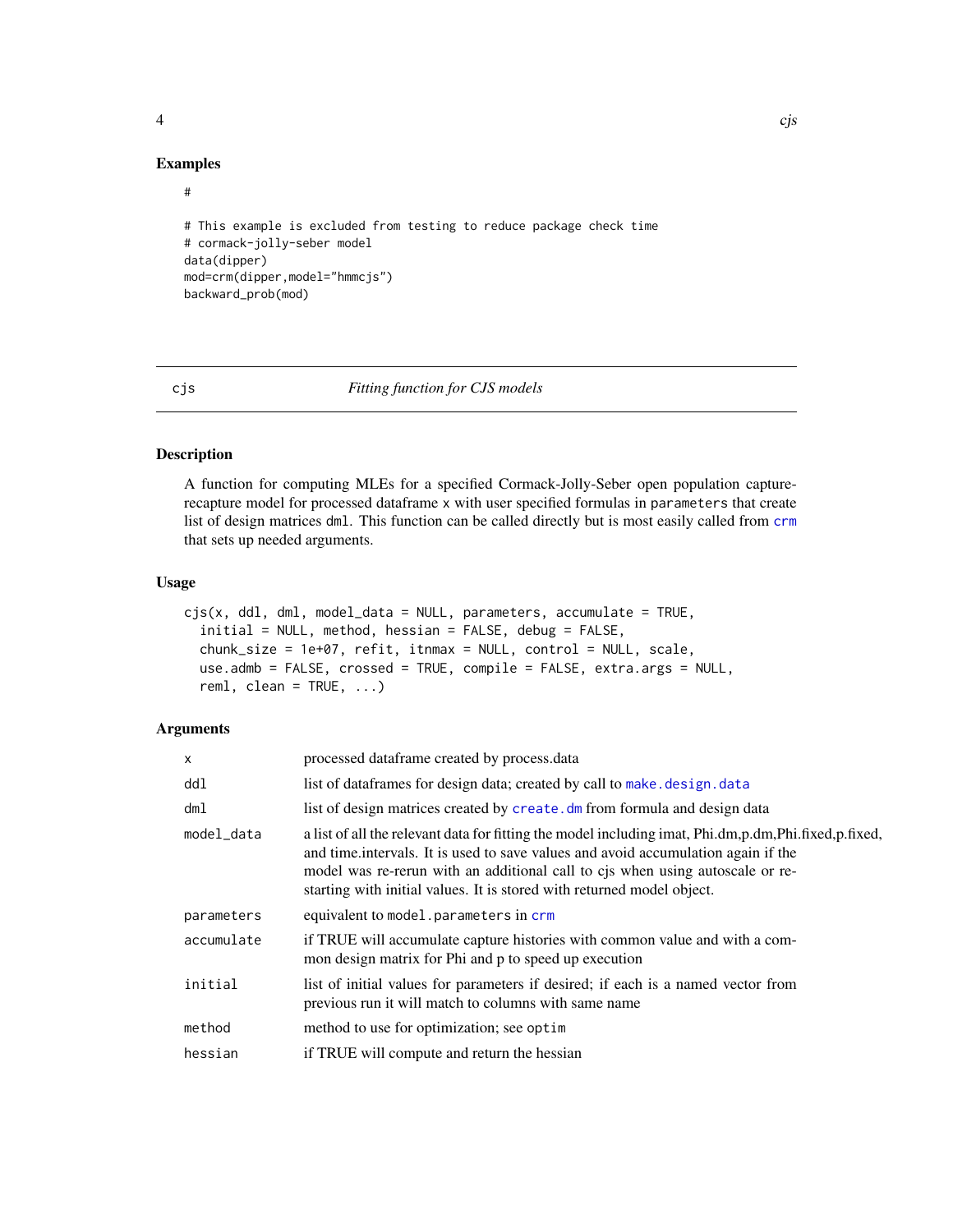| debug      | if TRUE will print out information for each iteration                                                                                               |
|------------|-----------------------------------------------------------------------------------------------------------------------------------------------------|
| chunk_size | specifies amount of memory to use in accumulating capture histories; amount<br>used is 8*chunk_size/1e6 MB (default 80MB)                           |
| refit      | non-zero entry to refit                                                                                                                             |
| itnmax     | maximum number of iterations                                                                                                                        |
| control    | control string for optimization functions                                                                                                           |
| scale      | vector of scale values for parameters                                                                                                               |
| use.admb   | if TRUE creates data file for admoot is to and runs admot optimizer                                                                                 |
| crossed    | if TRUE it uses cjs.tpl or cjs_reml.tpl if reml=FALSE or TRUE respectively; if<br>FALSE, then it uses cjsre which can use Gauss-Hermite integration |
| compile    | if TRUE forces re-compilation of tpl file                                                                                                           |
| extra.args | optional character string that is passed to admb if use.admb==TRUE                                                                                  |
| reml       | if set to TRUE uses cjs_reml if crossed                                                                                                             |
| clean      | if TRUE, deletes the tpl and executable files for amdb if use.admb=T                                                                                |
| $\cdots$   | any remaining arguments are passed to additional parameters passed to optim<br>or $c$ js. $lnl$                                                     |
|            |                                                                                                                                                     |

# Details

It is easiest to call cjs through the function [crm](#page-21-1). Details are explained there.

Be cautious with this function at present. It does not include many checks to make sure values like fixed values will remain in the specified range of the data. Normally this would not be a big problem but because [cjs.lnl](#page-7-1) calls an external FORTRAN subroutine, if it gets a subscript out of bounds, it will cause R to terminate. So make sure to save your workspace frequently if you use this function in its current implementation.

#### Value

The resulting value of the function is a list with the class of crm,cjs such that the generic functions print and coef can be used. Elements are 1) beta: named vector of parameter estimatesm 2) lnl: -2\*log likelihood, 3) AIC: lnl + 2\* number of parameters, 4) convergence: result from optim; if 0 optim thinks it converged, 5) count:optim results of number of function evaluations, 6) reals: dataframe of data and real Phi and p estimates for each animal-occasion excluding those that occurred before release, 7) vcv:var-cov matrix of betas if hessian=TRUE was set.

# Author(s)

Jeff Laake <jeff.laake@noaa.gov>

# References

Pledger, S., K. H. Pollock, et al. (2003). Open capture-recapture models with heterogeneity: I. Cormack-Jolly-Seber model. Biometrics 59(4):786-794.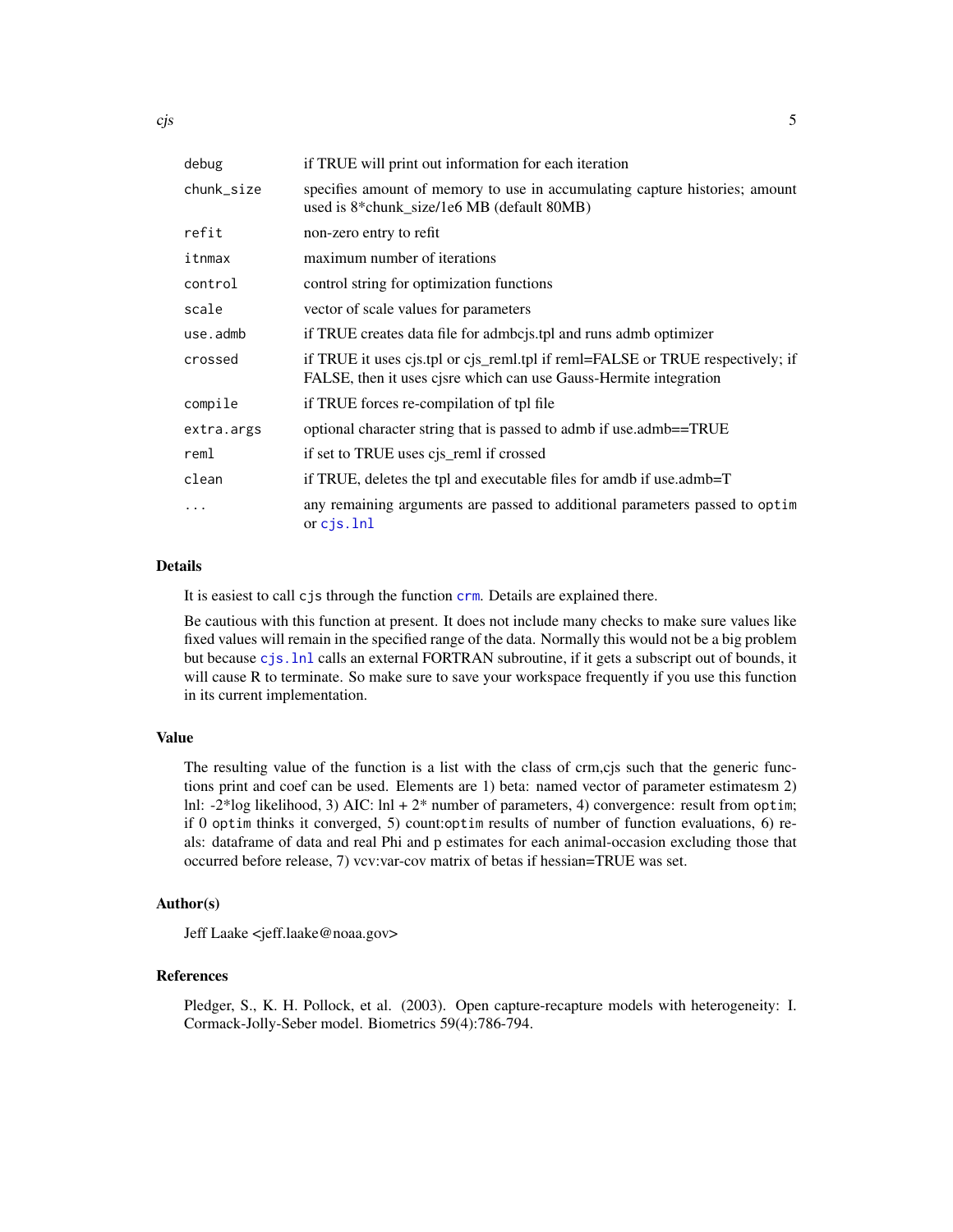# Description

To speed up compuation, animals with the same capture history and design matrix are accumulated and represented by a frequency. Computes starting values for Phi and p parameters from the list of design matrices and the summarized data list including ch matrix and first and last vectors. If any values are missing (NA) or abs(par)>5, they are set to 0.

#### Usage

```
cjs.accumulate(x, model_data, nocc, freq, chunk_size)
```
# Arguments

| x          | data                                                                                                                                                                     |
|------------|--------------------------------------------------------------------------------------------------------------------------------------------------------------------------|
| model_data | list of design matrices, fixed parameters and time intervals all which can vary by<br>animal                                                                             |
| nocc       | number of capture occasions                                                                                                                                              |
| freg       | frequency of each capture history before accumulation                                                                                                                    |
| chunk_size | size that determines number of pieces of data/design matrix that are handled.<br>Smaller chunk_size requires more time but less memory. 1e7 is default set in<br>$C1S$ . |

# Value

modified model\_data list that is accumulated

# Author(s)

Jeff Laake

| Compute variance-covariance matrix for fitted CJS model | cjs.hessian |  |  |  |
|---------------------------------------------------------|-------------|--|--|--|
|---------------------------------------------------------|-------------|--|--|--|

# Description

A wrapper function that sets up call to hessian function to compute and then invert the hessian.

# Usage

cjs.hessian(model)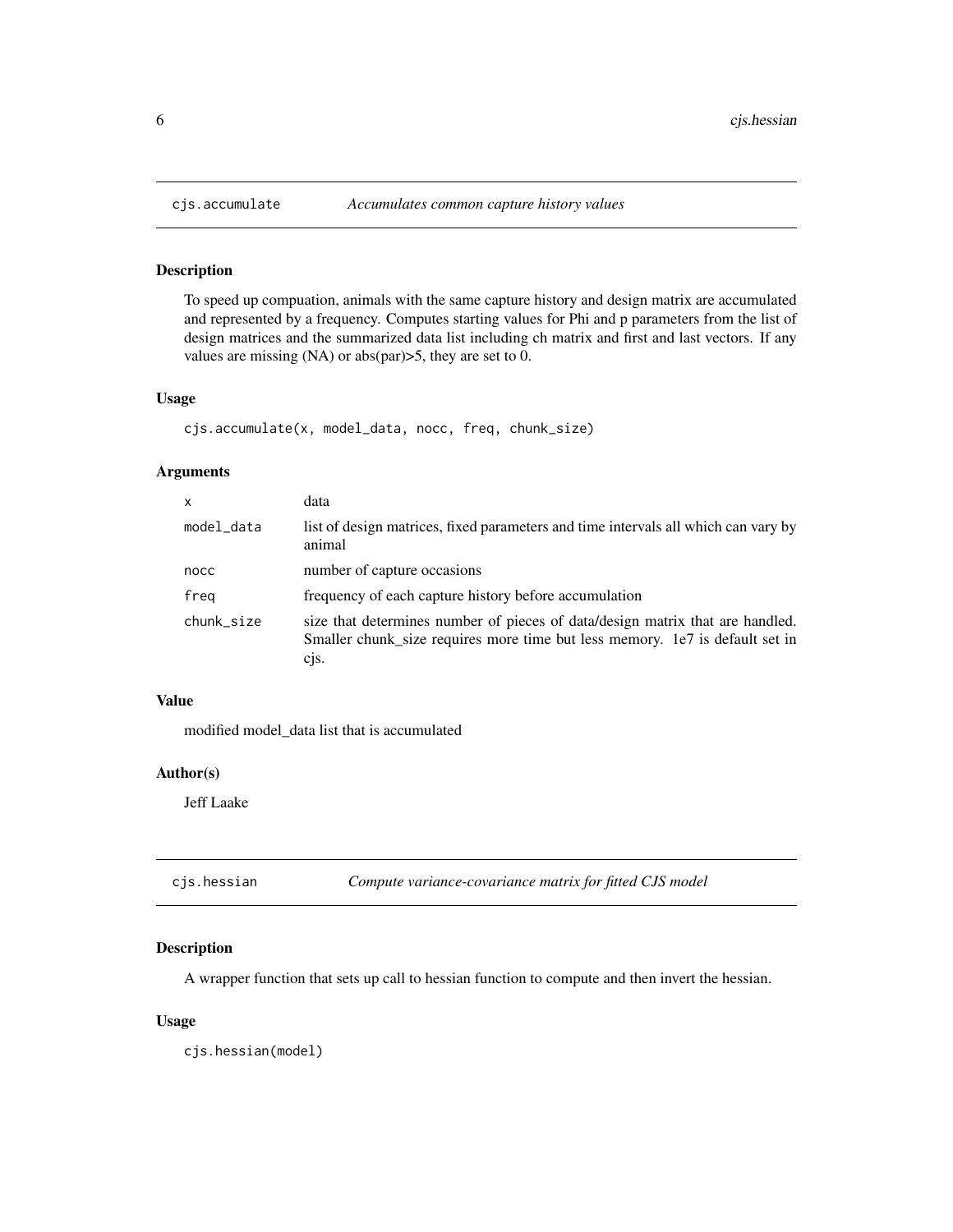#### <span id="page-6-0"></span>cjs.initial 7

# Arguments

model fitted CJS model from function crm

# Value

variance-covariance matrix for specified model or the model object with the stored vcv depending on whether the model has already been run

# Author(s)

Jeff Laake <jeff.laake@noaa.gov>

cjs.initial *Computes starting values for CJS p and Phi parameters*

# Description

Computes starting values for Phi and p parameters from the list of design matrices and the summarized data list including ch matrix and first and last vectors. If any values are missing (NA) or abs(par)>5, they are set to 0.

# Usage

cjs.initial(dml, imat, link = "logit")

# Arguments

| dml  | design matrix list for Phi and p                     |
|------|------------------------------------------------------|
| imat | list containing chmat, first and last                |
| link | either "logit" (for cjs) or "probit" (for probitCJS) |

#### Value

list of initial parameter estimates

# Author(s)

Jeff Laake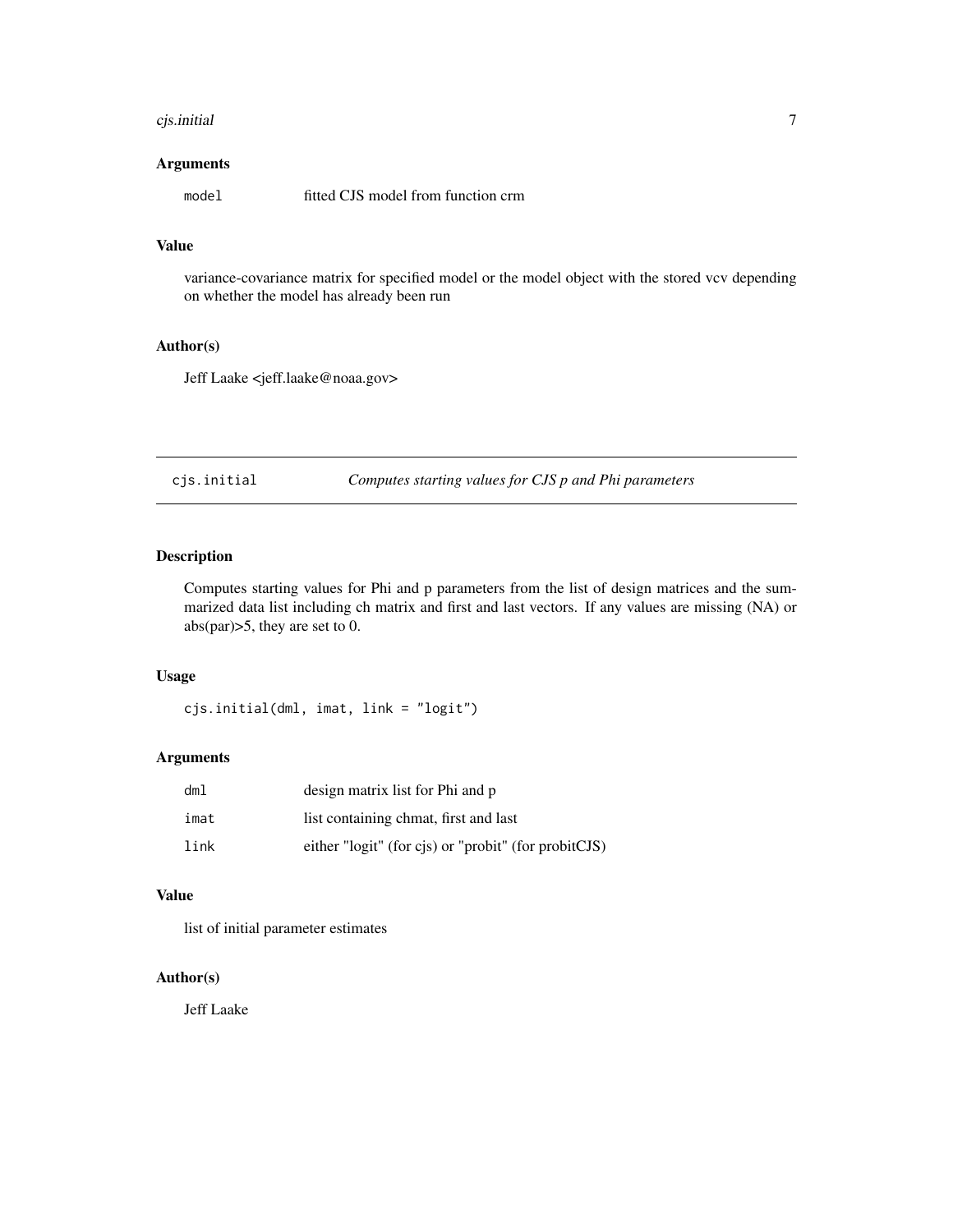#### Description

For a given set of parameters and data, it computes -log Likelihood value.

# Usage

```
cjs.lnl(par, model_data, Phi.links = NULL, p.links = NULL, debug = FALSE,
  all = FALSE, cjsenv)
```
#### Arguments

| par        | vector of parameter values                                                                                                                                                                                                                                                                                                                                                                                                                                                                                                                  |
|------------|---------------------------------------------------------------------------------------------------------------------------------------------------------------------------------------------------------------------------------------------------------------------------------------------------------------------------------------------------------------------------------------------------------------------------------------------------------------------------------------------------------------------------------------------|
| model_data | a list that contains: 1) imat-list of vectors and matrices constructed by process. ch<br>from the capture history data, 2)Phi.dm design matrix for Phi constructed by<br>create.dm, 3)p.dm design matrix for p constructed by create.dm, 4)Phi.fixed<br>matrix with 3 columns: ch number(i), occasion number(j), fixed value(f) to<br>fix $phi(i,j)=f$ , 5)p.fixed matrix with 3 columns: ch number(i), occasion num-<br>ber(j), and 6) time intervals intervals of time between occasions if not all 1 fixed<br>value(f) to fix $p(i,j)=f$ |
| Phi.links  | vector of links for each parameter                                                                                                                                                                                                                                                                                                                                                                                                                                                                                                          |
| p.links    | vector of links for each parameter                                                                                                                                                                                                                                                                                                                                                                                                                                                                                                          |
| debug      | if TRUE will printout values of par and function value                                                                                                                                                                                                                                                                                                                                                                                                                                                                                      |
| a11        | if TRUE, returns entire list rather than just lnl; can be used to extract reals                                                                                                                                                                                                                                                                                                                                                                                                                                                             |
| cjsenv     | environment for cjs to update iteration counter                                                                                                                                                                                                                                                                                                                                                                                                                                                                                             |

# Details

This function uses a FORTRAN subroutine (cjs.f) to speed up computation of the likelihood but the result can also be obtained wholly in R with a small loss in precision. See R code below. The R and FORTRAN code uses the likelihood formulation of Pledger et al.(2003).

```
get.p=function(beta,dm,nocc,Fplus)
{
# compute p matrix from parameters (beta) and list of design matrices (dm)
# created by function create.dm
 ps=cbind(rep(1,nrow(dm)/(nocc-1)),
     matrix(dm
 ps[Fplus==1]=plogis(ps[Fplus==1])
 return(ps)
}
get.Phi=function(beta,dm,nocc,Fplus)
{
```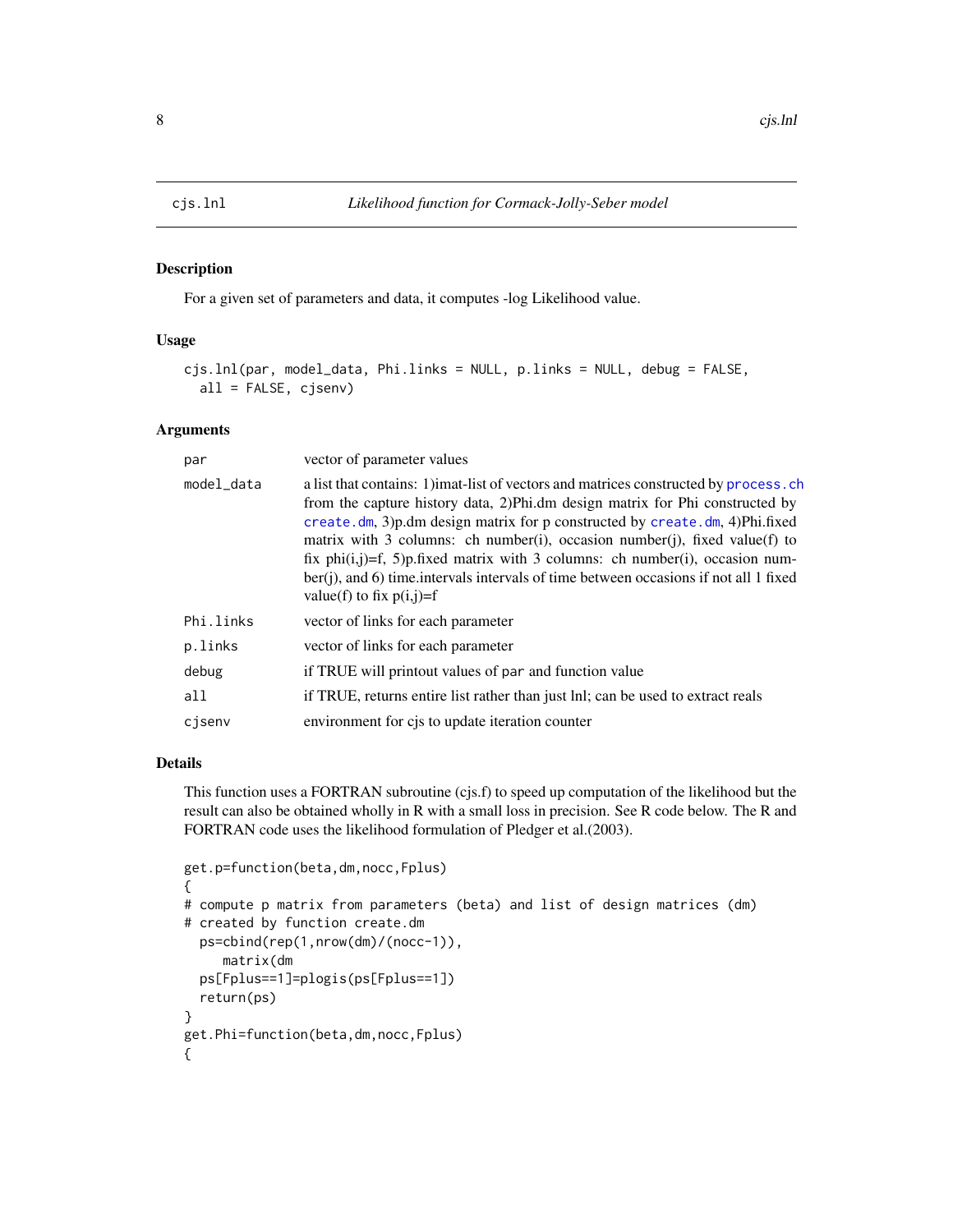```
# compute Phi matrix from parameters (beta) and list of design matrices (dm)
# created by function create.dm
 Phis=cbind(rep(1,nrow(dm)/(nocc-1)),
    matrix(dm
 Phis[Fplus==1]=plogis(Phis[Fplus==1])
  return(Phis)
}
#################################################################################
# cjs.lnl - computes likelihood for CJS using Pledger et al (2003)
# formulation for the likelihood. This code does not cope with fixed parameters or
# loss on capture but could be modified to do so. Also, to work directly with cjs.r and
# cjs.accumulate call to process.ch would have to have all=TRUE to get Fplus and L.
# Arguments:
# par - vector of beta parameters
# imat - list of freq, indicator vector and matrices for ch data created by process.ch
# Phi.dm - list of design matrices; a dm for each capture history
# p.dm - list of design matrices; a dm for each capture history
# debug - if TRUE show iterations with par and -2lnl
# time.intervals - intervals of time between occasions
# Value: -LnL using
#################################################################################
cjs.lnl=function(par,model_data,Phi.links=NULL,p.links=NULL,debug=FALSE,all=FALSE) {
if(debug)cat("\nupar = ",par)#extract Phi and p parameters from par vector
nphi=ncol(model_data$Phi.dm)
np=ncol(model_data$p.dm)
beta.phi=par[1:nphi]
beta.p=par[(nphi+1):(nphi+np)]
#construct parameter matrices (1 row for each capture history and a column
#for each occasion)
Phis=get.Phi(beta.phi,model_data$Phi.dm,nocc=ncol(model_data$imat$chmat),
                         model_data$imat$Fplus)
if(!is.null(model_data$time.intervals))
{
exponent=cbind(rep(1,nrow(Phis)),model_data$time.intervals)
Phis=Phis^exponent
}
ps=get.p(beta.p,model_data$p.dm,nocc=ncol(model_data$imat$chmat),
          model_data$imat$Fplus)
if(debug)cat("\nupar = ",par)# Compute probability of dying in interval from Phis
M=cbind((1-Phis)[,-1],rep(1,nrow(Phis)))
# compute cummulative survival from release across each subsequent time
# and the cummulative probability for detection (capture) across each time
Phi.cumprod=1-model_data$imat$Fplus + Phis*model_data$imat$Fplus
cump=(1-model_data$imat$Fplus)+model_data$imat$Fplus*
         (model_data$imat$chmat*ps+(1-model_data$imat$chmat)*(1-ps))
for (i in 2:ncol(cump))
```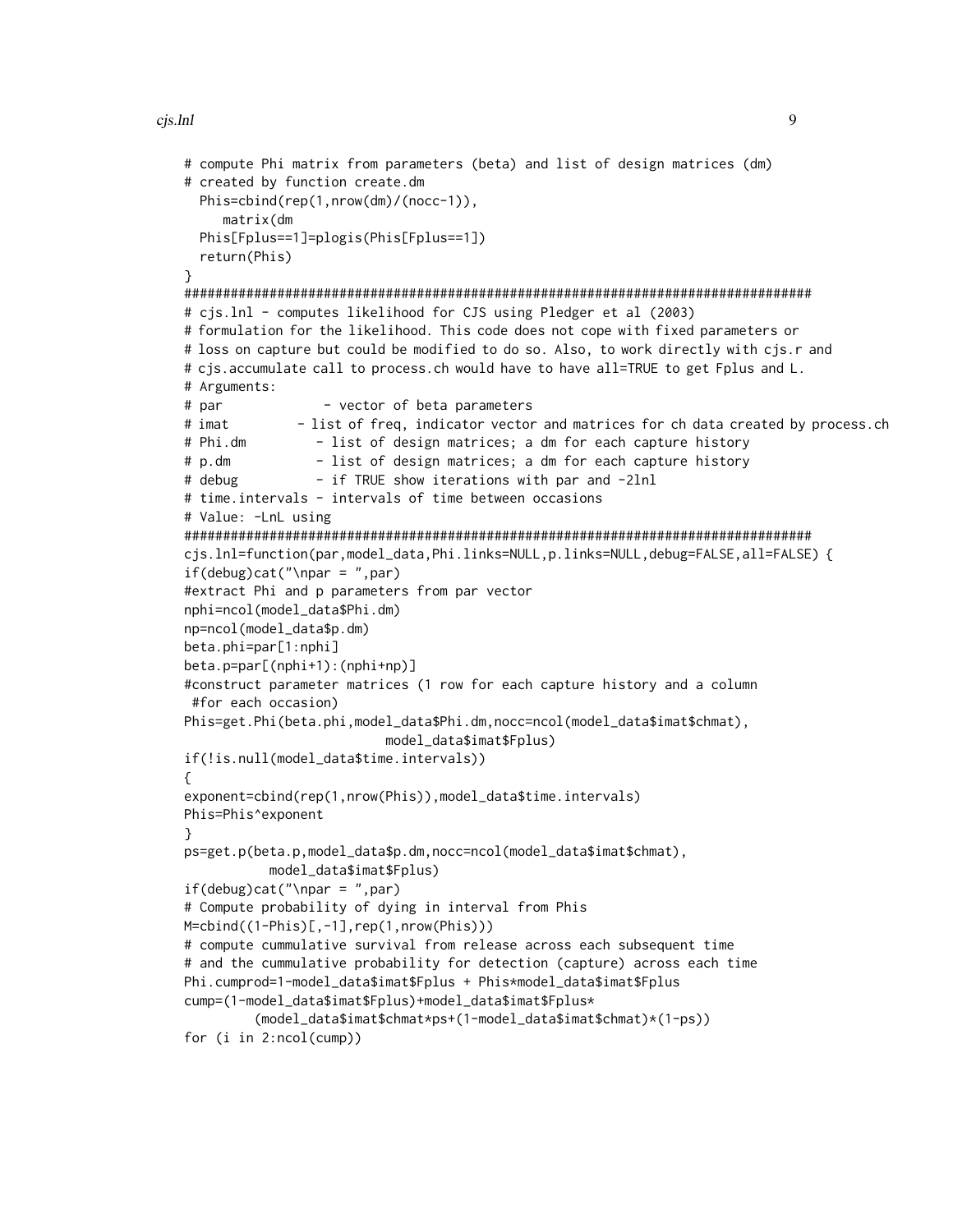```
{
Phi.cumprod[,i]=Phi.cumprod[,i-1]*Phi.cumprod[,i]
cump[,i]=cump[,i-1]*cump[,i]
}
# compute prob of capture-history
pch=rowSums(model_data$imat$L*M*Phi.cumprod*cump)
lnl=-sum(model_data$imat$freq*log(pch))
if(debug)cat("\n-2lnl = ",2*lnl)return(lnl)
}
```
# Value

either -log likelihood value if all=FALSE or the entire list contents of the call to the FORTRAN subroutine if all=TRUE. The latter is used from [cjs](#page-3-1) after optimization to extract the real parameter estimates at the final beta values.

# Author(s)

Jeff Laake

# References

Pledger, S., K. H. Pollock, et al. (2003). Open capture-recapture models with heterogeneity: I. Cormack-Jolly-Seber model. Biometrics 59(4):786-794.

cjs\_delta *HMM Initial state distribution functions*

# Description

Functions that compute the initial probability distribution for the states. Currently only CJS, MS models and MS models with state uncertainty are included and these all use cjs\_delta to assign a known state.

# Usage

```
cjs_delta(pars, m, F, T, start)
```
# **Arguments**

| pars   | list of real parameter matrices (id by occasion) for each type of parameter                               |
|--------|-----------------------------------------------------------------------------------------------------------|
| m      | number of states                                                                                          |
| -F     | initial occasion vector                                                                                   |
| $\top$ | number of occasions                                                                                       |
| start  | matrix with values that are first occasion and for some CJS type models the state<br>of first observation |

<span id="page-9-0"></span>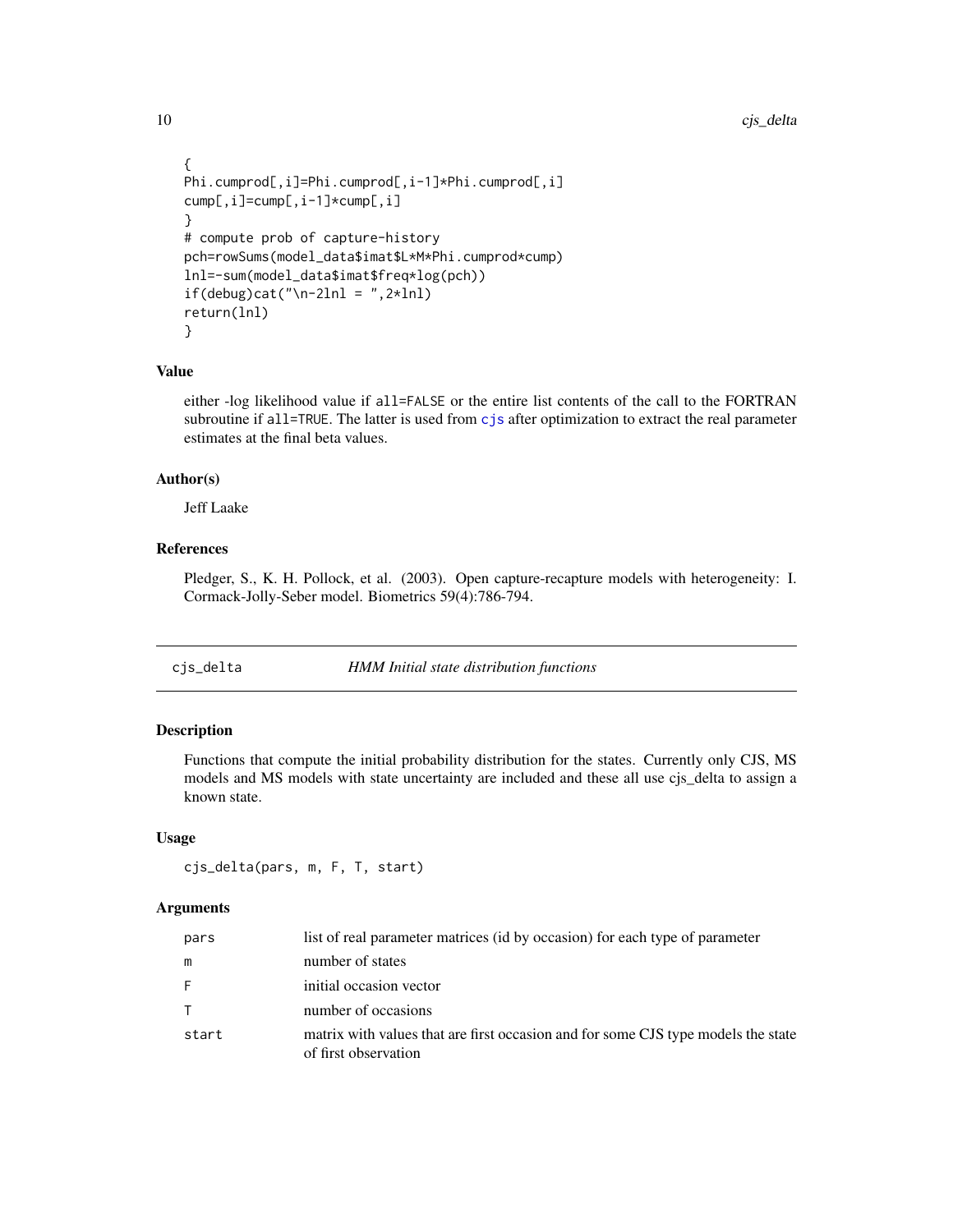# <span id="page-10-0"></span>cjs\_gamma 11

# Value

2-d array of initial state probability vectors for each id

# Author(s)

Jeff Laake <jeff.laake@noaa.gov>

# References

Zucchini, W. and I.L. MacDonald. 2009. Hidden Markov Models for Time Series: An Introduction using R. Chapman and Hall, Boca Raton, FL. 275p.

cjs\_gamma *HMM Transition matrix functions*

# Description

Functions that compute the transition matrix for various models. Currently only CJS and MS models are included.

# Usage

cjs\_gamma(pars, m, F, T)

# Arguments

| pars | list of real parameter values for each type of parameter |
|------|----------------------------------------------------------|
| m    | number of states                                         |
| F    | initial occasion vector                                  |
|      | number of occasions                                      |

#### Value

array of id and occasion-specific transition matrices - Gamma in Zucchini and MacDonald (2009)

# Author(s)

Jeff Laake <jeff.laake@noaa.gov>

# References

Zucchini, W. and I.L. MacDonald. 2009. Hidden Markov Models for Time Series: An Introduction using R. Chapman and Hall, Boca Raton, FL. 275p.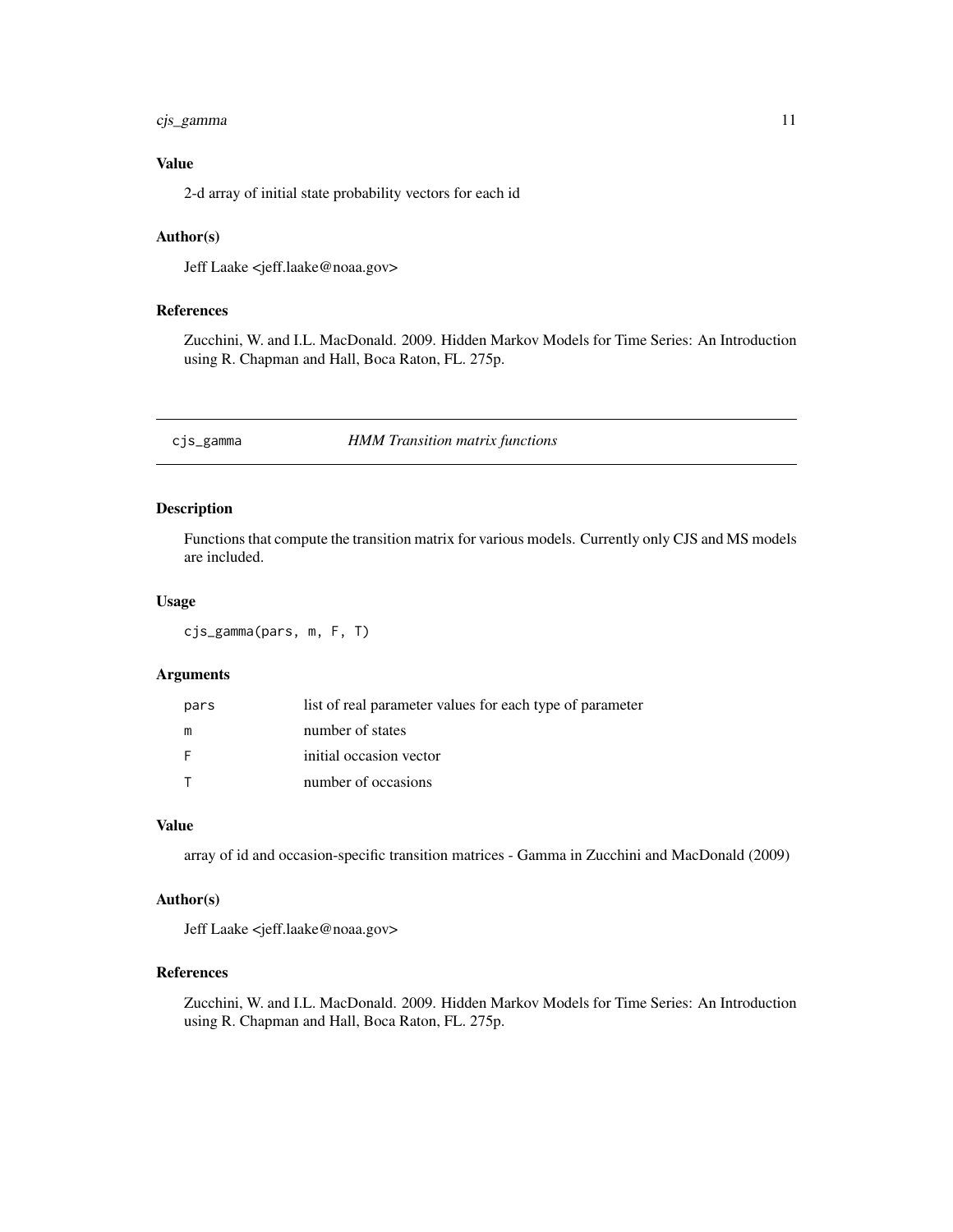<span id="page-11-0"></span>

# Description

Extracts the beta coefficients from the model results.

# Usage

## S3 method for class 'crm' coef(object,...)

# Arguments

| object | crm model result                |
|--------|---------------------------------|
| .      | generic arguments not used here |

# Value

returns a dataframe with estimates and standard errors and confidence intervals if hessian=TRUE on model run.

#### Author(s)

Jeff Laake

# See Also

[crm](#page-21-1)

<span id="page-11-1"></span>compute.real *Compute estimates of real parameters*

# Description

Computes real estimates and their var-cov for a particular parameter.

# Usage

```
compute.real(model, parameter, ddl = NULL, dml = NULL, unique = TRUE,
  vcv = FALSE, se = FALSE, chat = 1, subset = NULL, select = NULL,showDesign = FALSE, include = NULL, uselink = FALSE)
```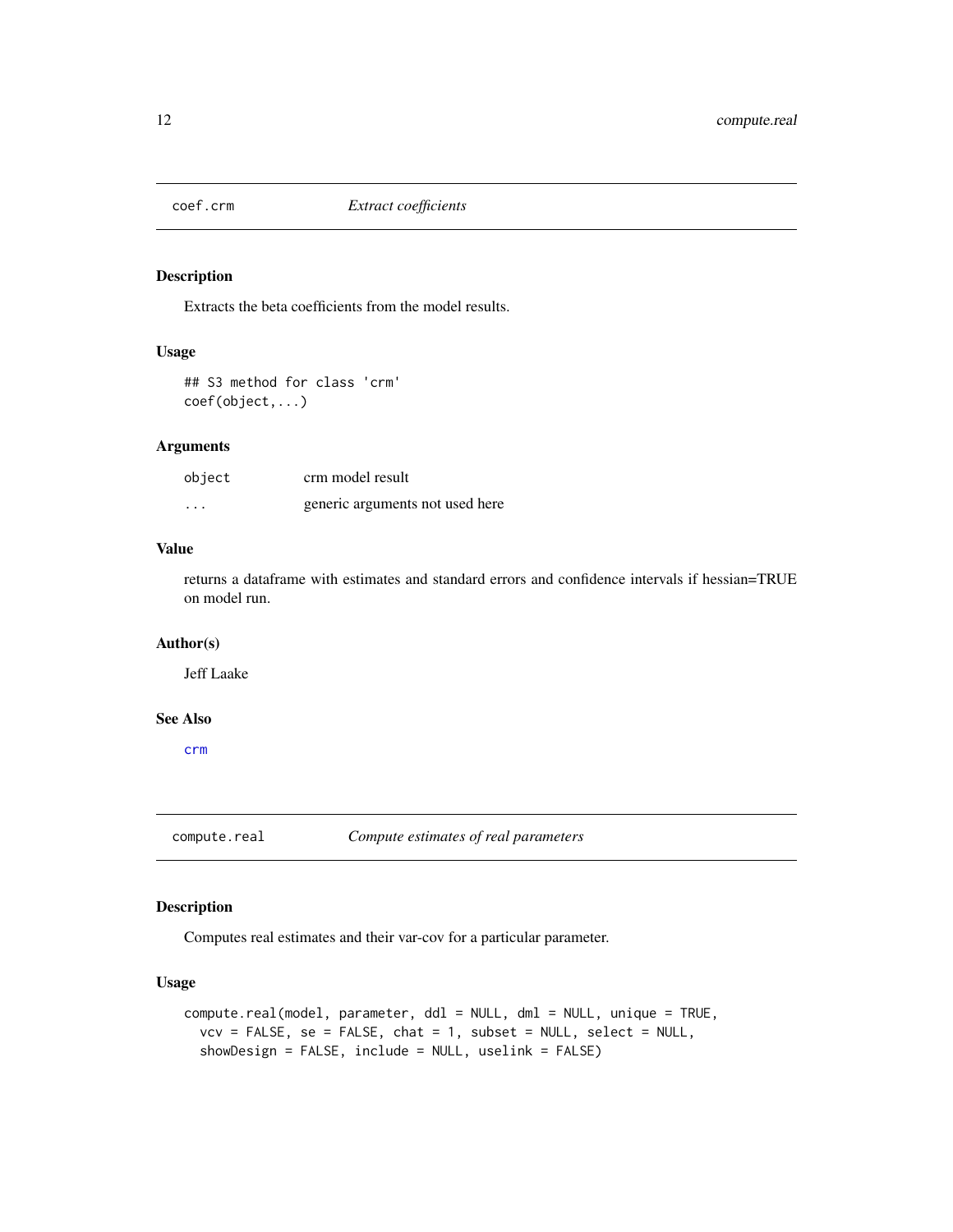# compute.real 13

#### **Arguments**

| model      | model object                                                                     |
|------------|----------------------------------------------------------------------------------|
| parameter  | name of real parameter to be computed (eg "Phi" or "p")                          |
| ddl        | list of design data                                                              |
| dml        | design matrix list                                                               |
| unique     | TRUE if only unique values should be returned                                    |
| <b>VCV</b> | logical; if TRUE, computes and returns v-c matrix of real estimates              |
| se         | logical; if TRUE, computes std errors and conf itervals of real estimates        |
| chat       | over-dispersion value                                                            |
| subset     | logical expression using fields in real dataframe                                |
| select     | character vector of field names in real that you want to include                 |
| showDesign | if TRUE, show design matrix instead of data                                      |
| include    | vector of field names always to be included even when select or unique specified |
| uselink    | default FALSE; if TRUE uses link values in evaluating uniqueness                 |

# Details

This code is complicated because it handles both the MCMC models and the likelihood models. The former is quite simple than the latter because all of the real computation is done by the model code and this function only computes summaries. The likelihood model code is complicated primarily by the mlogit parameters which are computed in 2 stages: 1) log link and 2) summation to normalize. The mlogit is handled differently depending on the model. For MS and JS models, one of the parameters is computed by subtraction (specified as addone==TRUE) whereas the HMM models (addone=FALSE) specify a parameter for each cell and one is fixed by the user to 1. The latter is preferable because it then provides an estimate and a std error for each parameter whereas the subtracted value is not provided for MS and JS.

This function differs from compute.real in RMark because it only computes the values for a single parameter whereas the function with the same name in RMark can compute estimates from multiple parameters (eg Phi and p).

#### Value

A data frame (real) is returned if vcv=FALSE; otherwise, a list is returned also containing vcv.real:

| real     | data frame containing estimates, and if vcv=TRUE it also contains standard er- |
|----------|--------------------------------------------------------------------------------|
|          | rors and confidence intervals                                                  |
| vcv.real | variance-covariance matrix of real estimates                                   |

#### Author(s)

Jeff Laake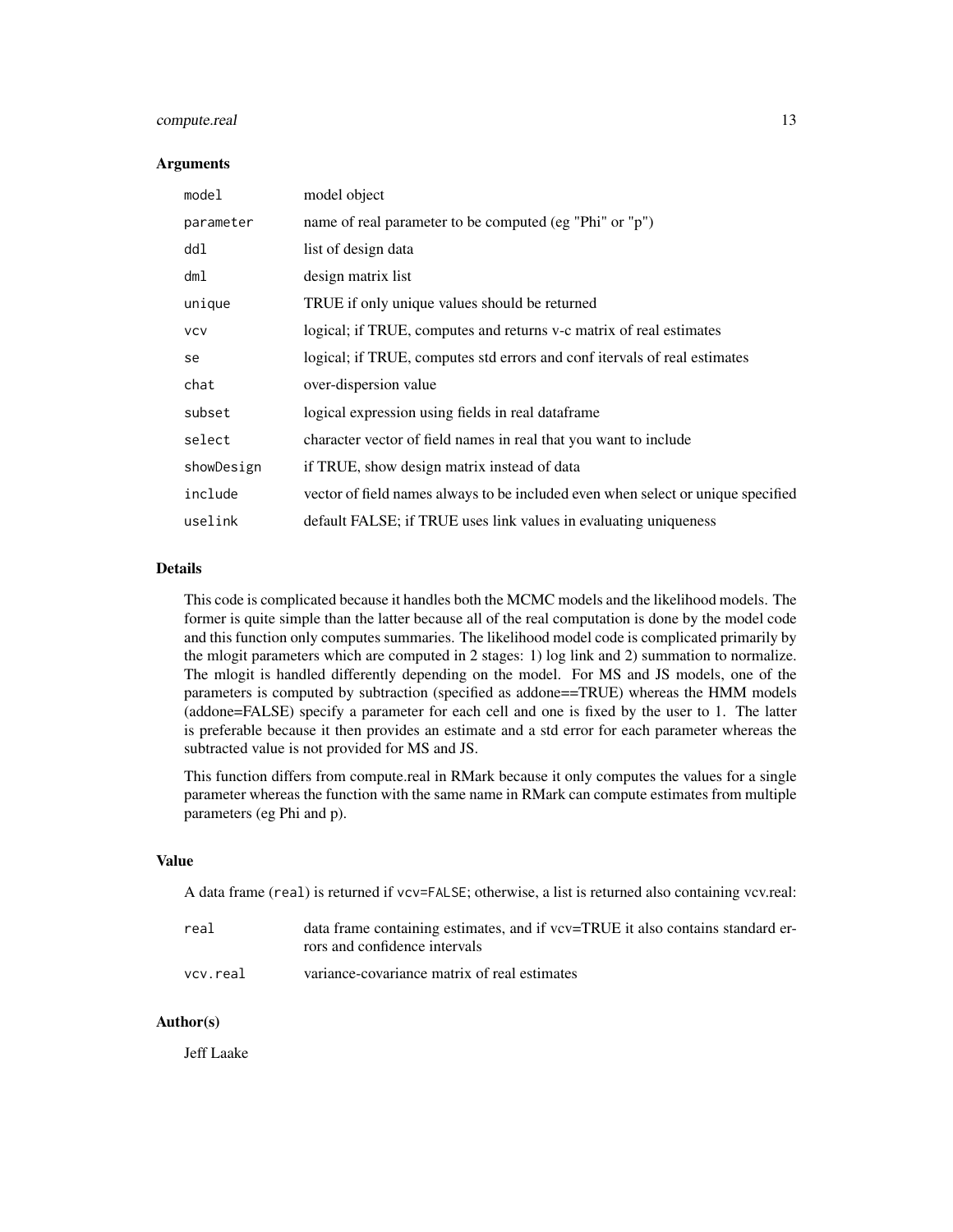# Examples

```
data(dipper)
dipper.proc=process.data(dipper,model="cjs",begin.time=1)
dipper.ddl=make.design.data(dipper.proc)
mod.Phisex.pdot=crm(dipper.proc,dipper.ddl,
model.parameters=list(Phi=list(formula=~sex+time),p=list(formula=~1)),hessian=TRUE)
xx=compute.real(mod.Phisex.pdot,"Phi",unique=TRUE,vcv=TRUE)
```
compute\_matrices *Compute HMM matrices*

# Description

Computes gamma, dmat and delta (initial) matrices(arrays) and returns them in a list.

# Usage

```
compute_matrices(object, ddl = NULL)
```
# Arguments

| object | fitted crm model (must be an HMM model) |
|--------|-----------------------------------------|
| ddl    | design data list                        |

# Value

list with gamma, dmat and delta arrays

#### Author(s)

Jeff Laake

convert.link.to.real *Convert link values to real parameters*

# Description

Computes real parameters from link values

# Usage

```
convert.link.to.real(x, model = NULL, links = NULL, fixed = NULL)
```
<span id="page-13-0"></span>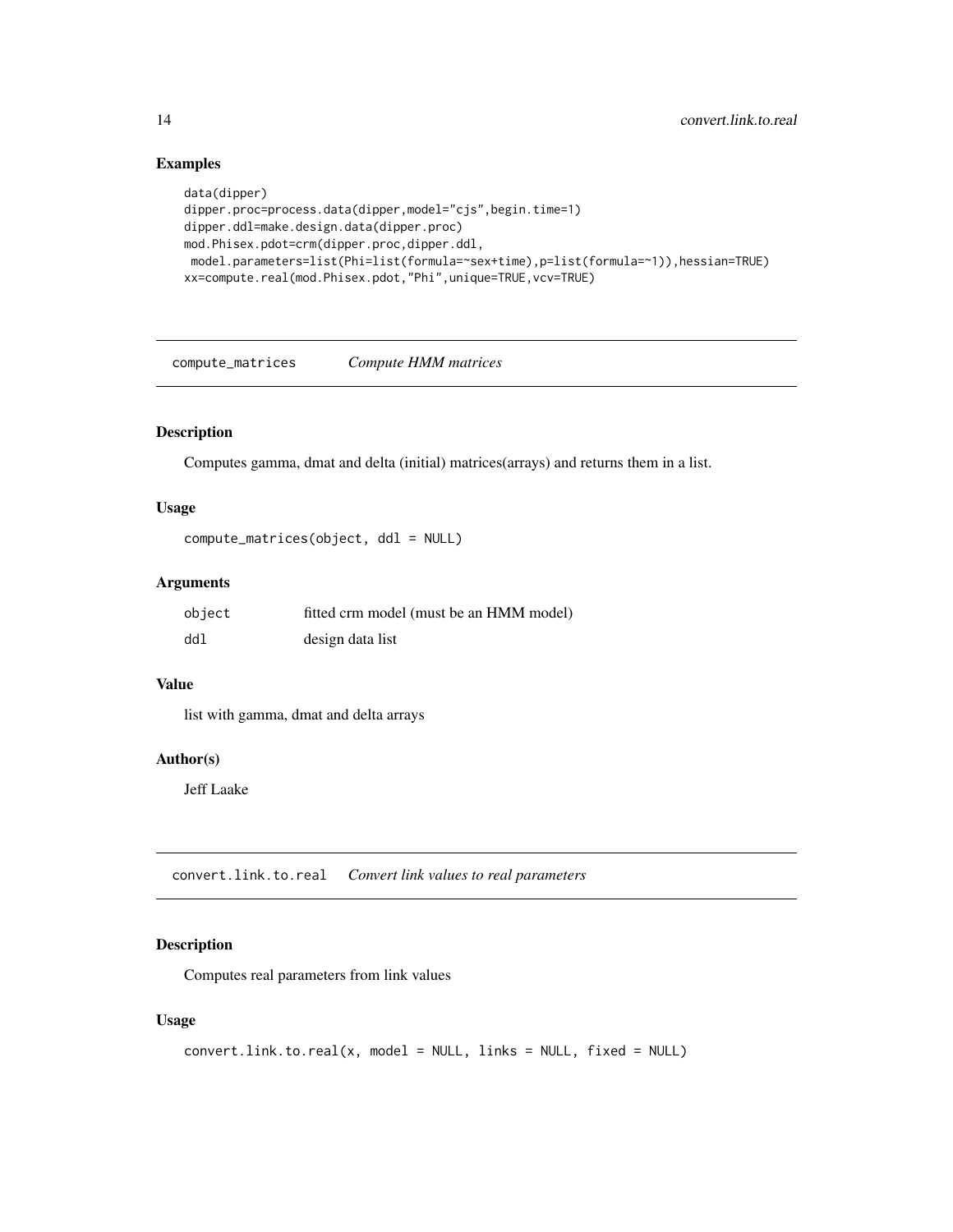#### <span id="page-14-0"></span>create.dm 15

#### **Arguments**

| x.    | Link values to be converted to real parameters                                                                          |
|-------|-------------------------------------------------------------------------------------------------------------------------|
| model | model object                                                                                                            |
| links | vector of character strings specifying links to use in computation of reals                                             |
| fixed | vector of fixed values for real parameters that are needed for calculation of reals<br>from mlogits when some are fixed |

# Details

Computation of the real parameter from the link value is relatively straightforward for most links and the function [inverse.link](#page-34-1) is used. The only exception is parameters that use the mlogit link which requires the transformation across sets of parameters. This is a convenience function that does the necessary work to convert from link to real for any set of parameters. The appropriate links are obtained from model\$links unless the argument links is specified and they will over-ride those in model.

# Value

vector of real parameter values

#### Author(s)

Jeff Laake

#### See Also

[inverse.link](#page-34-1),[compute.real](#page-11-1)

<span id="page-14-1"></span>create.dm *Creates a design matrix for a parameter*

#### Description

Creates a design matrix using the design dataframe, a formula and any intervals defined for time, cohort and age.

#### Usage

create.dm(x, formula, time.bins=NULL, cohort.bins=NULL, age.bins=NULL, chunk\_size=1e7, remove.intercept=NULL,remove.unused.columns=TRUE)

create.dml(ddl,model.parameters,design.parameters,restrict=FALSE, chunk\_size=1e7,use.admb=FALSE,remove.unused.columns=TRUE,simplify=FALSE)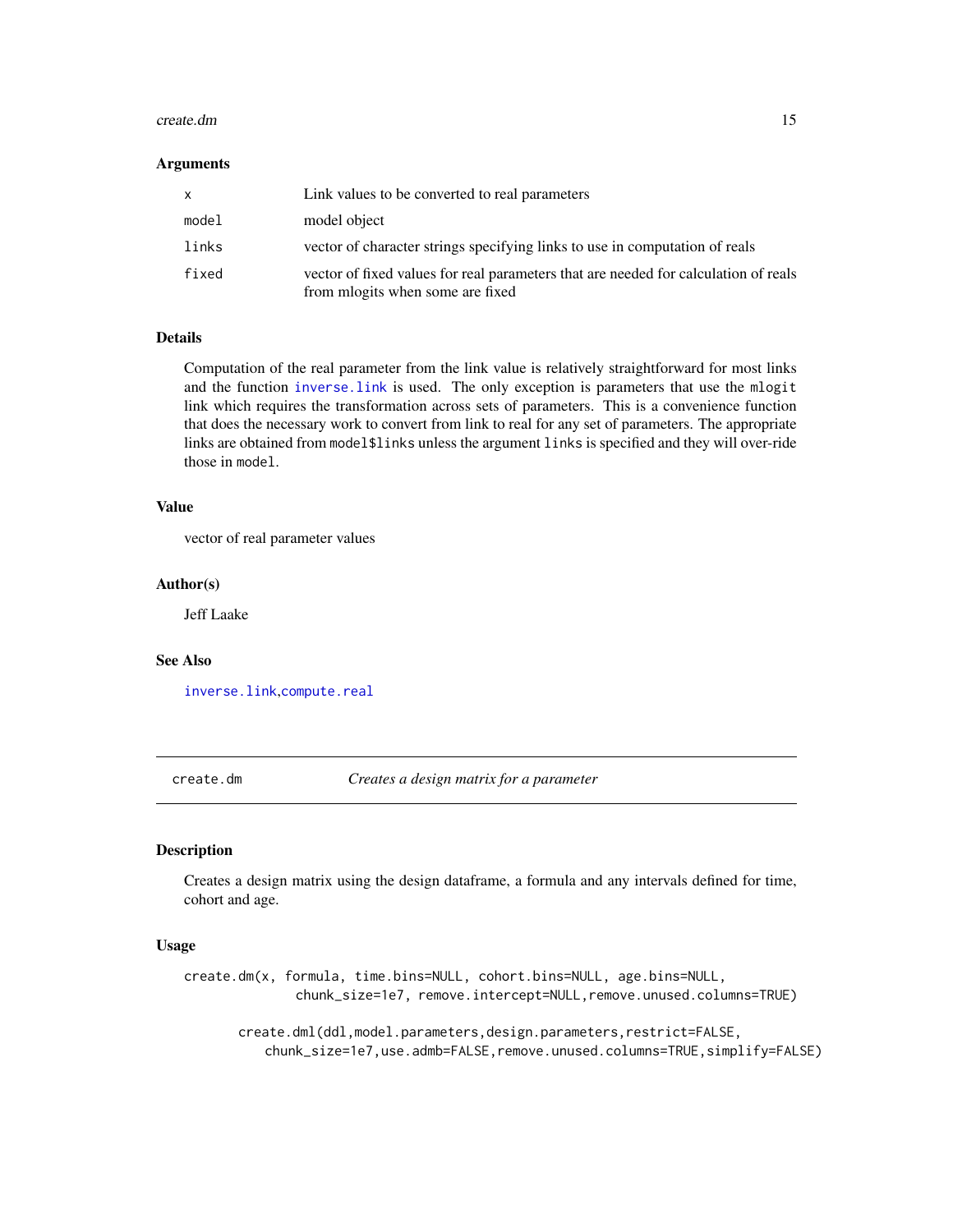# Arguments

| X                     | design dataframe created by create.dmdf                                                                             |
|-----------------------|---------------------------------------------------------------------------------------------------------------------|
| formula               | formula for model in R format                                                                                       |
| time.bins             | any bins of time to collapse values                                                                                 |
| cohort.bins           | any bins of cohort to collapse values                                                                               |
| age.bins              | any bins of cohort to collapse values                                                                               |
| chunk_size            | specifies amount of memory to use in creating design matrices; amount used is<br>8*chunk_size/1e6 MB (default 80MB) |
| remove.intercept      |                                                                                                                     |
|                       | if TRUE, forces removal of intercept in design matrix                                                               |
| remove.unused.columns |                                                                                                                     |
|                       | if TRUE, unused columns are removed; otherwise they are left                                                        |
| ddl                   | Design data list which contains a list element for each parameter type; if NULL<br>it is created                    |
| design.parameters     |                                                                                                                     |
|                       | Specification of any grouping variables for design data for each parameter                                          |
| model.parameters      |                                                                                                                     |
|                       | List of model parameter specifications                                                                              |
| restrict              | if TRUE, only use design data with Time >= Cohort                                                                   |
| use.admb              | if TRUE uses mixed.model.admb for random effects; otherwise mixed.model                                             |
| simplify              | if TRUE simplies real parameter structure for some models; at this time it is not<br>more efficient so ignore       |

# Value

create.dm returns a fixed effect design matrix constructed with the design dataframe and the formula for a single parametre. It excludes any columns that are all 0. create.dml returns a list with an element for for each parameter with a sub-list for the fixed effect (fe) and random effects. The re structure depends on switch use.admb. When TRUE, it contains a single design matrix (re.dm) and indices for random effects (re.indices). When FALSE, it returns re.list which is a list with an element for each random component containing re.dm and indices for that random effect (eg (1lid) + (1|time) would produce elements for id and time.

# Author(s)

Jeff Laake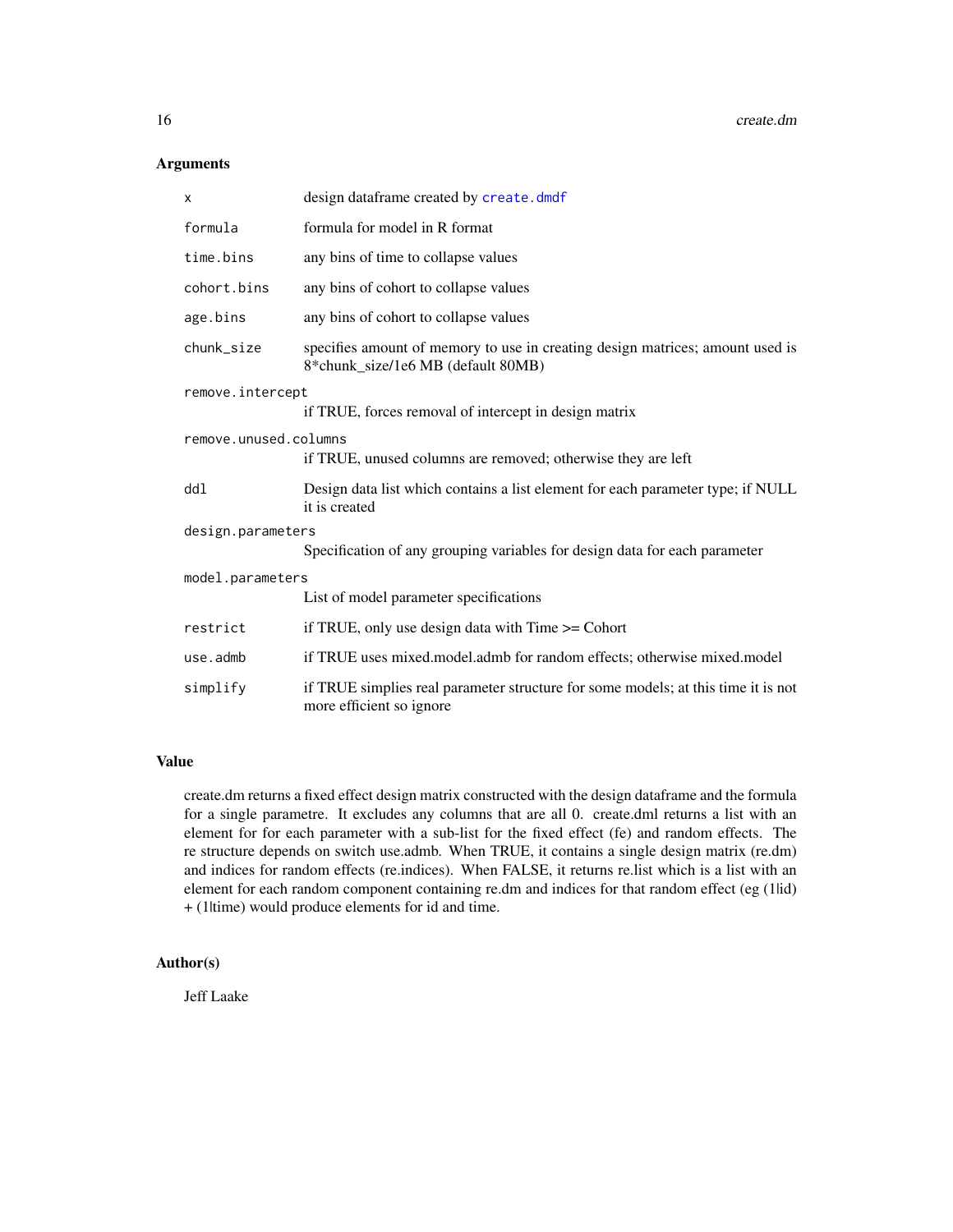# <span id="page-16-1"></span><span id="page-16-0"></span>Description

Creates a dataframe with all the design data for a particular parameter in a crm model which currently includes "cjs" or "js". These design data are fundamentally different than the design data created for mark models as explained below.

# Usage

```
create.dmdf(x, parameter, time.varying = NULL, fields = NULL)
```
#### Arguments

| $\mathsf{x}$ | processed dataframe from function process. data                                                                                                 |
|--------------|-------------------------------------------------------------------------------------------------------------------------------------------------|
| parameter    | list with fields defining each values for each parameter; as created by setup. parameters                                                       |
| time.varying | vector of field names that are time-varying for this parameter                                                                                  |
| fields       | character vector containing field names for variables in x to be included in design<br>matrix dataframe; if NULL all other than ch are included |

#### Details

This function is intended to be called from [make.design.data](#page-40-1). It takes the data in x and creates a dataframe with all of the data needed to fit capture-recapture models (crm) which currently includes "cjs" (Cormack-Jolly-Seber) or "js" (POPAN formulation of the Jolly-Seber model). Before jumping into the details it is useful to have an understanding of the differences between MARK (via the mark in RMark function) and the package mra written by Trent McDonald and how they relate to the implementation in [cjs](#page-3-1). With MARK, animals can be placed in groups and the parameters for the model specified via PIMs (parameter index matrices) link the parameters to the specific animals. For example, if for a particular group the Phi PIM is

6

Then animals in that group that were first caught/released on occasion 1 have the parameters 1,2,3 for the 3 occasions. Those first caught/released on occasion 2 have parameters 4 and 5 for occasions 2 and 3 and those first caught/released on occasion 3 have parameter 6 for occasion 3. Another group of animals would have a different set of indices for the same set of parameters so they could be discriminated. Many people find this rather confusing until they get used to it but even then if you have many different groups and many occasions, then the indexing process is prone to error. Thus, the rationale for RMark which automates the PIM construction and its use is largely transparent to the user. What RMark does is to create a data structure called design data that automatically assigns design data to the indices in the PIM. For example, 1 to 6 would be given the data used to create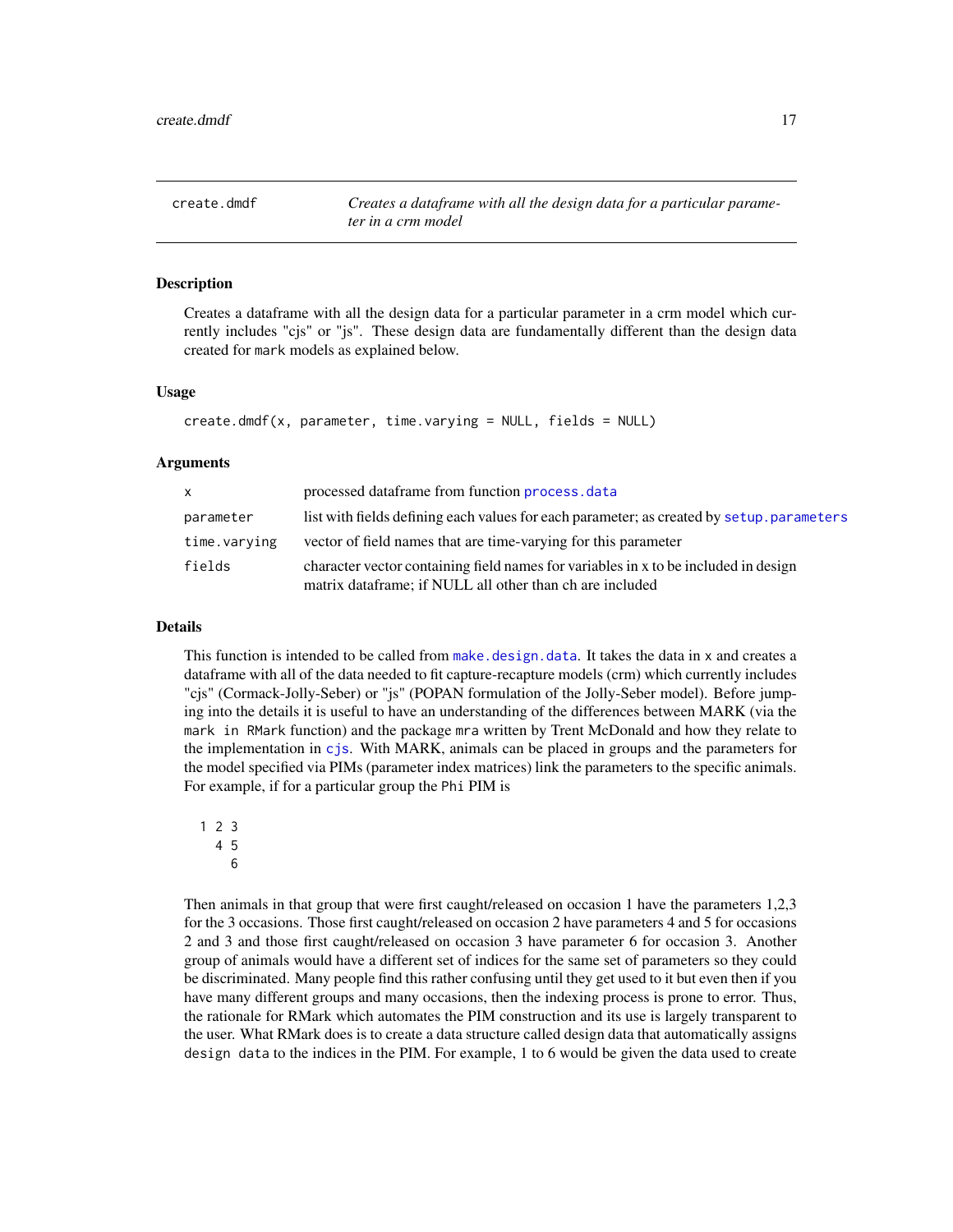that group and 1 to 3 would be assigned to cohort 1, ... and 1 would be assigned to occasion 1 and 2 and 4 would be assigned to occasion 2 etc. It also creates an age field which follows the diagonals and can be initialized with the intial age at the time of first capture which is group specific. With a formula and these design data a design matrix can be constructed for the model where the row in the design matrix is the parameter index (e.g., the first 6 rows would be for parameters 1 to 6 as shown above). That would be all good except for individual covariates which are not groupspecific. MARK handles individual covariates by specifying the covariate name (eg "weight") as a string in the design matrix. Then for each capture history in plugs in the actual covariate values for that animal to complete the design matrix for that animal. For more details see Laake and Rexstad (2008).

From a brief look at package mra and personal communication with Trent McDonald, I give the following brief and possibly incorrect description of the pacakge mra at the time of writing (28 Aug 2008). In that package, the whole concept of PIMS is abandoned and instead covariates are constructed for each occasion for each animal. Thus, each animal is effectively put in its own group and it has a parameter for each occasion. This novel approach is quite effective at blurring the lines between design data and individual covariate data and it removes the needs for PIMS because each animal (or unique capture history) has a real parameter for each occasion. The downside of the pacakge mra is that every covariate is assumed to be time-varying and any factor variables like time are coded manually as dummy variables for each level rather than using the R facilities for handling factor variables in the formula to create the design matrix.

In the crm,cjs,js functions in this package I have used basic idea in mra but I have taken a different approach to model development that allows for time-varying covariates but does not restrict each covariate to be time-varying and factor variables are used as such which removes the need to construct dummy variables; although the latter could still be used. First an example is in order to explain how this all works. Consider the follwing set of capture histories for small capture-recapture data set with 4 capture occasions:

1001 0111 0011

To relate the current structure to the concept of PIMS I define the following matrix

1 2 3 4 5 6 7 8 9

If you think of these as Phi parameter indices, then 1 to 3 are survivals for the intervals 1-2,2-3,3-4 for animal 1, and 4-6 and 7-9 are the same for animals 2 and 3. This matrix would have a row for each animal. Now you'll notice that for animal 2 parameter 4 is not needed and for animal 3, parameters 7 and 8 are not needed because they are prior to their entry in the study. While that is certainly true there is no harm in having them and the advantage comes in being able to have a complete matrix in R rather than having a triangular one.

So now we are finally getting to the description of what this function does. It constructs a dataframe with a row for each animal-occasion. Following on with the example above, depending on how the arguments are set the following dataframe could be constructed:

row time Time cohort Cohort age Age initial.age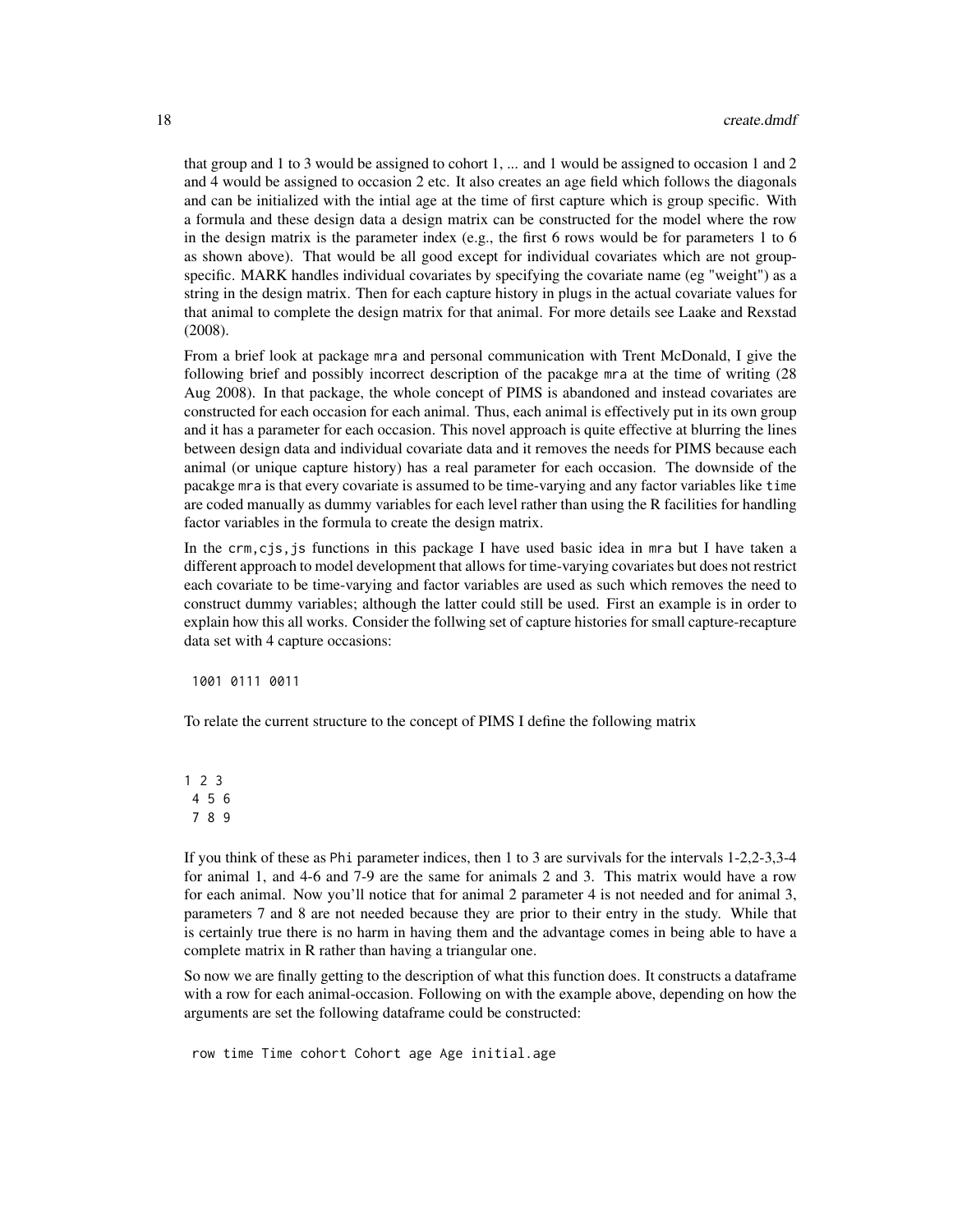#### create.dmdf 19

| 1 | $\overline{1}$          | 0              | $\overline{1}$ | 0              | 0            | 0                     | 0 |
|---|-------------------------|----------------|----------------|----------------|--------------|-----------------------|---|
| 2 | $\mathbf{2}$            | $\mathbf{1}$   | $\overline{1}$ | 0              | $\mathbf{1}$ | 1                     | 0 |
| 3 | $\overline{3}$          | $\overline{2}$ | $\mathbf{1}$   | 0              | $\mathbf{2}$ | $\overline{2}$        | 0 |
| 4 | $\overline{1}$          | 0              | $\mathbf{2}$   | $\mathbf{1}$   | 0            | 0                     | 0 |
| 5 | $\mathbf{2}$            | $\mathbf{1}$   | $\mathbf{2}$   | $\mathbf{1}$   | $\mathbf{1}$ | 1                     | 0 |
| 6 | $\overline{3}$          | $\overline{2}$ | $\mathbf{2}$   | $\overline{1}$ | $\mathbf{2}$ | $\mathbf{2}^{\prime}$ | 0 |
| 7 | $\overline{1}$          | 0              | $\mathbf{3}$   | $\mathbf{2}$   | 0            | 0                     | 0 |
| 8 | $\overline{2}$          | $\mathbf{1}$   | $\mathbf{3}$   | $2^{\circ}$    | $\mathbf{1}$ | 1                     | 0 |
| 9 | $\overline{\mathbf{3}}$ | $\overline{2}$ | 3              | $\mathbf{2}$   | $\mathbf{2}$ | 2                     | 0 |

The fields starting with a lowercase character (time,cohort,age) are created as factor variables and those with an uppercase are created as numeric variables. Note: the age field is bounded below by the minimum initial.age to avoid creating factor levels with non-existent data for occasions prior to first capture that are not used. For example, an animal first caught on occasion 2 with an initial.age=0 is technically -1 on occasion 1 with a time.interval of 1. However, that parameter would never be used in the model and we don't want a factor level of -1.

A formula of ~time would create a design matrix with 3 columns (one for each factor level) and ~Time would create one with 2 columns with the first being an intercept and the second with the numeric value of Time.

Now here is the simplicity of it. The following few expressions in R will convert this dataframe into a matrix of real parameters (assuming beta= $c(1,1,1)$ ) that are structured like the square PIM matrix without the use of PIMs.

```
nocc=4
x=data.frame(ch=c("1001","0111","0011"),stringsAsFactors=FALSE)
beta=c(1,1,1)
x.proc=process.data(x,model="cjs")
Phi.dmdf=make.design.data(x.proc)$Phi
Phi.dm=create.dm(Phi.dmdf,~time)
Phimat=matrix(plogis(Phi.dm
```
Note that the order of the columns for Phi.dmdf differs slightly from what is shown above. Also, plogis is an R function that computes the inverse-logit. Once you have the matrix of Phi and p values the calculation of the likelihood is straightforward using the formulation of Pledger et al. (2003) (see [cjs.lnl](#page-7-1)). The values in the design dataframe are not limited to these fields. The 2 arguments time.varying and fields are vectors of character strings which specify the names of the dataframe columns in x that should be included. For example if x contained a field sex with the values "M","F","M" for the 3 records in our example, and the argument fields=c("sex") was used then a column named sex would be included in design dataframe with the values "M","M","M","F","F","F","M","M","M". The value of the column sex in  $x$  is repeated for each of the occasions for that animal (capture history). Now if the value of the field changes for each occasion then we use the argument time.varying instead. To differentiate the values in the dataframe x the columns are named with an occasion number. For example, if the variable was named cov and it was to be used for Phi, then the variables would be named cov1, cov2, cov3 in x. Let's say that x was structured as follows:

| ch   |    | cov1 cov2 cov3 |   |
|------|----|----------------|---|
| 1001 | Т. | a              |   |
| 0111 | a  | 2              | 1 |
| 0011 | a  | a              | a |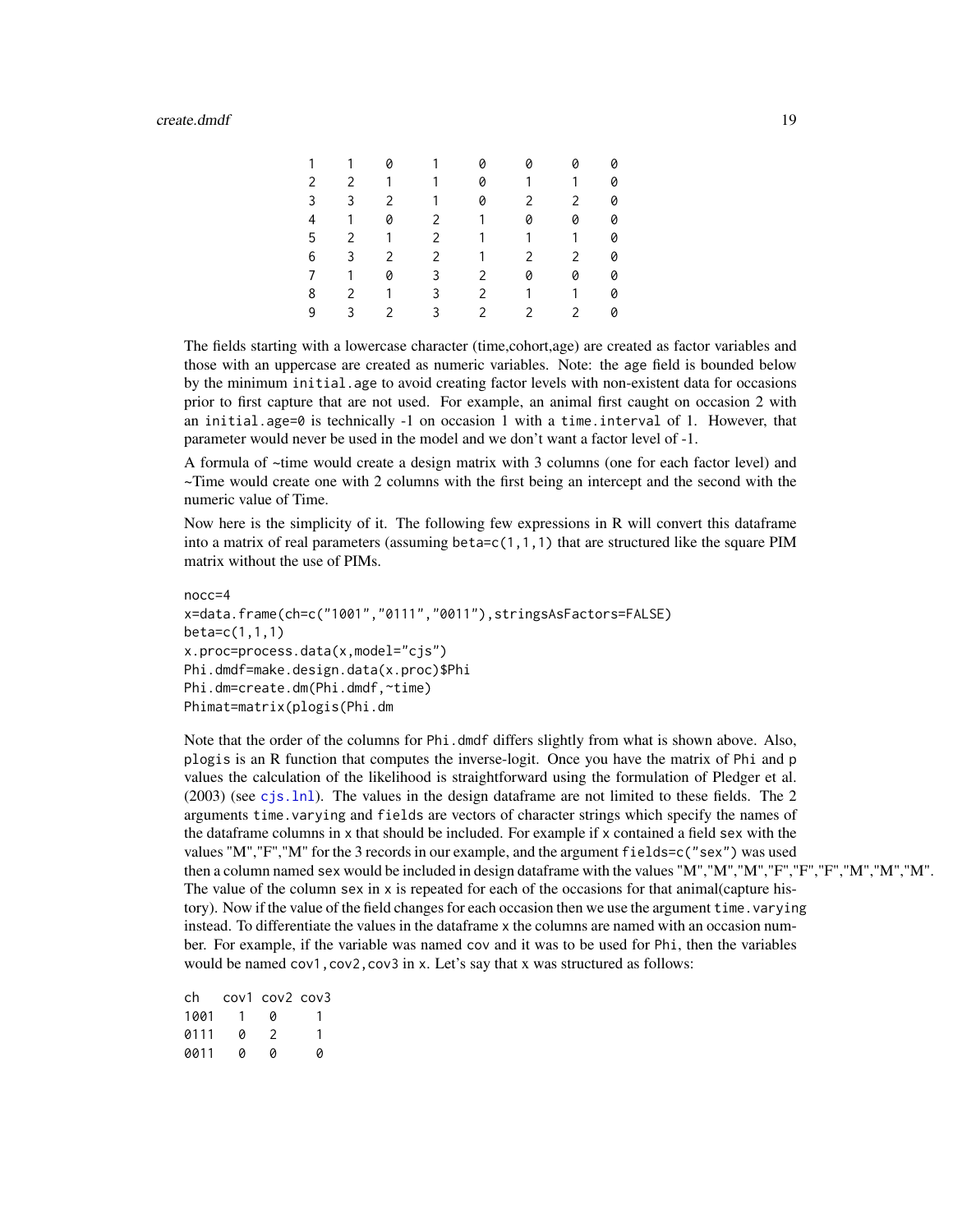<span id="page-19-0"></span>If you specified the argument time. varying=c( $"cov"$ ) then in the design dataframe a field named cov would be created and the values would be  $1, 0, 1, 0, 2, 1, 0, 0, 0$ . Thus the value is both animal and occasion specific. Had the covariate been used for p then they would be named cov2,cov3,cov4 because the covariate is for those occasions for p whereas for Phi the covariate is labelled with the occasion that begins the interval. Any number of fields can be specified in fields and time.varying that are specified in x.

The input dataframe x has a few minor requirements on its structure. First, it must contain a field called ch which contains the capture-history as a string. Note that in general strings are converted to factor variables by default when they are put into a dataframe but as shown above that can be controlled by the argument stringsAsFactors=FALSE. The capture history should be composed only of 0 or 1 and they should all be the same length (at present no error checking on this). Although it is not necessary, the dataframe can contain a field named freq which specifies the frequency of that capture history. If the value of freq is negative then these are treated as loss on capture at the final capture occasion (last 1). If freq is missing then a value of 1 is assumed for all records. Another optional field is initial.age which specifies the age of the animal at the time it was first captured. This field is used to construct the age and Age fields in the design dataframe. The default is to assume initial.age=0 which means the age is really time since first marked. Any other fields in x are user-specified and can be a combination of factor and numeric variables that are either time-invariant or time-varying (and named appropriately).

The behavior of create.dmdf can vary depending on the values of begin.time and time.intervals. An explanation of these values and how they can be used is given in [process.data](#page-57-1).

#### Value

A dataframe with all of the individual covariate data and the standard design data of time, Time, cohort, Cohort, age and Age; where lowercase first letter implies a factor and uppercase is a numeric variable for those variables.

# Author(s)

Jeff Laake

# References

Laake, J. and E. Rexstad (2007). RMark – an alternative approach to building linear models in MARK. Program MARK: A Gentle Introduction. E. Cooch and G. C. White.

Pledger, S., K. H. Pollock, et al. (2003). Open capture-recapture models with heterogeneity: I. Cormack-Jolly-Seber model. Biometrics 59(4):786-794.

create.fixed.matrix *Create parameters with fixed matrix*

#### Description

Creates fixed matrix in parameters from ddl\$fix values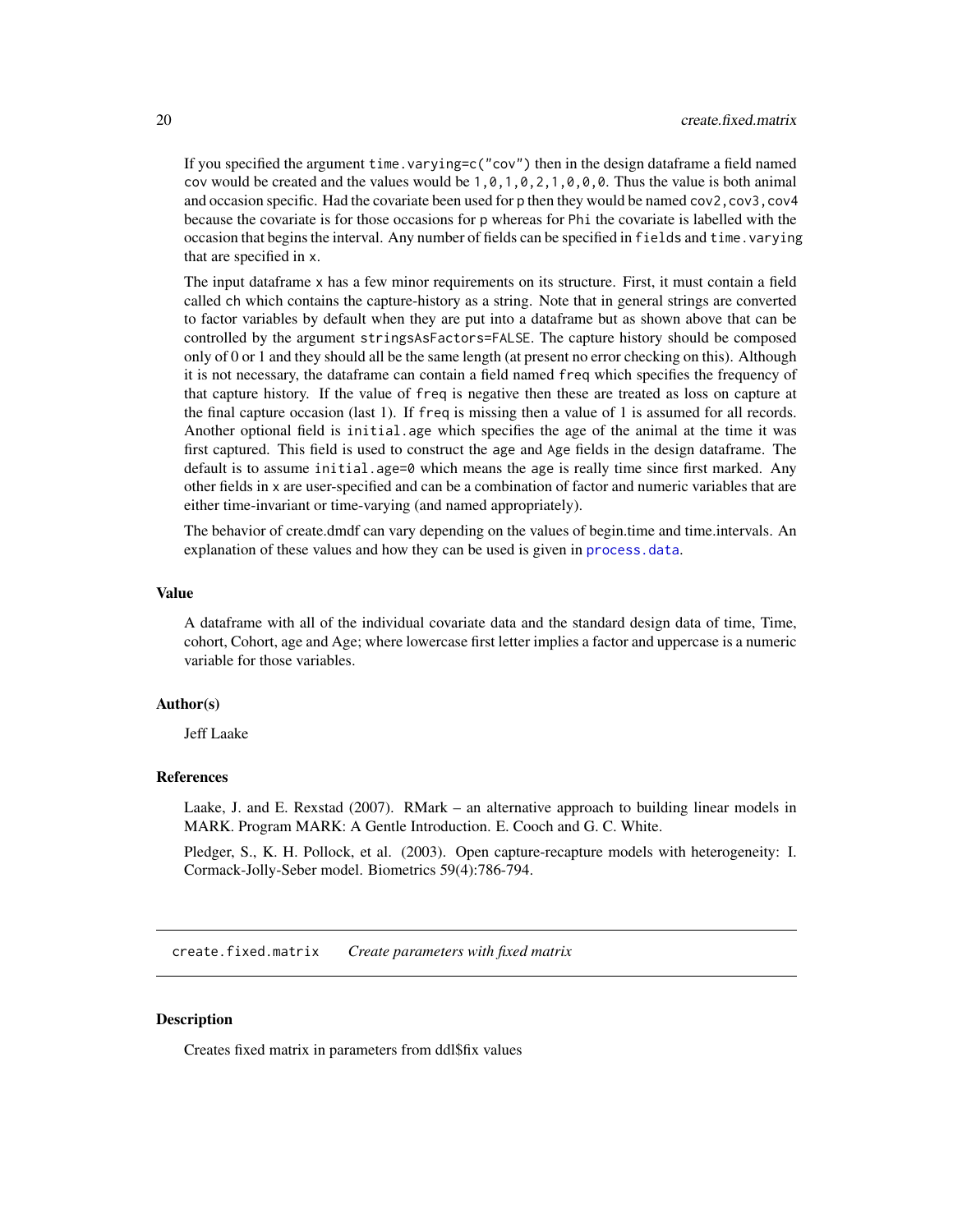#### <span id="page-20-0"></span>create.links 21

# Usage

create.fixed.matrix(ddl, parameters)

# Arguments

| ddl        | design data list             |
|------------|------------------------------|
| parameters | parameter specification list |

# Value

parameters with fixed matrix set

# Author(s)

Jeff Laake

create.links *Creates a 0/1 vector for real parameters with sin link*

# Description

For each row in a given design matrix it assigns a value 1, if the columns used in the design matrix are only used as an identity matrix (only one 1 and remaining columns all 0.

#### Usage

create.links(dm)

# Arguments

dm design matrix

# Value

A vector of length=nrow(dm) with value of 0 except for rows that can accommodate a sin link (identity design matrix). This function is not currently used because it has not been thoroughly tested.

# Author(s)

Jeff Laake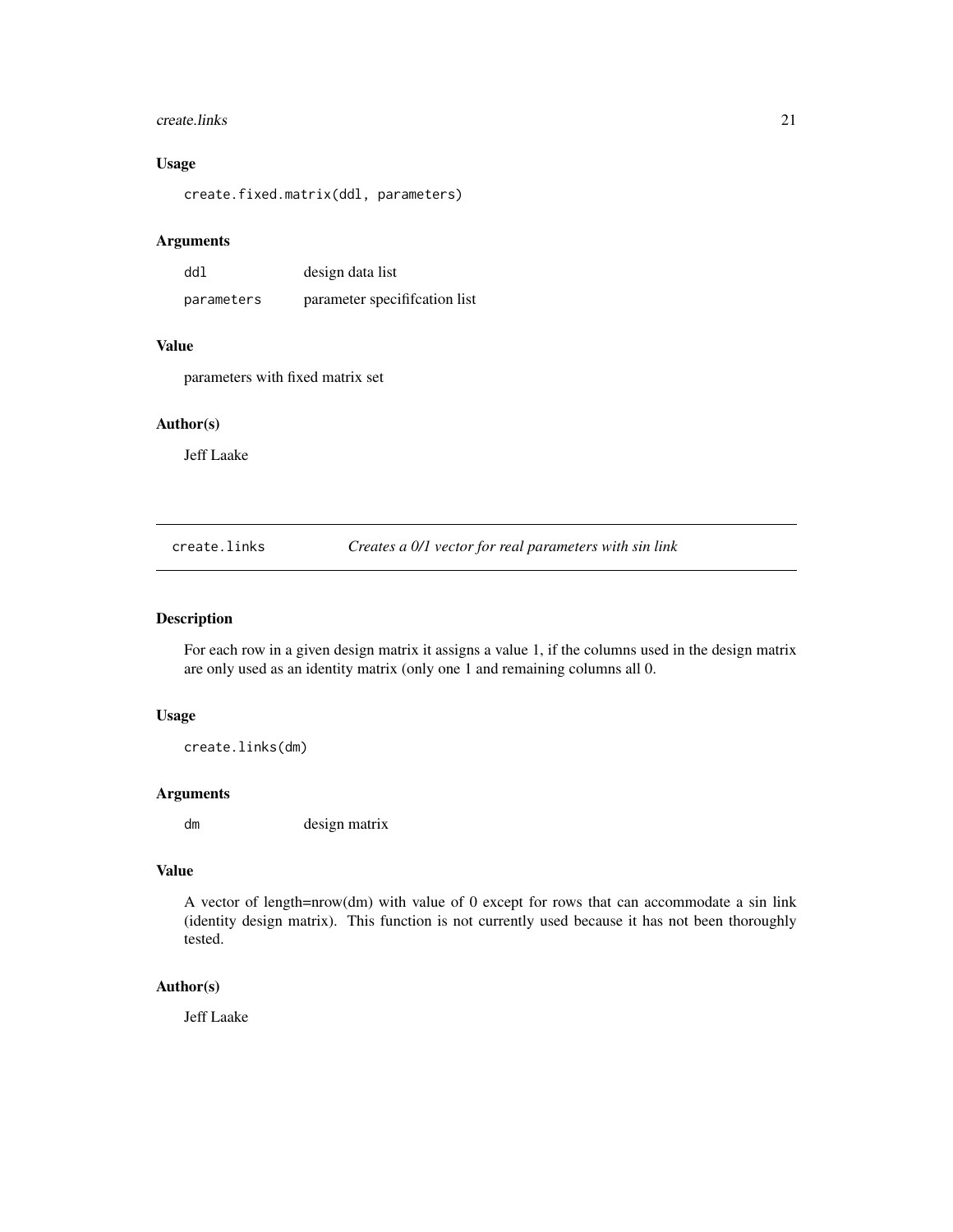# <span id="page-21-1"></span><span id="page-21-0"></span>Description

Fits user specified models to some types of capture-recapture wholly in R and not with MARK. A single function that processes data, creates the design data, makes the crm model and runs it

#### Usage

```
crm(data, ddl = NULL, begin.time = 1, model = "CJS", title = "",
 model.parameters = list(), design.parameters = list(), initial = NULL,
  groups = NULL, time.intervals = NULL, debug = FALSE, method = "BFGS",
 hessian = FALSE, accumulate = TRUE, chunk_size = 1e+07,
 control = list(), refit = 1, it = 5000, scale = NULL,run = TRUE, burnin = 100, iter = 1000, use.admb = FALSE,
 crossed = NULL, reml = FALSE, compile = FALSE, extra.args = NULL,
  strata.labels = NULL, clean = TRUE, save.matrices = TRUE,
  simplify = FALSE, ...)
```
# Arguments

| data              | Either the raw data which is a dataframe with at least one column named ch (a<br>character field containing the capture history) or a processed dataframe |  |
|-------------------|-----------------------------------------------------------------------------------------------------------------------------------------------------------|--|
| ddl               | Design data list which contains a list element for each parameter type; if NULL<br>it is created                                                          |  |
| begin.time        | Time of first capture (release) occasion                                                                                                                  |  |
| model             | Type of c-r model (eg, "cjs", "js")                                                                                                                       |  |
| title             | Optional title; not used at present                                                                                                                       |  |
| model.parameters  |                                                                                                                                                           |  |
|                   | List of model parameter specifications                                                                                                                    |  |
| design.parameters |                                                                                                                                                           |  |
|                   | Specification of any grouping variables for design data for each parameter                                                                                |  |
| initial           | Optional vector of initial values for beta parameters; if named from previous<br>analysis only relevant values are used                                   |  |
| groups            | Vector of names factor variables for creating groups                                                                                                      |  |
|                   | time.intervals Intervals of time between the capture occasions                                                                                            |  |
| debug             | if TRUE, shows optimization output                                                                                                                        |  |
| method            | optimization method for function optimx                                                                                                                   |  |
| hessian           | if TRUE, computes v-c matrix using hessian                                                                                                                |  |
| accumulate        | if TRUE, like capture-histories are accumulated to reduce computation                                                                                     |  |
| chunk_size        | specifies amount of memory to use in accumulating capture histories and design<br>matrices; amount used is 8*chunk_size/1e6 MB (default 80MB)             |  |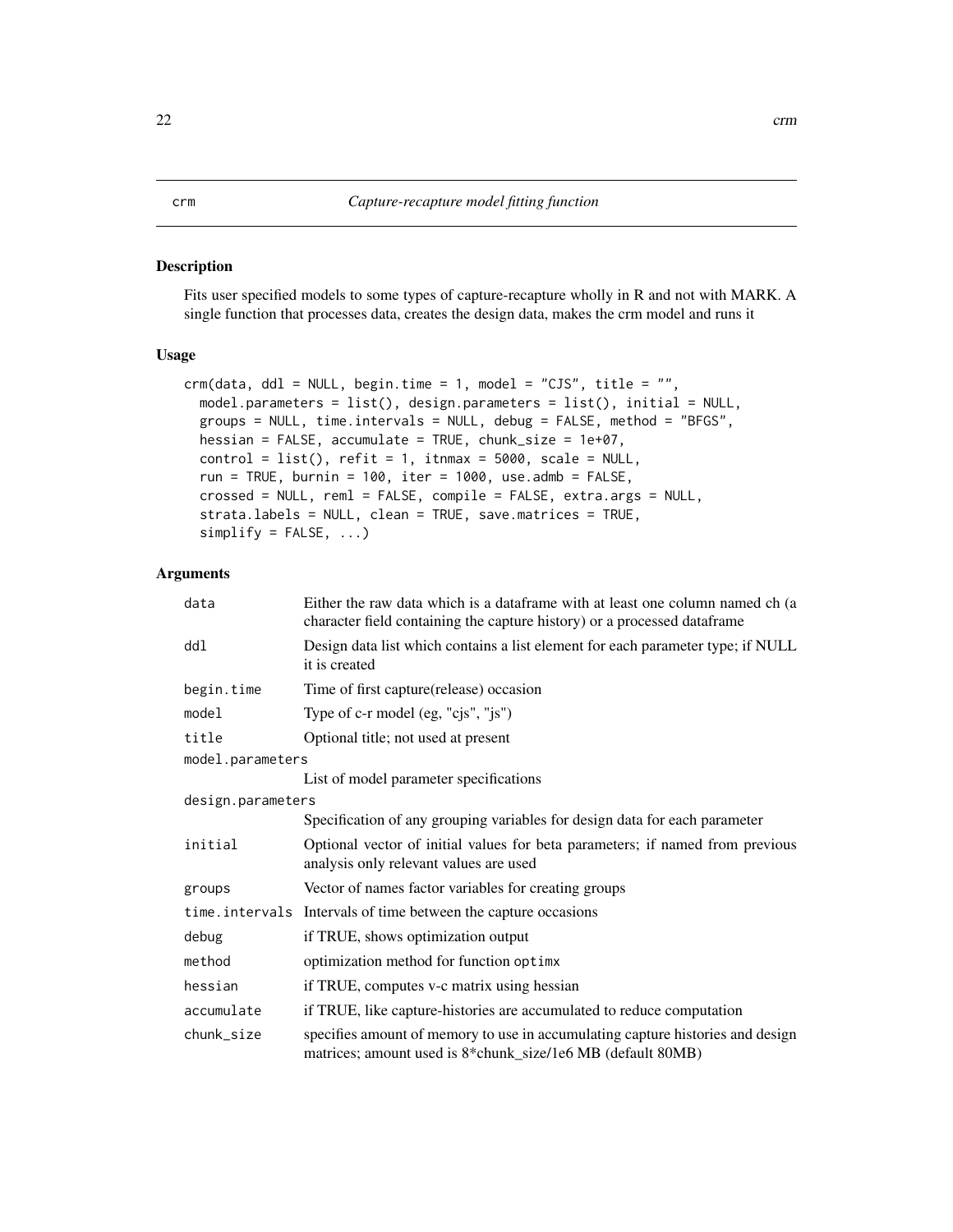| control       | control string for optimization functions                                                                                                                                     |
|---------------|-------------------------------------------------------------------------------------------------------------------------------------------------------------------------------|
| refit         | non-zero entry to refit                                                                                                                                                       |
| itnmax        | maximum number of iterations for optimization                                                                                                                                 |
| scale         | vector of scale values for parameters                                                                                                                                         |
| run           | if TRUE, it runs model; otherwise if FALSE can be used to test model build<br>components                                                                                      |
| burnin        | number of iterations for meme burnin; specified default not realistic for actual<br>use                                                                                       |
| iter          | number of iterations after burnin for mcmc (not realistic default)                                                                                                            |
| use.admb      | if TRUE creates data file for cjs.tpl and runs admb optimizer                                                                                                                 |
| crossed       | if TRUE it uses cjs.tpl or cjs_reml.tpl if reml=FALSE or TRUE respectively; if<br>FALSE, then it uses cjsre which can use Gauss-Hermite integration                           |
| reml          | if TRUE uses restricted maximum likelihood                                                                                                                                    |
| compile       | if TRUE forces re-compilation of tpl file                                                                                                                                     |
| extra.args    | optional character string that is passed to admb if use admb==TRUE                                                                                                            |
| strata.labels | labels for strata used in capture history; they are converted to numeric in the<br>order listed. Only needed to specify unobserved strata. For any unobserved<br>strata $p=0$ |
| clean         | if TRUE, deletes the tpl and executable files for amdb if use.admb=T                                                                                                          |
| save.matrices | for HMM models this option controls whether the gamma, dmat and delta matri-<br>ces are saved in the model object                                                             |
| simplify      | if TRUE, design matrix is simplified to unique valus including fixed values                                                                                                   |
| $\cdots$      | optional arguments passed to js or cjs and optimx                                                                                                                             |

# Details

This function is operationally similar to the function mark in RMark in that is is a shell that calls several other functions to perform the following steps: 1) [process.data](#page-57-1) to setup data and parameters and package them into a list (processed data), 2) [make.design.data](#page-40-1) to create the design data for each parameter in the specified model, 3) [create.dm](#page-14-1) to create the design matrices for each parameter based on the formula provided for each parameter, 4) call to the specific function for model fitting (now either [cjs](#page-3-1) or [js](#page-35-1)). As with mark the calling arguments for crm are a compilation of the calling arguments for each of the functions it calls (with some arguments renamed to avoid conflicts). If data is a processed dataframe (see [process.data](#page-57-1)) then it expects to find a value for ddl. Likewise, if the data have not been processed, then ddl should be NULL. This dual calling structure allows either a single call approach for each model or alternatively for the data to be processed and the design data (ddl) to be created once and then a whole series of models can be analyzed without repeating those steps.

There are some optional arguments that can be used to set initial values and control other aspects of the optimization. The optimization is done with the R package/function optimx and the arguments method and hessian are described with the help for that function. In addition, any arguments not matching those for cjs (the ...) are passed to optimx allowing any of the other parameters to be set. If you set debug=TRUE, then at each function evaluation ([cjs.lnl](#page-7-1) the current values of the parameters and -2\*log-likelihood value are output.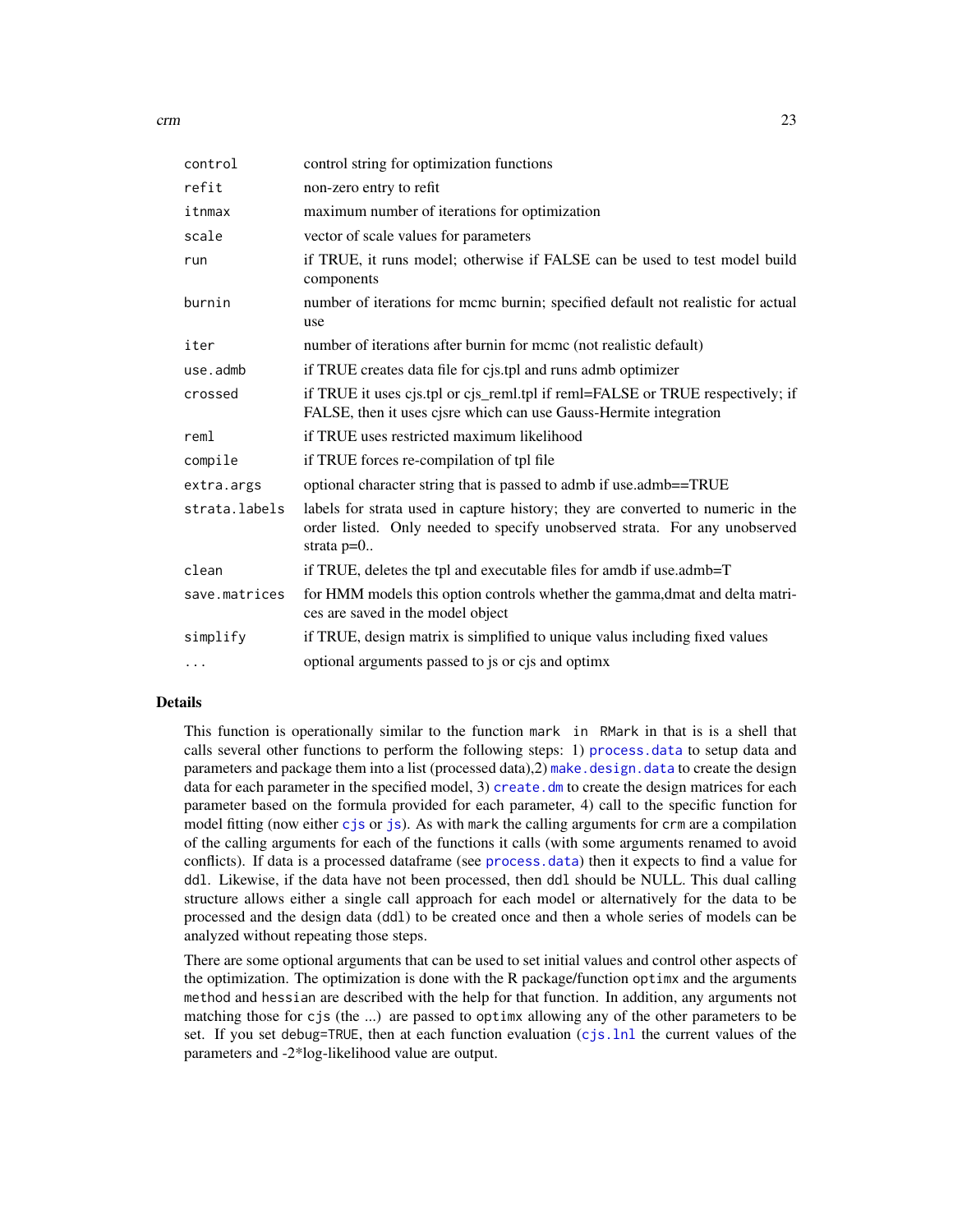In the current implementation, a logit link is used to constrain the parameters in the unit interval (0,1) except for probability of entry which uses an mlogit and N which uses a log link. For the probitCJS model, a probit link is used for the parameters. These could be generalized to use other link functions. Following the notation of MARK, the parameters in the link space are referred to as beta and those in the actual parameter space of Phi and p as reals.

Initial values can be set in 2 ways. To set a baseline intial value for the intercept of Phi p set those arguments to some real value in the open interval (0,1). All non-intercept beta parameters are set to zero. Alternatively, you can specify in initial, a vector of initial values for the beta parameters (on the logit scale). This is most easily done by passing the results from a previous model run using the result list element beta as described below. The code will match the names of the current design matrix to the names in beta and use the appropriate initial values. Any non-specified values are set to 0. If there are no names associated with the initial vector then they are simply used in the specified order. If you do not specify initial values it is equivalent to setting Phi and p to 0.5.

If you have a study with unequal time intervals between capture occasions, then these can be specified with the argument time.intervals.

The argument accumulate defaults to TRUE. When it is TRUE it will accumulate common capture histories that also have common design and common fixed values (see below) for the parameters. This will speed up the analysis because in the calculation of the likelihood ([cjs.lnl](#page-7-1) it loops over the unique values. In general the default will be the best unless you have many capture histories and are using many individual covariate(s) in the formula that would make each entry unique. In that case there will be no effect of accumulation but the code will still try to accumulate. In that particular case by setting accumulate=FALSE you can skip the code run for accumulation.

Most of the arguments controlling the fitted model are contained in lists in the arguments model. parameters and design.parameters which are similar to their counterparts in mark inb RMark. Each is a named list with the names being the parameters in the model (e.g., Phi and p in "cjs" and "Phi","p","pent","N" in "js"). Each named element is also a list containing various values defining the design data and model for the parameter. The elements of model.parameters can include formula which is an R formula to create the design matrix for the parameter and fixed is a matrix of fixed values as described below. The elements of design.parameters can include time.varying, fields, time.bins,age.bins, and cohort.bins. See [create.dmdf](#page-16-1) for a description of the first 2 and [create.dm](#page-14-1) for a description of the last 3.

Real parameters can be set to fixed values using fixed=x where x is a matrix with 3 columns and any number of rows. The first column specifies the particular animal (capture history) as the row number in the dataframe x. The second specifies the capture occasion number for the real parameter to be fixed. For Phi and pent these are 1 to nocc-1 and for p they are 2 to nocc for "cjs" and 1 to nocc for "js". This difference is due to the parameter labeling by the beginning of the interval for Phi (e.g., survival from occasion 1 to 2) and by the occasion for p. For "cjs" p is not estimated for occasion 1. The third element in the row is the real value in the closed unit interval [0,1] for the fixed parameter. This approach is completely general allowing you to fix a particular real parameter for a specific animal and occasion but it is a bit kludgy. Alternatively, you can set fixed values by specifying values for a field called fix in the design data for a parameter. If the value of fix is NA the parameter is estimated and if it is not NA then the real parameter is fixed at that value. If you also specify fixed as decribed above, they will over-ride any values you have also set with fix in the design data. To set all of the real values for a particular occasion you can use the following example with the dipper data as a template:

model.parameters=list(Phi=list(formula=~1, fixed=cbind(1:nrow(dipper),rep(2,nrow(dipper)),rep(1,nrow(dipper))))) The above sets Phi to 1 for the interval between occasions 2 and 3 for all animals.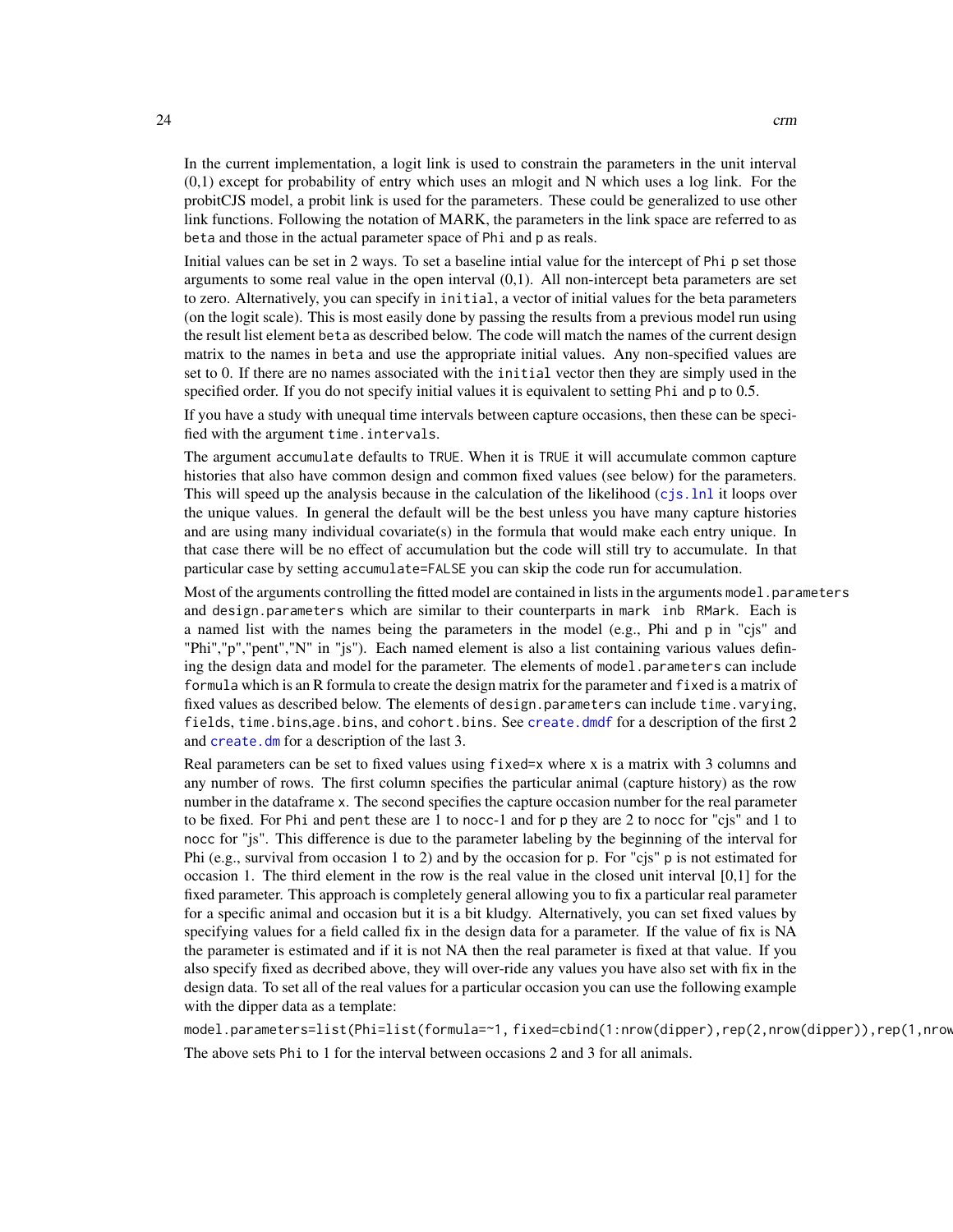Alternatively, you could do as follows:

data(dipper) dp=process.data(dipper) ddl=make.design.data(dp) ddl\$Phi\$fix=ifelse(ddl\$Phi\$time==2,1,NA)

At present there is no modification of the parameter count to address fixing of real parameters except that if by fixing reals, a beta is not needed in the design it will be dropped. For example, if you were to use ~time for Phi with survival fixed to 1 for time 2, then then beta for that time would not be included.

To use ADMB (use.admb=TRUE), you need to install: 1) the R package R2admb, 2) ADMB, and 3) a C++ compiler (I recommend gcc compiler). The following are instructions for installation with Windows. For other operating systems see (http://www.admb-project.org/downloads) and (http://www.admb-project.org/tools/gcc/).

Windows Instructions:

1) In R use install.packages function or choose Packages/Install Packages from menu and select R2admb.

2) Install ADMB 11: http://admb-project.googlecode.com/files/admb-11-mingw-gcc4.5-32bit.exe. Put the software in C:/admb to avoid problems with spaces in directory name and for the function below to work.

3) Install gcc 4.5 from: http://www.admb-project.org/tools/gcc/gcc452-win32.zip/view. Put in c:/MinGW

I use the following function in R to setup R2admb to access ADMB rather than adding to my path so gcc versions with Rtools don't conflict.

prepare\_admb=function()

Sys.setenv(PATH = paste("c:/admb/bin;c:admb/utilities;c:/MinGW/bin;", Sys.getenv("PATH"), sep = ";")) Sys.setenv(ADMB\_HOME = "c:/admb") invisible()

To use different locations you'll need to change the values used above

Before running crm with use.admb=T, execute the function prepare\_admb(). You could put this function or the code it contains in your .First or .Rprofile so it runs each time you start R.

# Value

crm model object with class=("crm",submodel) where submodel is either "CJS" or "JS" at present.

# Author(s)

Jeff Laake

# See Also

[cjs](#page-3-1), [js](#page-35-1), [make.design.data](#page-40-1),[process.data](#page-57-1)

#### Examples

```
{
# cormack-jolly-seber model
# fit 3 cjs models with crm
data(dipper)
dipper.proc=process.data(dipper,model="cjs",begin.time=1)
dipper.ddl=make.design.data(dipper.proc)
```
 $\epsilon$  25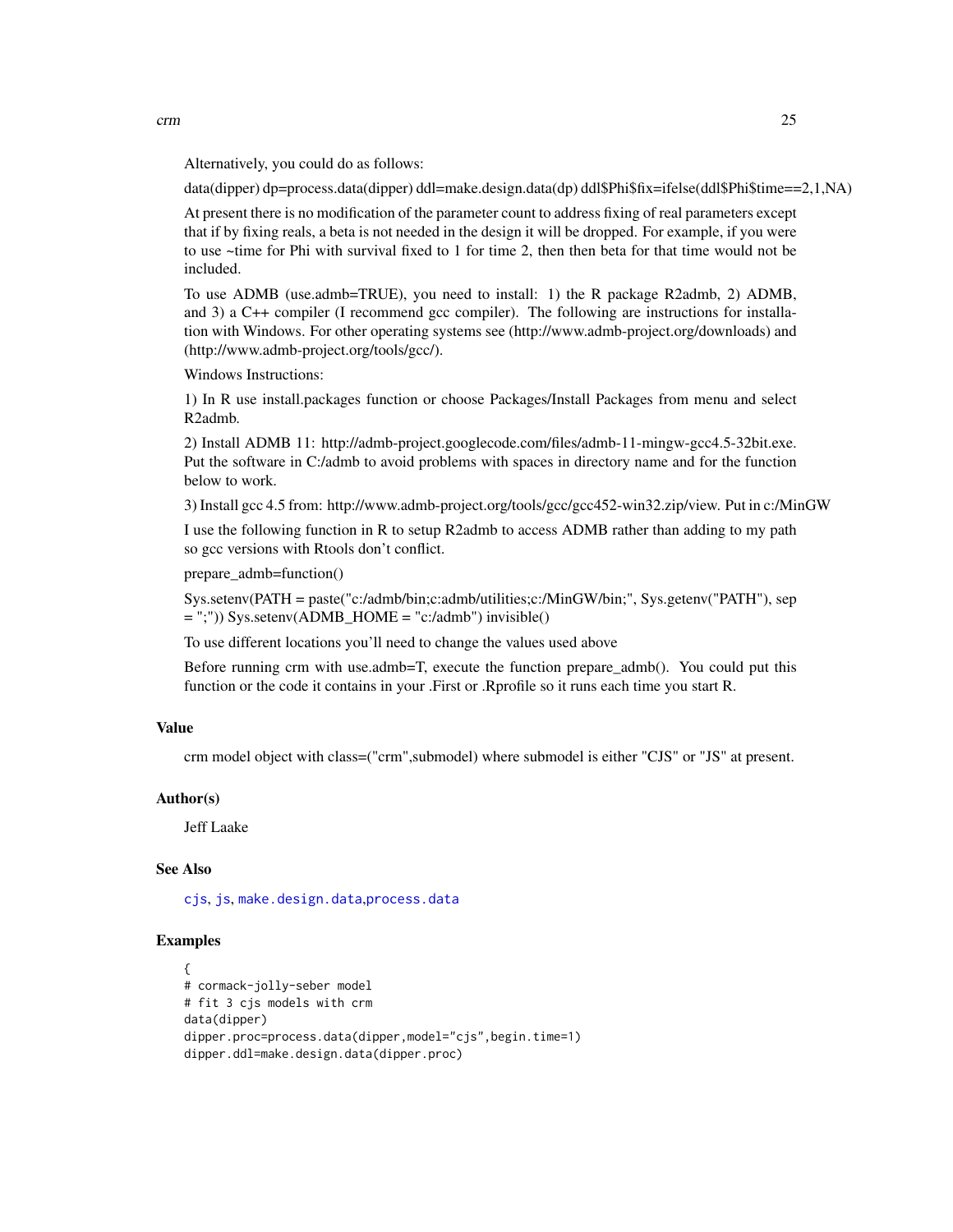```
mod.Phit.pt=crm(dipper.proc,dipper.ddl,
   model.parameters=list(Phi=list(formula=~time),p=list(formula=~time)))
mod.Phit.pt
mod.Phisex.pdot=crm(dipper.proc,dipper.ddl,groups="sex",
  model.parameters=list(Phi=list(formula=~sex),p=list(formula=~1)))
mod.Phisex.pdot
## if you have RMark installed you can use this code to run the same models
## by removing the comment symbol
#library(RMark)
#data(dipper)
#mod0=mark(dipper,
#model.parameters=list(Phi=list(formula=~time),p=list(formula=~time)),output=FALSE)
#summary(mod0,brief=TRUE)
#mod1=mark(dipper,
#model.parameters=list(Phi=list(formula=~1),p=list(formula=~1)),output=FALSE)
#summary(mod1,brief=TRUE)
#mod2<-mark(dipper,groups="sex",
#model.parameters=list(Phi=list(formula=~sex),p=list(formula=~1)),output=FALSE)
#summary(mod2,brief=TRUE)
# jolly seber model
crm(dipper,model="js",groups="sex",
  model.parameters=list(pent=list(formula=~sex),N=list(formula=~sex)),accumulate=FALSE)
# This example is excluded from testing to reduce package check time
# if you have RMark installed you can use this code to run the same models
# by removing the comment
#data(dipper)
#data(mstrata)
#mark(dipper,model.parameters=list(p=list(formula=~time)),output=FALSE)$results$beta
#mark(mstrata,model="Multistrata",model.parameters=list(p=list(formula=~1),
# S=list(formula=~1),Psi=list(formula=~-1+stratum:tostratum)),
# output=FALSE)$results$beta
#mod=mark(dipper,model="POPAN",groups="sex",
# model.parameters=list(pent=list(formula=~sex),N=list(formula=~sex)))
#summary(mod)
#CJS example with hmm
crm(dipper, model="hmmCJS", model.parameters = list(p = list(fromula = 'time)))##MSCJS example with hmm
data(mstrata)
ms=process.data(mstrata,model="hmmMSCJS",strata.labels=c("A","B","C"))
ms.ddl=make.design.data(ms)
ms.ddl$Psi$fix=NA
ms.ddl$Psi$fix[ms.ddl$Psi$stratum==ms.ddl$Psi$tostratum]=1
crm(ms,ms.ddl,model.parameters=list(Psi=list(formula=~-1+stratum:tostratum)))
```
}

<span id="page-25-0"></span>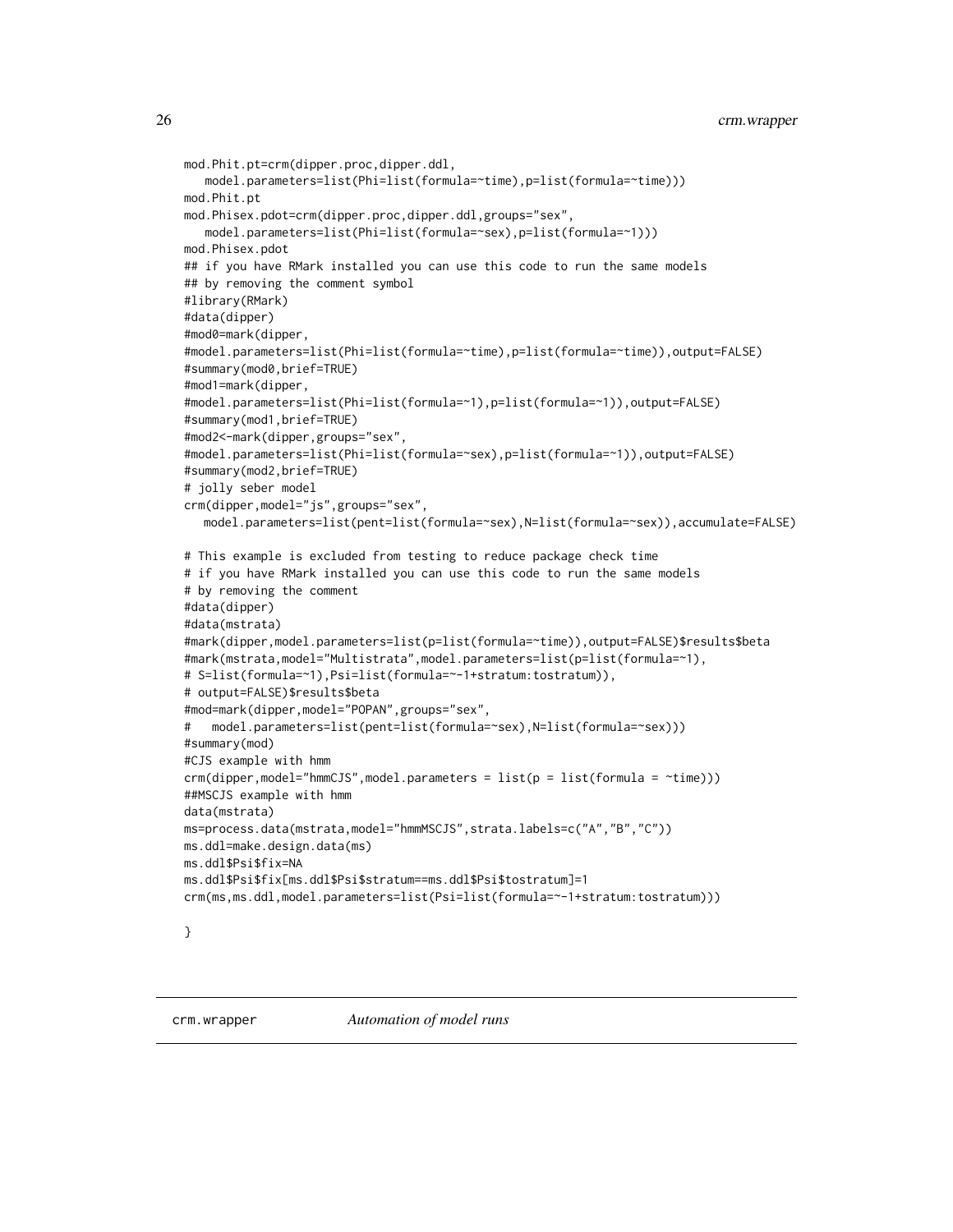# crm.wrapper 27

# Description

Some functions that help automate running a set of crm models based on parameter specifications.

# Usage

```
crm.wrapper(model.list,data,ddl=NULL,models=NULL,base="",
              external=TRUE, run=TRUE, env=NULL,...)
        create.model.list(parameters)
        model.table(model.list)
        load.model(x)
        crmlist_fromfiles(filenames=NULL,external=TRUE)
```
rerun\_crm(data,ddl,model.list,method=NULL,modelnums=NULL,initial=NULL,...)

# Arguments

| matrix of model names contained in the environment of models function; each<br>row is a model and each column is for a parameter and the value is formula name                                                     |
|--------------------------------------------------------------------------------------------------------------------------------------------------------------------------------------------------------------------|
| Either the raw data which is a dataframe with at least one column named ch<br>(a character field containing the capture history) or a processed dataframe. For<br>rerun_crm this should be the processed dataframe |
| Design data list which contains a list element for each parameter type; if NULL<br>it is created; For rerun_crm, must be the same ddl as used with original run can<br>cannot be NULL                              |
| a function with a defined environment with model specifications as variables;<br>values of model list are some or all of those variables                                                                           |
| base value for model names                                                                                                                                                                                         |
| if TRUE, model results are stored externally; otherwise they are stored in crmlist                                                                                                                                 |
| if TRUE, fit models; otherwise just create dml to test if model data are correct<br>for formula                                                                                                                    |
| environment to find model specifications if not parent.frame                                                                                                                                                       |
| aditional arguments passed to crm; for rerun_crm can be used to set hessian=TRUE<br>for specific models after they have been run                                                                                   |
| character vector of parameter names                                                                                                                                                                                |
| filename of externally stored model                                                                                                                                                                                |
| vector of methods to use for optimization if different that previous run in re-<br>run crm                                                                                                                         |
| model numbers to be re-run instead of those that did not covnerge                                                                                                                                                  |
| either a fitted crm model or the model number in model. list to use for starting<br>values                                                                                                                         |
| for non-Windows machine, vector of filenames for external files must be specifed<br>in crmlist_fromfiles including .rda extension                                                                                  |
|                                                                                                                                                                                                                    |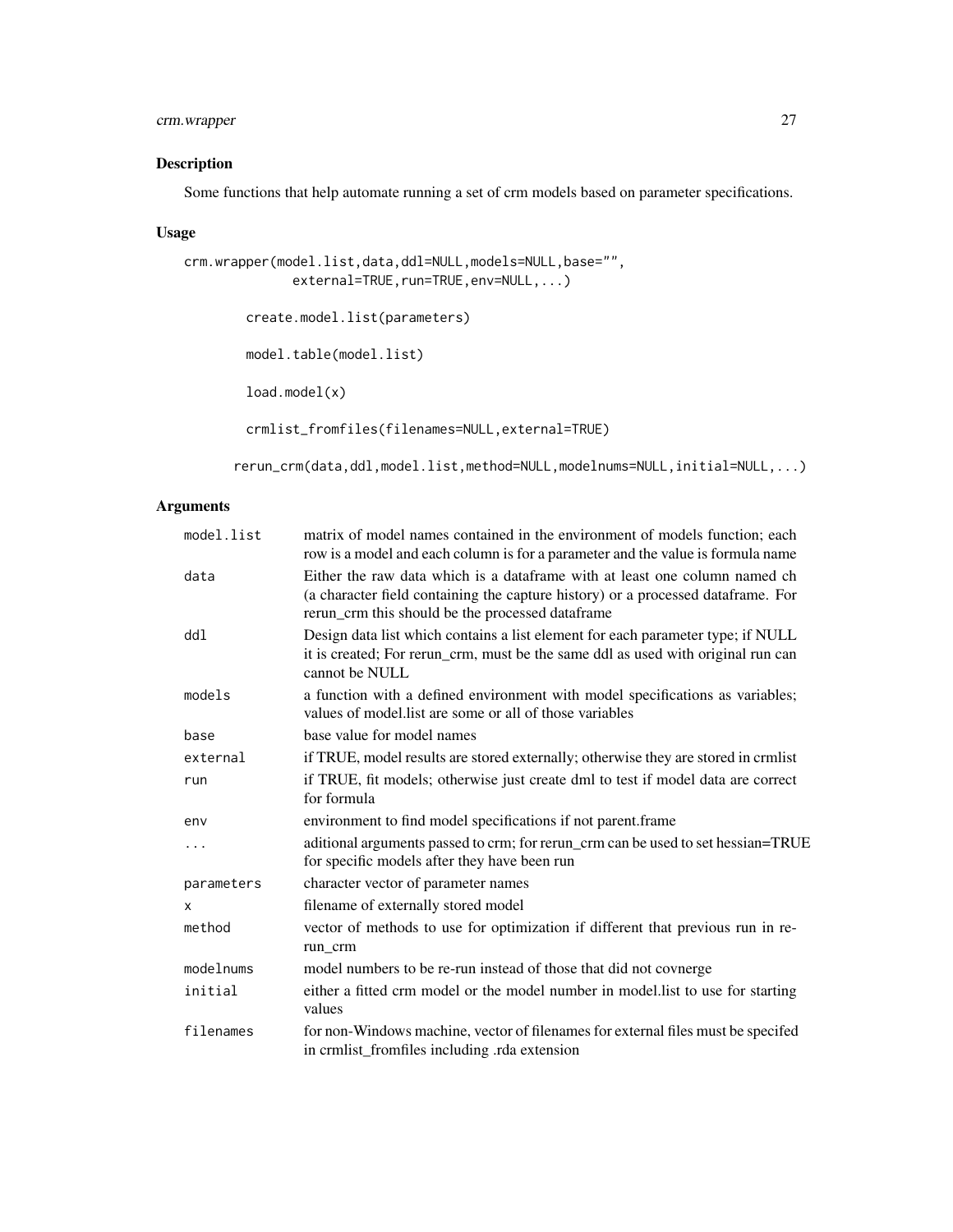# <span id="page-27-0"></span>Details

create.model.list creates all combinations of model specifications for the specified set of parameters. In the calling environment it looks for objects named parameter.xxxxxx where xxxxxx can be anything. It creates a matrix with a column for each parameter and as many rows needed to create all combinations. This can be used as input to crm.wrapper.

crm.wrapper runs a sequence of crm models by constructing the call with the arguments and the parameter specifications. The parameter specifications can either be in the local environment or in the environment of the named function models. The advantage of the latter is that it is self-contained such that sets of parameter specifications can be selected without possibility of being over-written or accidentally changed whereas with the former the set must be identified via a script and any in the environment will be used which requires removing/recreating the set to be used.

#### Value

create.model.list returns a matrix for crm.wrapper; crm.wrapper runs and stores models externally and retrurns a list of model results and a model selection table; load.model returns model object that is stored externally

#### Author(s)

Jeff Laake

#### See Also

[crm](#page-21-1)

<span id="page-27-1"></span>deriv\_inverse.link *Derivatives of inverse of link function (internal use)*

# **Description**

Computes derivatives of inverse of link functions (real estimates) with respect to the beta parameters which are used for delta method computation of the var-cov matrix of real parameters.

#### Usage

deriv\_inverse.link(real, x, link)

#### Arguments

| real | Vector of values of real parameters   |
|------|---------------------------------------|
| x    | Matrix of design values               |
| link | Type of link function (e.g., "logit") |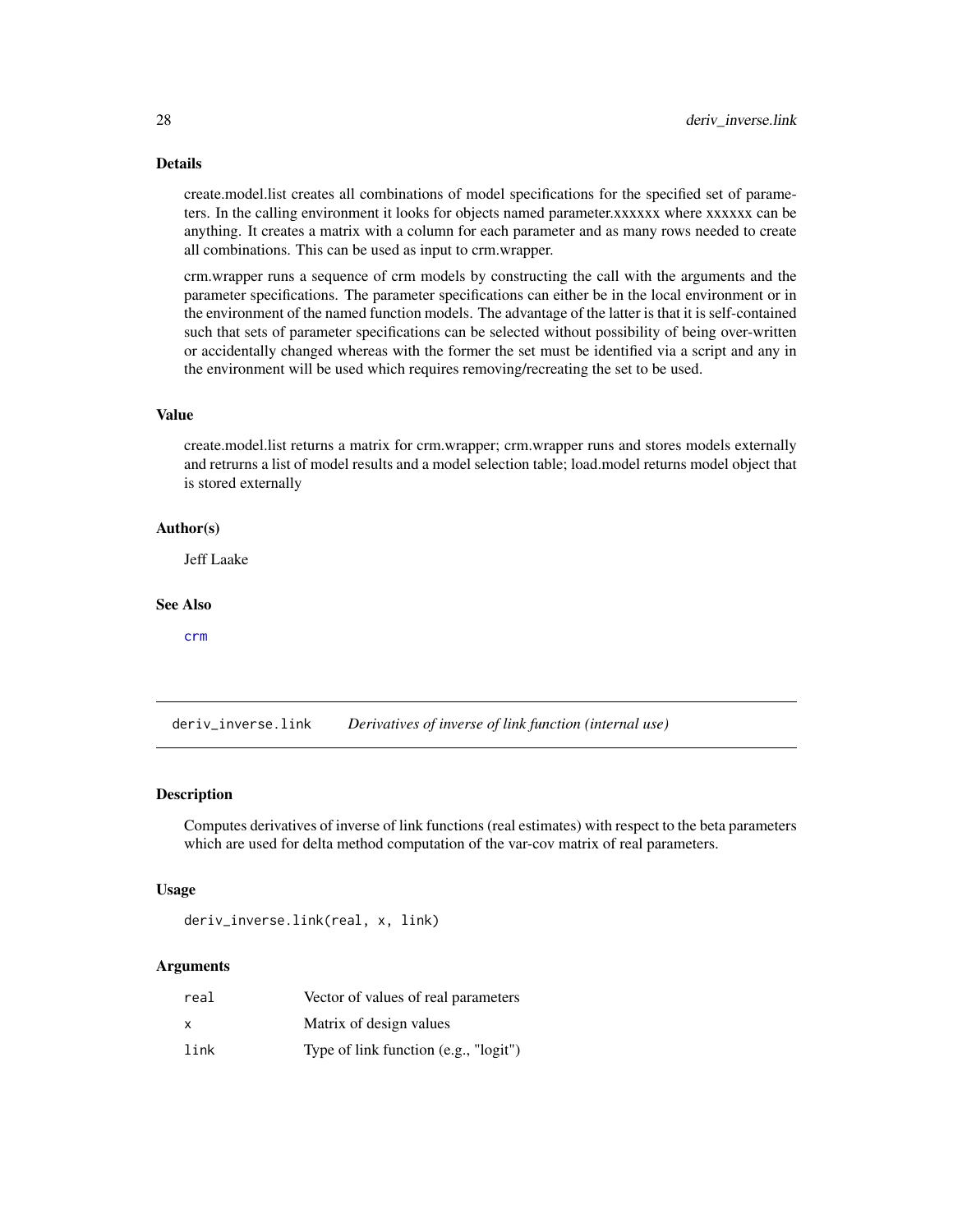#### <span id="page-28-0"></span>dipper to the control of the control of the control of the control of the control of the control of the control of the control of the control of the control of the control of the control of the control of the control of th

# Details

Note: that function was renamed to deriv inverse.link to avoid S3 generic class conflicts. The derivatives of the inverse of the link functions are simple computations using the real values and the design matrix values. The body of the function is as follows:

```
switch(link, logit=x*real*(1-real), log=x*real,
loglog=-real*x*log(real), cloglog=-log(1-real)*x*(1-real), identity=x,
mlogit=x*real*(1-real))
```
# Value

Vector of derivative values computed at values of real parameters

# Author(s)

Jeff Laake

# See Also

[inverse.link](#page-34-1), [compute.real](#page-11-1)

dipper *Dipper capture-recapture data*

#### Description

A capture-recapture data set on European dippers from France that accompanies MARK as an example analysis using the CJS and POPAN models. The dipper data set was orginally described as an example by Lebreton et al (1992).

#### Format

A data frame with 294 observations on the following 2 variables.

ch a character vector containing the encounter history of each bird

sex the sex of the bird: a factor with levels Female Male

# Details

This is a data set that accompanies program MARK as an example for CJS and POPAN analyses. The data can be stratified using sex as a grouping variable. The functions run.dipper, run.dipper.alternate, run.dipper.popan defined below in the examples mimic the models used in the dbf file that accompanies MARK. Note that the models used in the MARK example use PIM coding with the sin link function which is often better at identifying the number of estimable parameters. The approach used in the R code uses design matrices and cannot use the sin link and is less capable at counting parameters. These differences are illustrated by comparing the results of run.dipper and run.dipper.alternate which fit the same set of "CJS" models. The latter fits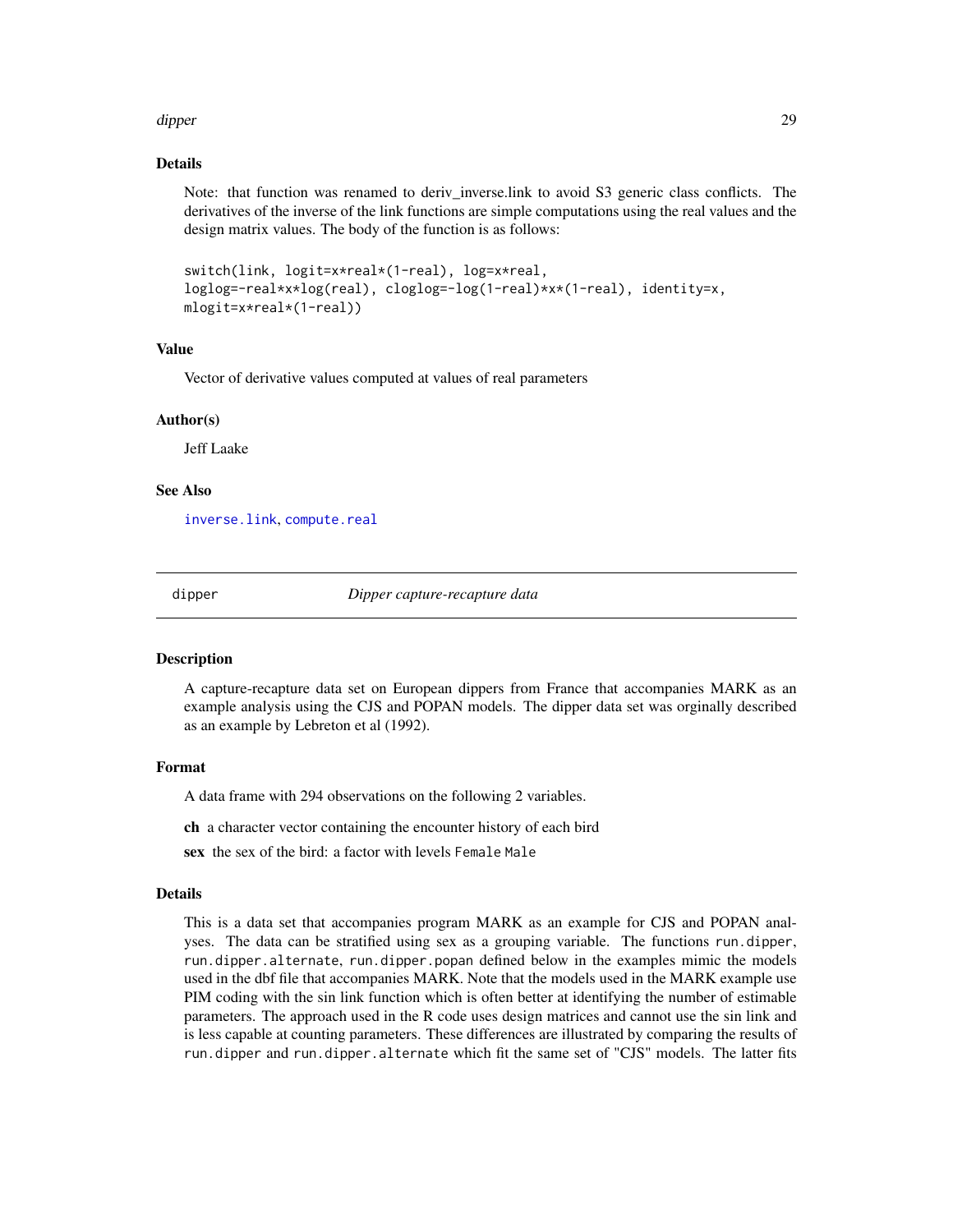<span id="page-29-0"></span>the models with constraints on some parameters to achieve identifiability and the former does not. Although it does not influence the selection of the best model it does infleunce parameter counts and AIC ordering of some of the less competitive models. In using design matrices it is best to constrain parameters that are confounded (e.g., last occasion parameters in  $Phi(t)p(t)$  CJS model) when possible to achieve more reliable counts of the number of estimable parameters.

Note that the covariate "sex" defined in dipper has values "Male" and "Female". It cannot be used directly in a formula for MARK without using it do define groups because MARK.EXE will be unable to read in a covariate with non-numeric values. By using groups="sex" in the call the [process.data](#page-57-1) a factor "sex" field is created that can be used in the formula. Alternatively, a new covariate could be defined in the data with say values 0 for Female and 1 for Male and this could be used without defining groups because it is numeric. This can be done easily by translating the values of the coded variables to a numeric variable. Factor variables are numbered 1..k for k levels in alphabetic order. Since Female < Male in alphabetic order then it is level 1 and Male is level 2. So the following will create a numeric sex covariate.

dipper\$numeric.sex=as.numeric(dipper\$sex)-1

#### Source

Lebreton, J.-D., K. P. Burnham, J. Clobert, and D. R. Anderson. 1992. Modeling survival and testing biological hypotheses using marked animals: case studies and recent advances. Ecol. Monogr. 62:67-118.

fix.parameters *Fixing real parameters in crm models*

#### Description

Creates matrix with appropriate structure for fixing real parameters in a crm model for a specified set of capture histories and occasions.

# Usage

 $fix.parameters(x, subset = NULL, occasions, values)$ 

#### Arguments

| $\mathsf{X}$ | processed data list                                                          |
|--------------|------------------------------------------------------------------------------|
| subset       | logical expression for set of animals; used in subset function               |
| occasions    | vector of occasion numbers                                                   |
| values       | either single or vector of values; if latter, must match length of occasions |

#### Value

Matrix with 3 columns: 1) animal row number, 2) occasion, 3) value for real parameter

#### Author(s)

Jeff Laake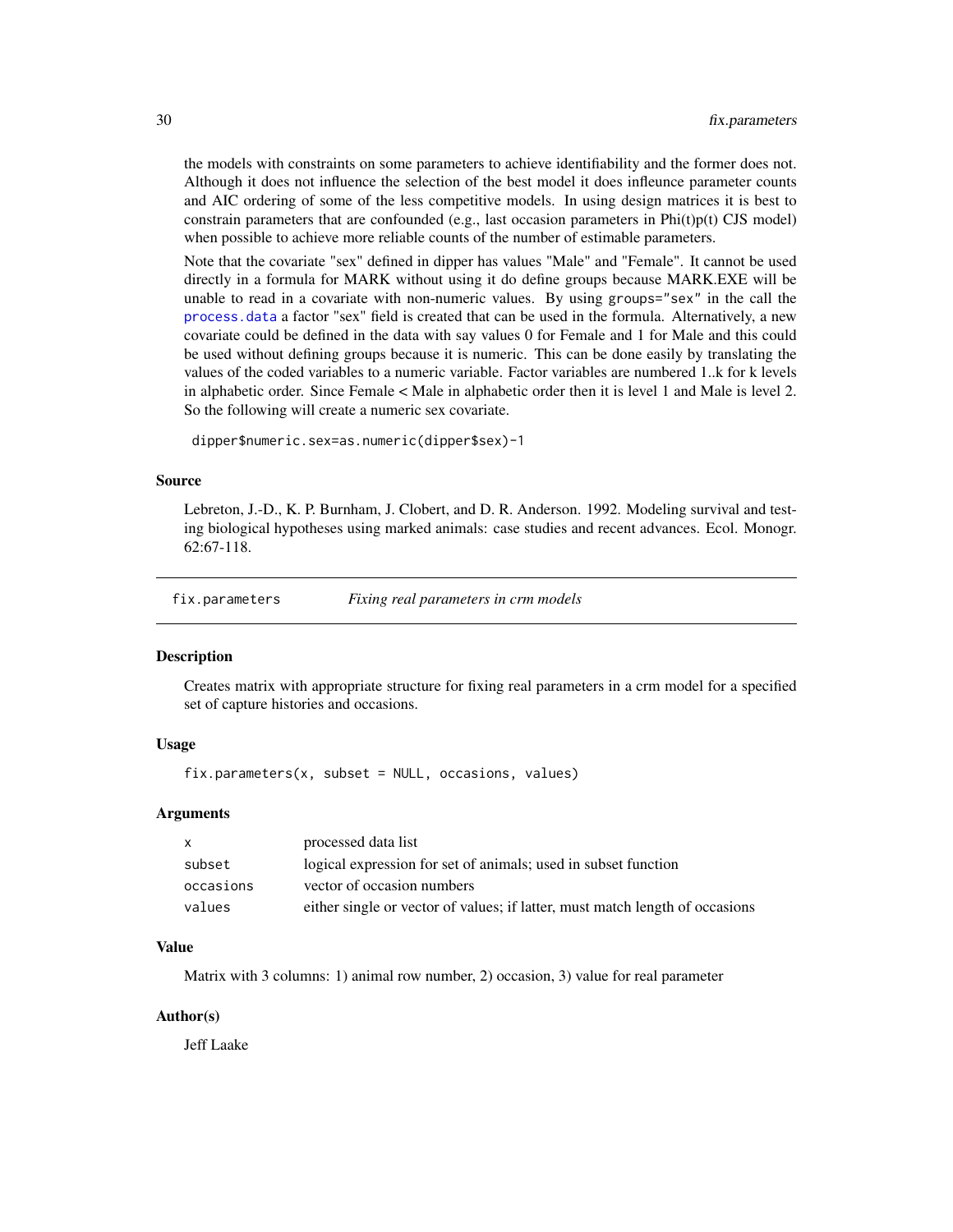# <span id="page-30-0"></span>Description

Several functions have been added to extract components from externally saved crm models function.wrapper accepts a character string for a model, loads it and then runs the specified function on it. Currently, only 2 functions have been defined: fx.aic to compute aic and fx.par.count to extract parameter count. Currently parameters other than x (eg chat) are passed through the environment. Possibly could have used ...

#### Usage

```
function.wrapper(x,fx,base="",...)
```
fx.aic(x)

fx.par.count(x)

#### Arguments

|                         | character string for the model stored as external object (.rda)            |
|-------------------------|----------------------------------------------------------------------------|
| fx                      | function to be called for each model                                       |
| base                    | base name for models                                                       |
| $\cdot$ $\cdot$ $\cdot$ | additional values that are added to environment of fx (eg chat for fx.aic) |

# Value

extracted value defined by function

# Author(s)

Jeff Laake

global\_decode *Global decoding of HMM*

# Description

Computes sequence of state predictions for each individual

#### Usage

```
global_decode(object, ddl = NULL, state.names = NULL)
```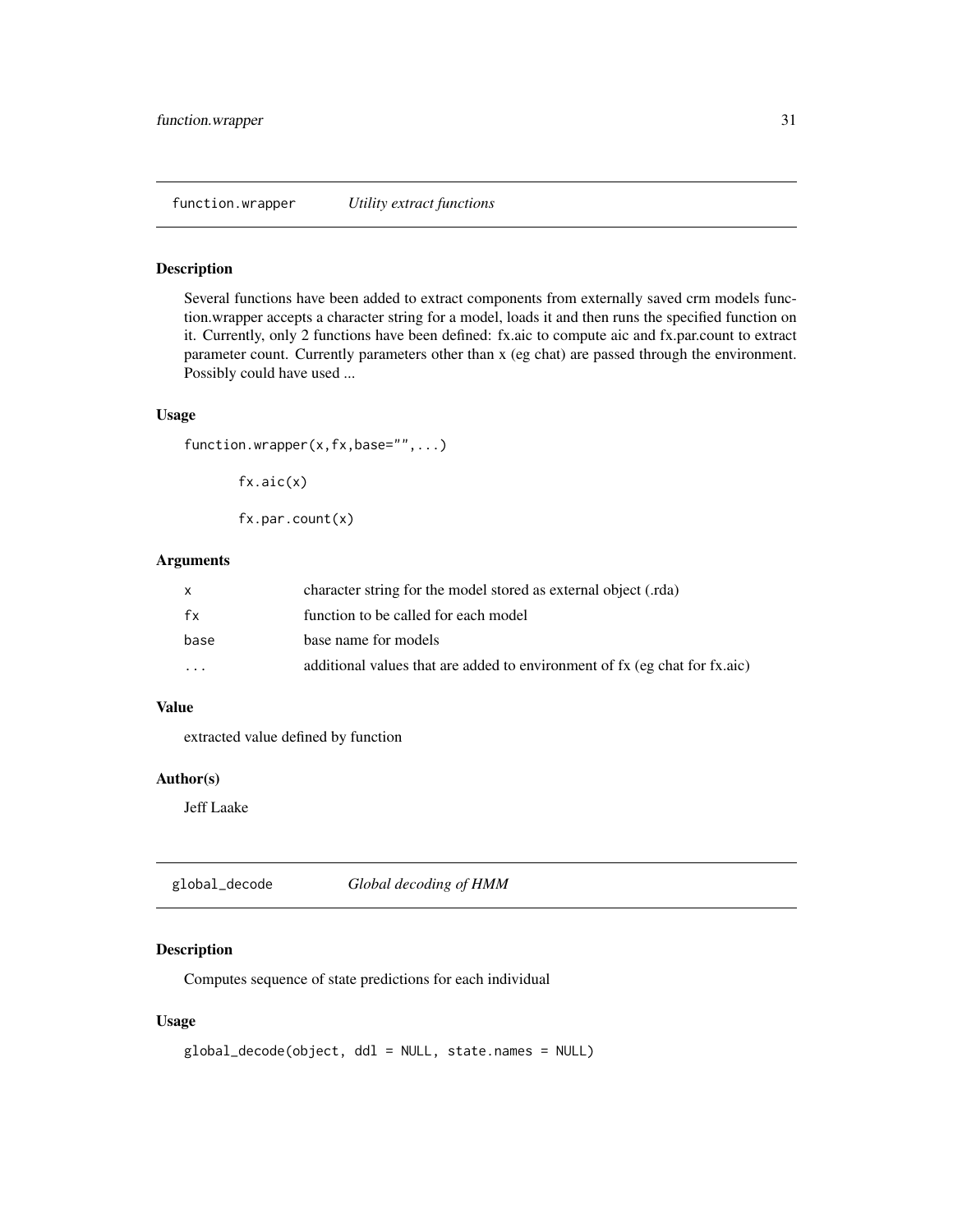# Arguments

| object      | fitted crm model (must be an HMM model)                                         |
|-------------|---------------------------------------------------------------------------------|
| ddl         | design data list; will be computed if NULL                                      |
| state.names | names for states used to label output; if NULL uses strata. labels + Dead state |

# Value

matrix of state predictions

# Author(s)

Jeff Laake

# References

Zucchini, W. and I.L. MacDonald. 2009. Hidden Markov Models for Time Series: An Introduction using R. Chapman and Hall, Boca Raton, FL. See page 82.

#### Examples

#### #

```
# This example is excluded from testing to reduce package check time
# cormack-jolly-seber model
data(dipper)
mod=crm(dipper,model="hmmcjs")
global_decode(mod)
```
hmmDemo *HMM computation demo functions*

# Description

Uses fitted hmm model to construct HMM state vectors alpha and phi for demonstration purposes

#### Usage

```
hmmDemo(object, ddl = NULL, state.names = NULL, obs.names = NULL)
```
# Arguments

| object      | fitted hmm model                                                               |
|-------------|--------------------------------------------------------------------------------|
| ddl         | design dat list; if NULL it is created                                         |
| state.names | names for states used to label output; if NULL uses strata.labels + Dead state |
| obs.names   | names for observations used to label output; if NULL uses ObsLevels            |

<span id="page-31-0"></span>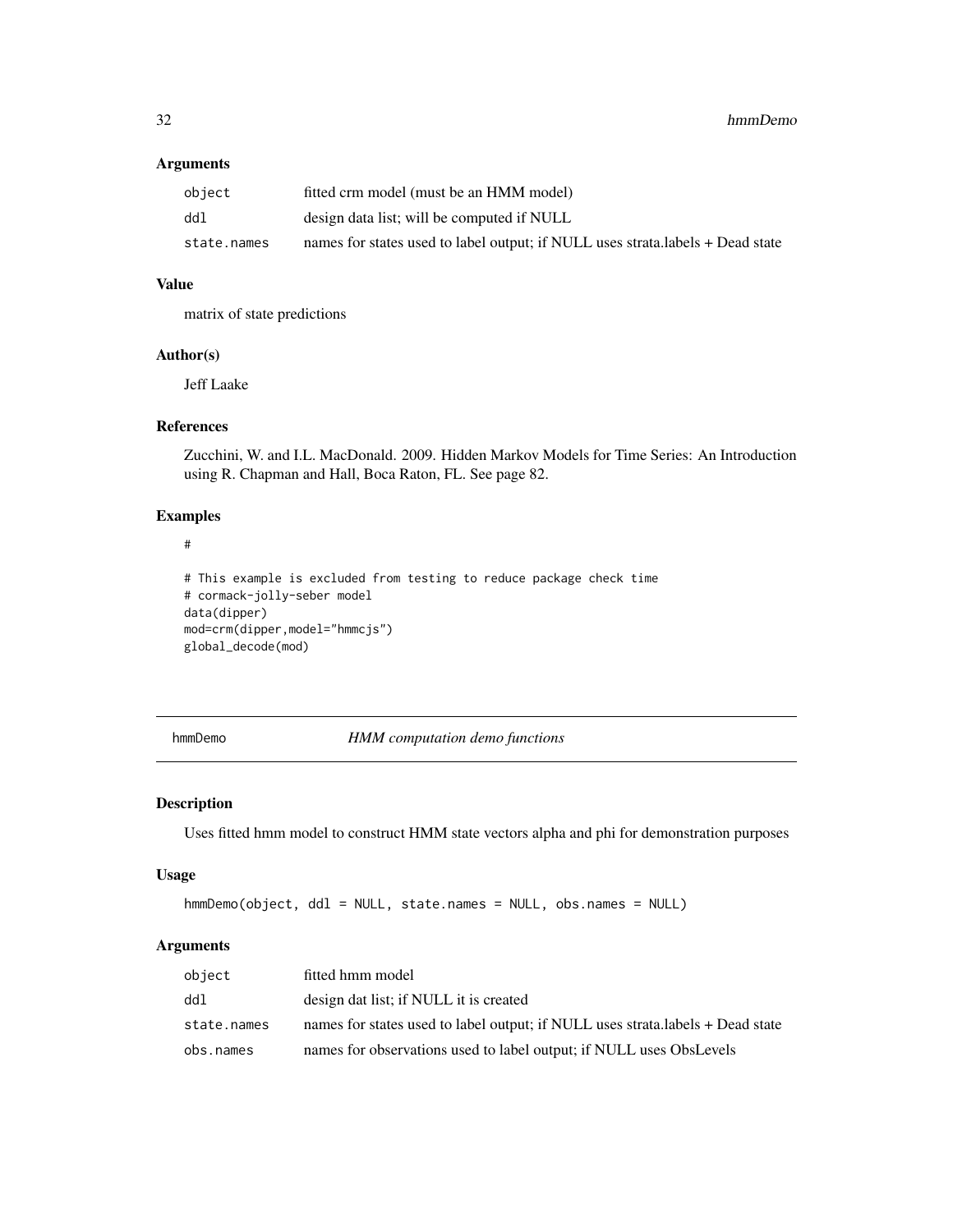# <span id="page-32-0"></span>Value

hmm demo list which includes 1) lnl - the log-likelihood value, 2) alpha - forward probabilities, 3) beta - backward probabilities, 4) phi - scaled forward probabilities, 5) v- intermediate calculation for phi, 6) dmat - 3-d array with observation probability matrix for each occasion, 7) gamma - 3-d array with state transition probability matrix for each occasion, 8) stateprob - predicted state probabilities, 9) local decode - state predictions for each occasion and individual, 10) global decode state predictions for entire sequence for each individual.

# Author(s)

Jeff Laake

#### Examples

```
# This example is excluded from testing to reduce package check time
# cormack-jolly-seber model
data(dipper)
mod=crm(dipper,model="hmmcjs")
x=hmmDemo(mod,state.names=c("Alive","Dead"),obs.names=c("Missed","Seen"))
par(mfrow=c(2,1))
barplot(t(x$alpha[45,,]),beside=TRUE,names.arg=x$chforwardstrings)
barplot(t(x$phi[45,,]),beside=TRUE,names.arg=x$chforwardstrings)
# multi-state example showing state predictions
data(mstrata)
mod=crm(mstrata,model="hmmMSCJS",strata.labels=c("A","B","C"))
#' x=hmmDemo(mod)
# state predictions are normalized by likelihood value which = rowSums(alpha*beta)
cat(paste("\nrowsums = ",rowSums(x$alpha[45,,]*x$beta[45,,],na.rm=TRUE)[2],
   "which matches likelihood value",exp(x$lnl[45]),"\n"))
# state predictions given the data
x$stateprob[45,,]
```
HMMLikelihood *Hidden Markov Model likelihood functions*

# **Description**

Function HMMLikelihood computes the log-likelihood via hmm.lnl which is a wrapper for the FORTRAN code hmm\_like.f. The function HMMlikelihood is called from optimizer and it in turn calls hmm.lnl after setting up parameters.

For an R version of the HMMLikelihood and related code see R. HMMLikelihood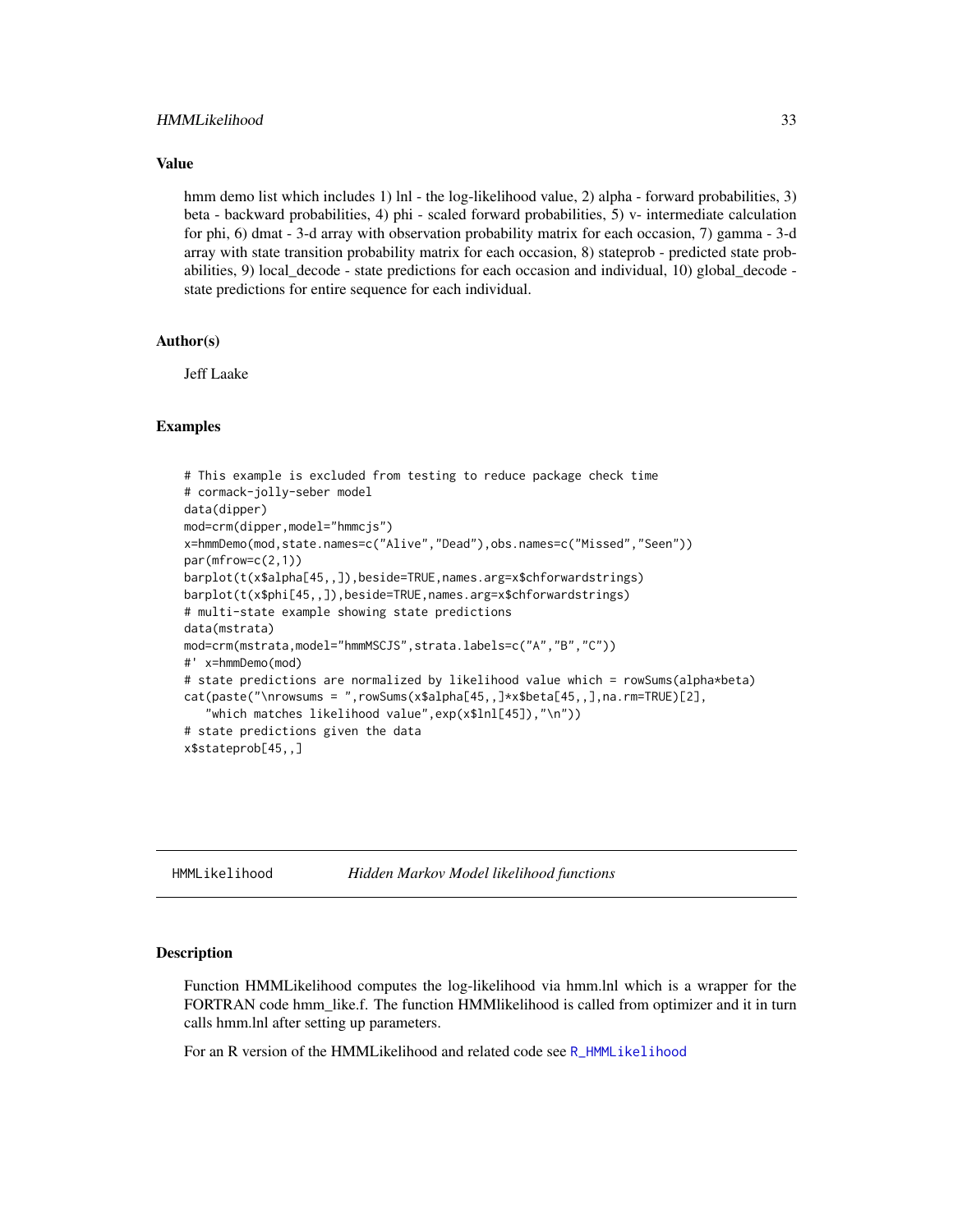# Usage

```
HMMLikelihood(par,type,xx,xstart,mx,T,freq=1,fct_dmat,fct_gamma,fct_delta,ddl,
                         dml, parameters, debug=FALSE, return.mat=FALSE, sup=NULL)
       reals(ddl,dml,parameters,parlist)
       hmm.lnl(x,start,m,T,dmat,gamma,delta,freq,debug)
```
# Arguments

| par        | vector of parameter values for log-likelihood evaluation                                                                                                |
|------------|---------------------------------------------------------------------------------------------------------------------------------------------------------|
| type       | vector of parameter names used to split par vector into types                                                                                           |
| ХX         | matrix of observed sequences (row:id; column:occasion/time); xx used instead<br>of x to avoid conflict in optimx                                        |
| xstart     | for each ch, the first non-zero x value and the occasion of the first non-zero<br>value; ; xstart used instead of start to avoid conflict in optimx     |
| mx         | number of states; mx used instead of m to avoid conflict in optimx                                                                                      |
| т          | number of occasions; sequence length                                                                                                                    |
| freg       | vector of history frequencies or 1                                                                                                                      |
| fct_dmat   | function to create D from parameters                                                                                                                    |
| fct_gamma  | function to create gamma - transition matrix                                                                                                            |
| fct_delta  | function to create initial state distribution                                                                                                           |
| dd1        | design data list of parameters for each id                                                                                                              |
| dm1        | list of design matrices; one entry for each parameter; each entry contains fe and<br>re for fixed and random effects                                    |
| parameters | formulas for each parameter type                                                                                                                        |
| debug      | if TRUE, print out par values and -log-likelihood                                                                                                       |
| return.mat | If TRUE, returns list of transition, observation and delta arrays.                                                                                      |
| sup        | list of supplemental information that may be needed by the function but only<br>needs to be computed once; currently only used for MVMS models for dmat |
| х          | same as xx but for call to hmm. Inl                                                                                                                     |
| m          | same as mx but for call to hmm. Inl                                                                                                                     |
| dmat       | observation probability matrices                                                                                                                        |
| gamma      | transition matrices                                                                                                                                     |
| delta      | initial distribution                                                                                                                                    |
| parlist    | list of parameter strings used to split par vector                                                                                                      |
| start      | same as xstart but for hmm.lnl                                                                                                                          |

# Value

HMMLikelihood returns log-likelihood for a single sequence and hmm.lnl returns the negative loglikelihood value for each capture history. reals returns either the column dimension of design matrix for parameter or the real parameter vector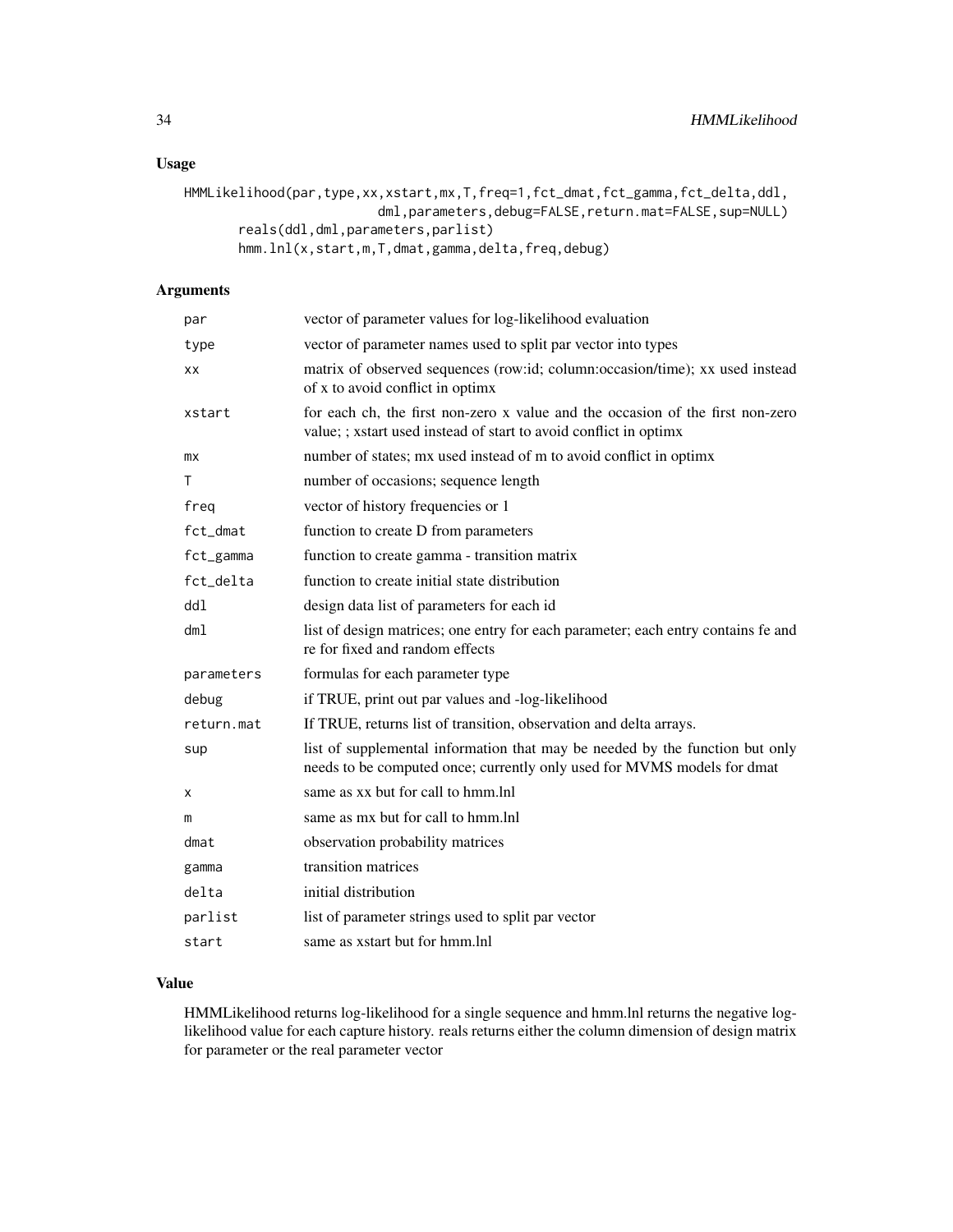#### <span id="page-34-0"></span>inverse.link 35

# Author(s)

Jeff Laake <jeff.laake@noaa.gov>

#### References

Zucchini, W. and I.L. MacDonald. 2009. Hidden Markov Models for Time Series: An Introduction using R. Chapman and Hall, Boca Raton, FL. 275p.

#### See Also

R\_HMMLikelihood

<span id="page-34-1"></span>inverse.link *Inverse link functions (internal use)*

#### **Description**

Computes values of inverse of link functions for real estimates.

# Usage

inverse.link(x, link)

# **Arguments**

|      | Matrix of design values multiplied by the vector of the beta parameter values |
|------|-------------------------------------------------------------------------------|
| link | Type of link function (e.g., "logit")                                         |

# Details

The inverse of the link function is the real parameter value. They are simple functions of  $X \star Beta$ where X is the design matrix values and Beta is the vector of link function parameters. The body of the function is as follows:

```
switch(\text{link}, \text{logit}=\exp(x)/(1+exp(x)), \text{log}=\exp(x),loglog=exp(-exp(-x)), cloglog=1-exp(-exp(x)), identity=x,
mlogit=exp(x)/(1+sum(exp(x)))
```
The link="mlogit" only works if the set of real parameters are limited to those within the set of parameters with that specific link. For example, in POPAN, the pent parameters are of type "mlogit" so the probabilities sum to 1. However, if there are several groups then each group will have a different set of pent parameters which are identified by a different grouping of the "mlogit" parameters (i.e., "mlogit(1)" for group 1, "mlogit(2)" for group 2 etc). Thus, in computing real parameter values (see [compute.real](#page-11-1)) which may have varying links, those with "mlogit" are not used with this function using link="mlogit". Instead, the link is temporarily altered to be of type "log" (i.e., inverse=exp(x)) and then summed over sets with a common value for "mlogit(j)" to construct the inverse for "mlogit" as  $exp(x)/(1+sum(exp(x))$ .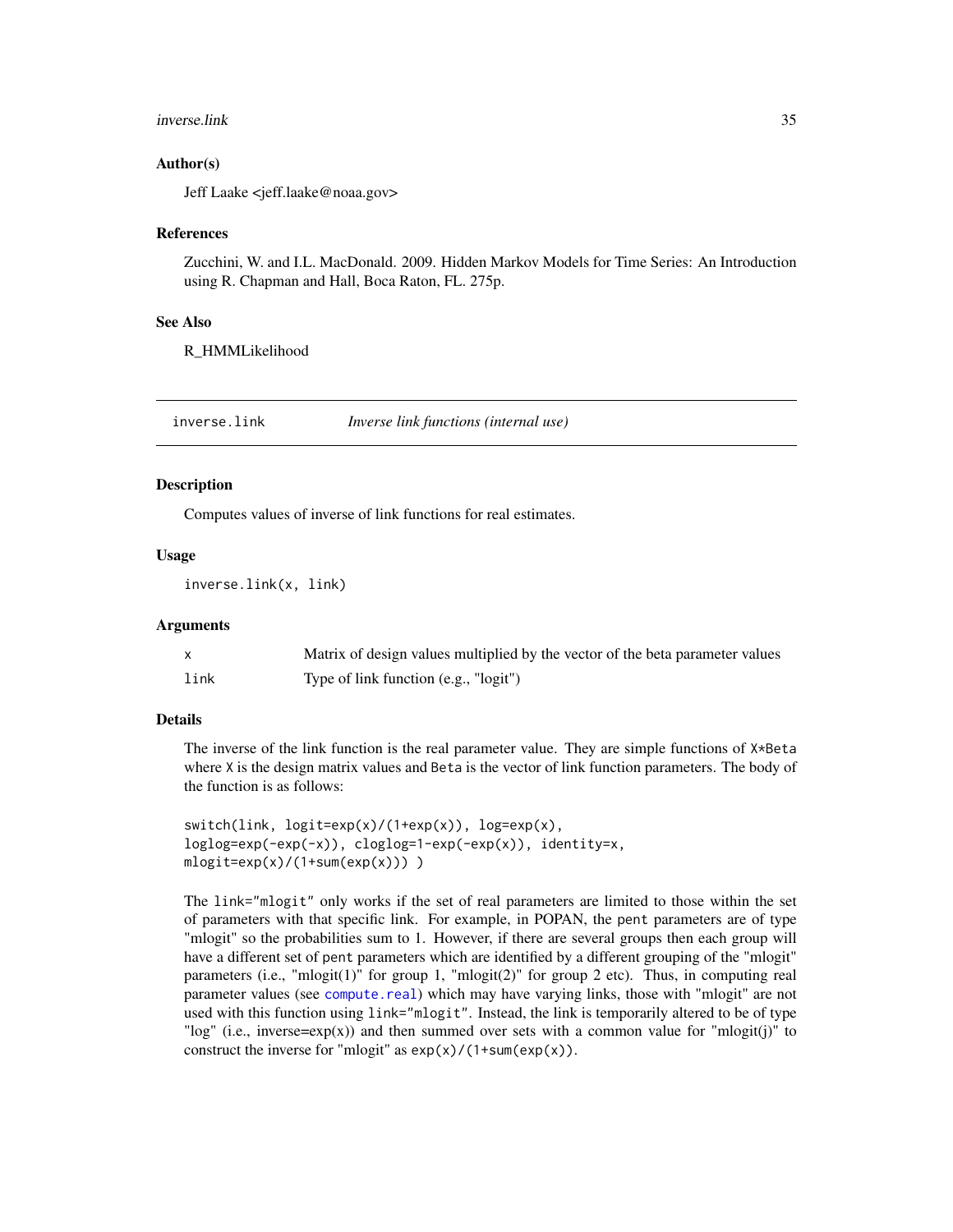# <span id="page-35-0"></span>Value

Vector of real values computed from x=X\*Beta

#### Author(s)

Jeff Laake

# See Also

[compute.real](#page-11-1),[deriv\\_inverse.link](#page-27-1)

<span id="page-35-1"></span>js *Fitting function for Jolly-Seber model using Schwarz-Arnason POPAN formulation*

# Description

A function for computing MLEs for a specified Jolly-Seber open population capture-recapture model for processed dataframe x with user specified formulas in parameters that create list of design matrices dml. This function can be called directly but is most easily called from [crm](#page-21-1) that sets up needed arguments.

# Usage

 $js(x, dd1, dm1, model_data = NULL, parameters, accumulate = TRUE,$ initial = NULL, method = "BFGS", hessian = FALSE, debug = FALSE, chunk\_size = 1e+07, refit, itnmax = NULL, control = NULL, scale, ...)

#### Arguments

| $\times$   | processed dataframe created by process.data                                                                                                                                                                                                                                                                                                         |
|------------|-----------------------------------------------------------------------------------------------------------------------------------------------------------------------------------------------------------------------------------------------------------------------------------------------------------------------------------------------------|
| ddl        | list of dataframes for design data; created by call to make. design. data                                                                                                                                                                                                                                                                           |
| dml        | list of design matrices created by create. dm from formula and design data                                                                                                                                                                                                                                                                          |
| model_data | a list of all the relevant data for fitting the model including imat, Phi.dm,p.dm,Phi.fixed,p.fixed,<br>and time intervals. It is used to save values and avoid accumulation again if the<br>model was re-rerun with an additional call to js when using autoscale or re-<br>starting with initial values. It is stored with returned model object. |
| parameters | equivalent to model.parameters in crm                                                                                                                                                                                                                                                                                                               |
| accumulate | if TRUE will accumulate capture histories with common value and with a com-<br>mon design matrix for Phi and p to speed up execution                                                                                                                                                                                                                |
| initial    | initial values for parameters if desired; if named vector from previous run it will<br>match to columns with same name                                                                                                                                                                                                                              |
| method     | method to use for optimization; see optimx                                                                                                                                                                                                                                                                                                          |
| hessian    | if TRUE will compute and return the hessian                                                                                                                                                                                                                                                                                                         |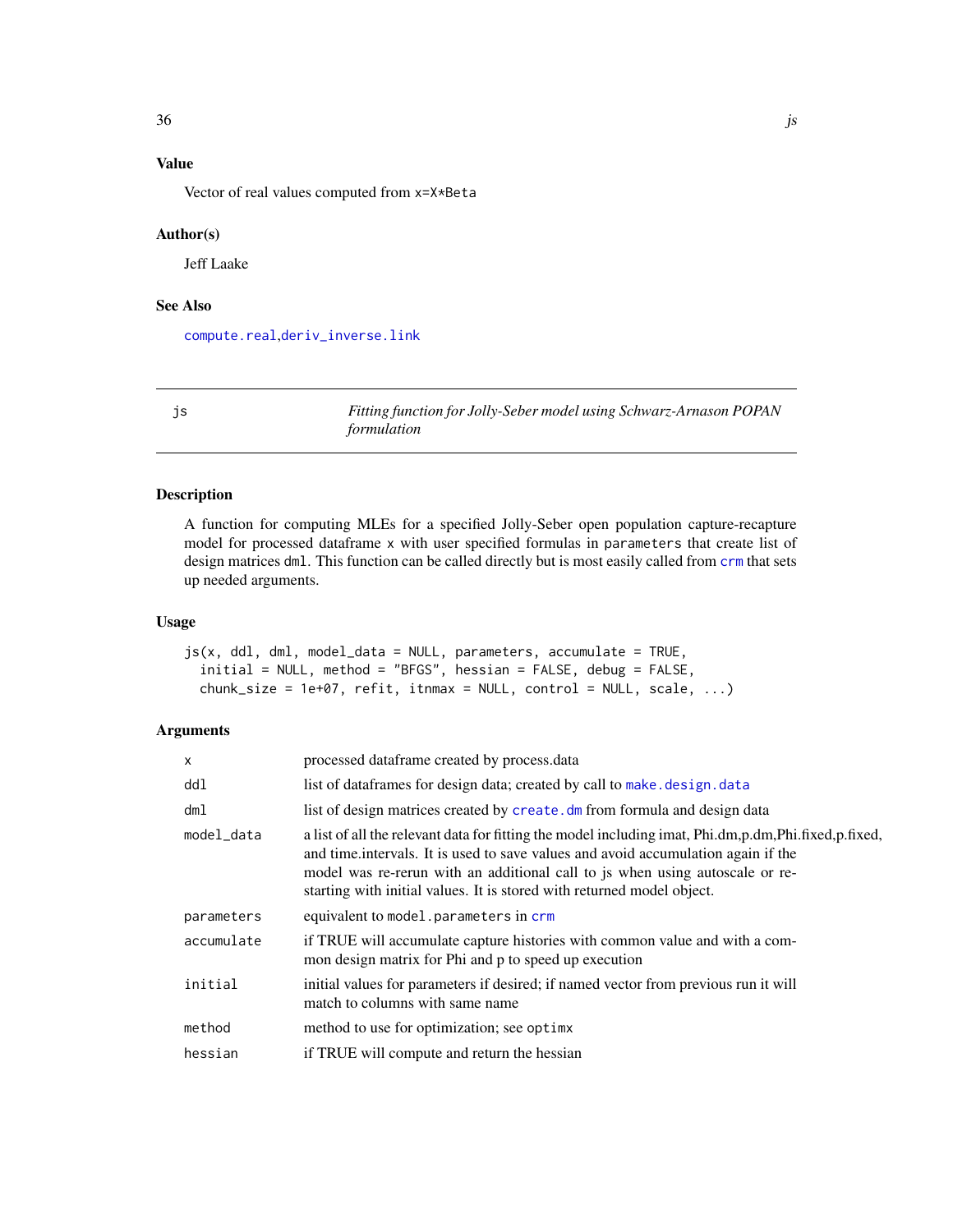| debug      | if TRUE will print out information for each iteration                                                                     |
|------------|---------------------------------------------------------------------------------------------------------------------------|
| chunk_size | specifies amount of memory to use in accumulating capture histories; amount<br>used is 8*chunk_size/1e6 MB (default 80MB) |
| refit      | non-zero entry to refit                                                                                                   |
| itnmax     | maximum number of iterations                                                                                              |
| control    | control string for optimization functions                                                                                 |
| scale      | vector of scale values for parameters                                                                                     |
| $\ddots$ . | any remaining arguments are passed to additional parameters passed to optime<br>or is.lnl                                 |

### Details

It is easiest to call js through the function [crm](#page-21-0). Details are explained there.

Be cautious with this function at present. It does not include many checks to make sure values like fixed values will remain in the specified range of the data. Normally this would not be a big problem but because [js.lnl](#page-38-0) calls an external FORTRAN subroutine via [cjs.lnl](#page-7-0), if it gets a subscirpt out of bounds, it will cause R to terminate. So make sure to save your workspace frequently if you use this function in its current implementation.

#### Value

The resulting value of the function is a list with the class of crm,js such that the generic functions print and coef can be used.

| beta        | named vector of parameter estimates                                                                                       |
|-------------|---------------------------------------------------------------------------------------------------------------------------|
| lnl         | -2*log likelihood                                                                                                         |
| AIC         | $\ln l + 2^*$ number of parameters                                                                                        |
| convergence | result from optime; if 0 optime thinks it converged                                                                       |
| count       | optimes results of number of function evaluations                                                                         |
| reals       | dataframe of data and real Phi and p estimates for each animal-occasion exclud-<br>ing those that occurred before release |
| vcv         | var-cov matrix of betas if hessian=TRUE was set                                                                           |

#### Author(s)

Jeff Laake <jeff.laake@noaa.gov>

# References

Schwarz, C. J., and A. N. Arnason. 1996. A general methodology for the analysis of capturerecapture experiments in open populations. Biometrics 52:860-873.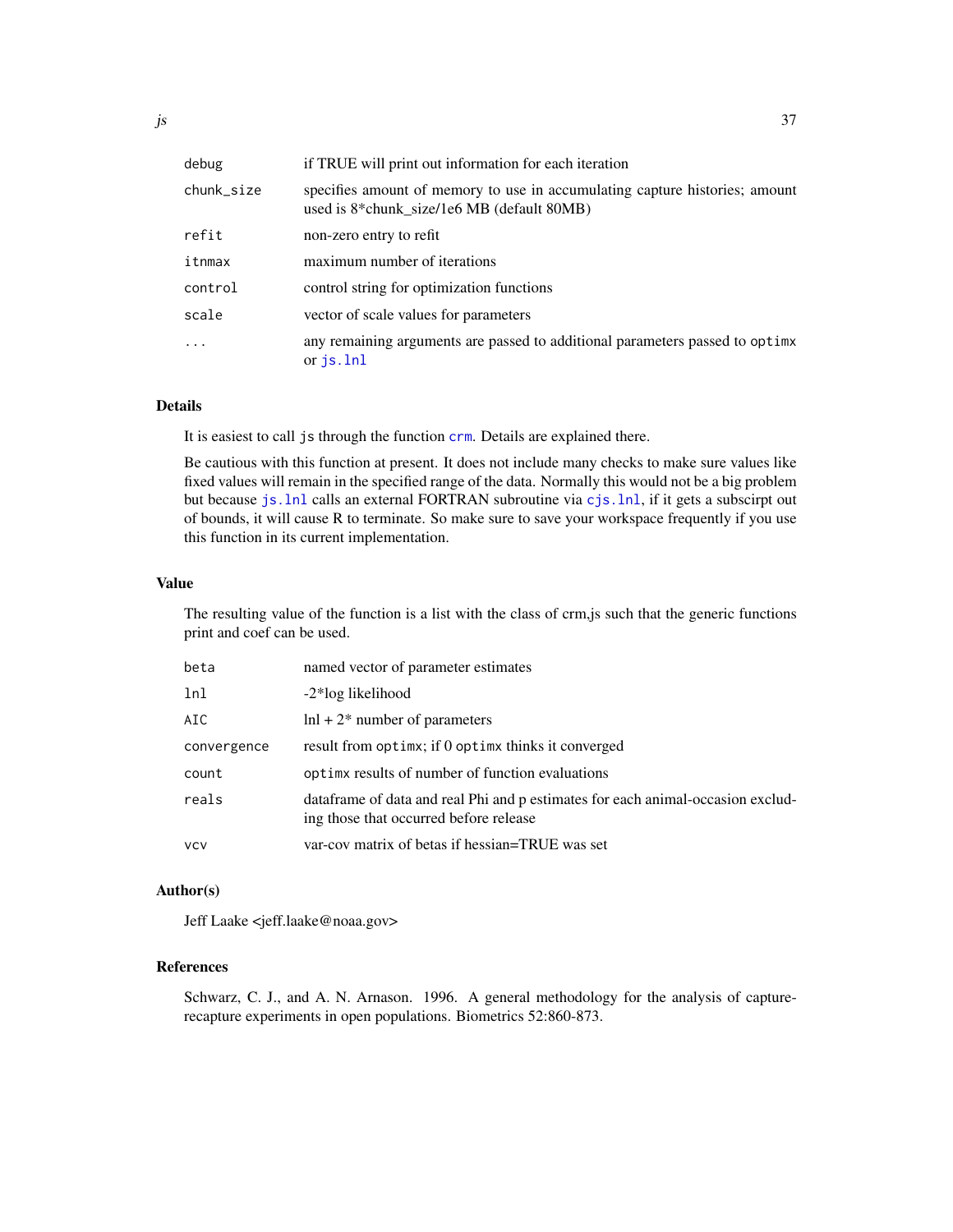To speed up compuation, animals with the same capture history and design matrix are accumulated and represented by a frequency. Computes starting values for Phi and p parameters from the list of design matrices and the summarized data list including ch matrix and first and last vectors. If any values are missing (NA) or abs(par)>5, they are set to 0.

#### Usage

```
js.accumulate(x, model_data, nocc, freq, chunk_size)
```
# Arguments

| x          | data                                                                                                                                                                     |
|------------|--------------------------------------------------------------------------------------------------------------------------------------------------------------------------|
| model_data | list of design matrices, fixed parameters and time intervals all which can vary by<br>animal                                                                             |
| nocc       | number of capture occasions                                                                                                                                              |
| freg       | frequency of each capture history before accumulation                                                                                                                    |
| chunk_size | size that determines number of pieces of data/design matrix that are handled.<br>Smaller chunk_size requires more time but less memory. 1e7 is default set in<br>$c1s$ . |

#### Value

modified model\_data list that is accumulated

#### Author(s)

Jeff Laake

# Description

A wrapper function that sets up call to hessian function to compute and then invert the hessian.

# Usage

js.hessian(model)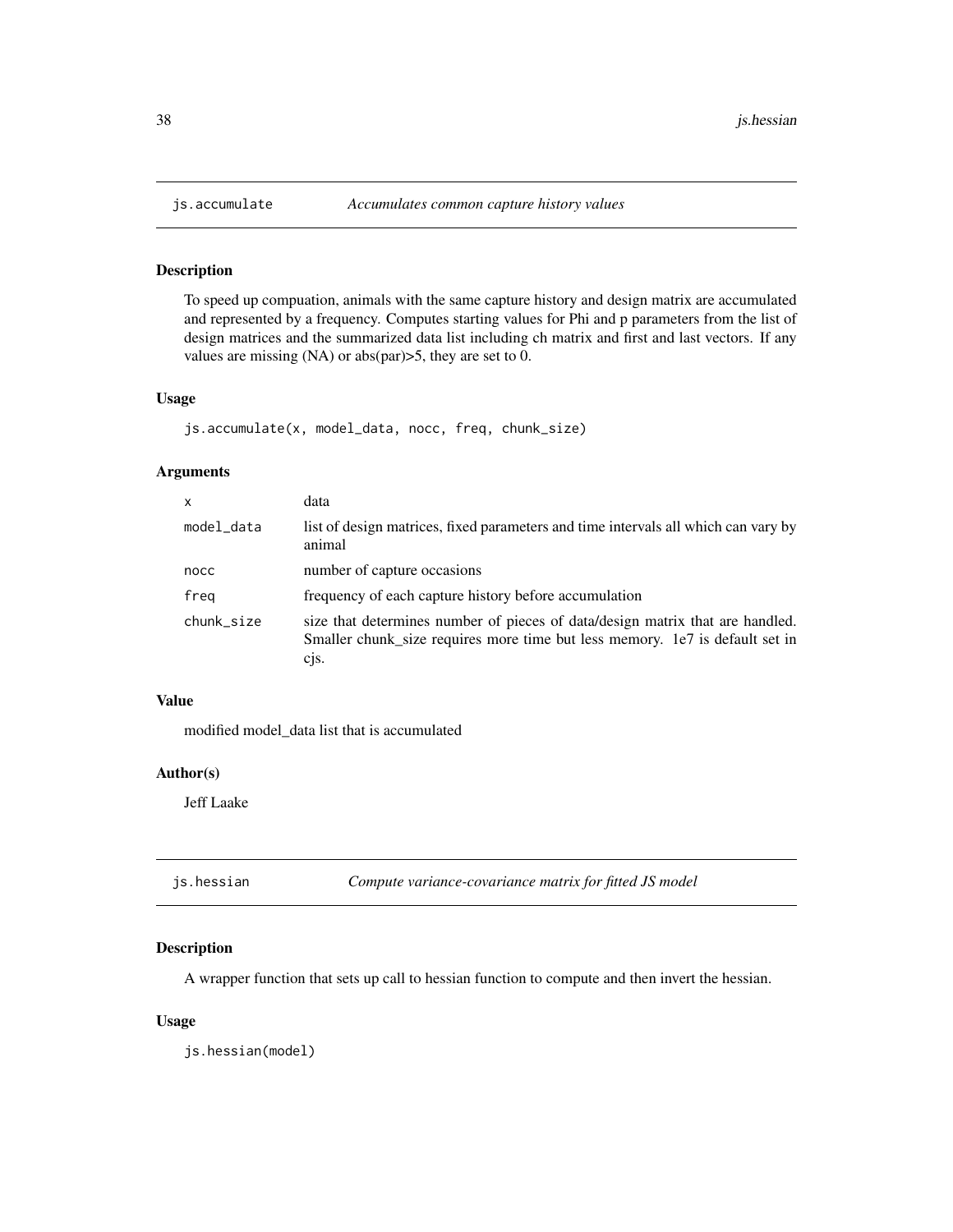#### js.lnl 39

#### Arguments

model fitted JS model from function crm

# Value

variance-covariance matrix for specified model or the model object with the stored vcv depending on whether the model has already been run

## Author(s)

Jeff Laake <jeff.laake@noaa.gov>

<span id="page-38-0"></span>

| js.lnl | Likelihood function for Jolly-Seber model using Schwarz-Arnason |  |  |
|--------|-----------------------------------------------------------------|--|--|
|        | <b>POPAN</b> formulation                                        |  |  |

## Description

For a given set of parameters and data, it computes -2\*log Likelihood value but does not include data factorials. Factorials for unmarked are not needed but are included in final result by [js](#page-35-0) so the result matches output from MARK for the POPAN model.

# Usage

```
js.lnl(par, model_data, debug = FALSE, nobstot, jsenv)
```
#### Arguments

| par        | vector of parameter values                                                                                                                                                                                                                                                                                                                                                                                                                                                                                                                                                                                                                                                                                                                                                                                                                                  |
|------------|-------------------------------------------------------------------------------------------------------------------------------------------------------------------------------------------------------------------------------------------------------------------------------------------------------------------------------------------------------------------------------------------------------------------------------------------------------------------------------------------------------------------------------------------------------------------------------------------------------------------------------------------------------------------------------------------------------------------------------------------------------------------------------------------------------------------------------------------------------------|
| model_data | a list that contains: 1) imat-list of vectors and matrices constructed by process. ch<br>from the capture history data, 2)Phi.dm design matrix for Phi constructed by<br>create.dm, 3)p.dm design matrix for p constructed by create.dm, 4)pent.dm<br>design matrix for probability of entry constructed by create.dm, 5) N.dm de-<br>sign matrix for estimates of number of animals not caught from super-population<br>constructed by create.dm, 6)Phi.fixed matrix with 3 columns: ch number(i),<br>occasion number(j), fixed value(f) to fix phi(i,j)=f, 7) p.fixed matrix with 3<br>columns: ch number(i), occasion number(j), 8) pent.fixed matrix with 3 columns:<br>ch number(i), occasion number(j), fixed value(f) to fix pent(i,j)=f, and 9) time.intervals<br>intervals of time between occasions if not all 1 fixed value(f) to fix $p(i,j)=f$ |
| debug      | if TRUE will printout values of par and function value                                                                                                                                                                                                                                                                                                                                                                                                                                                                                                                                                                                                                                                                                                                                                                                                      |
| nobstot    | number of unique caught at least once by group if applicable                                                                                                                                                                                                                                                                                                                                                                                                                                                                                                                                                                                                                                                                                                                                                                                                |
| jsenv      | environment for js to update iteration counter                                                                                                                                                                                                                                                                                                                                                                                                                                                                                                                                                                                                                                                                                                                                                                                                              |

# Details

This functions uses [cjs.lnl](#page-7-0) and then supplements with the remaining calculations to compute the likelihood for the POPAN formulation (Arnason and Schwarz 1996) of the Jolly-Seber model.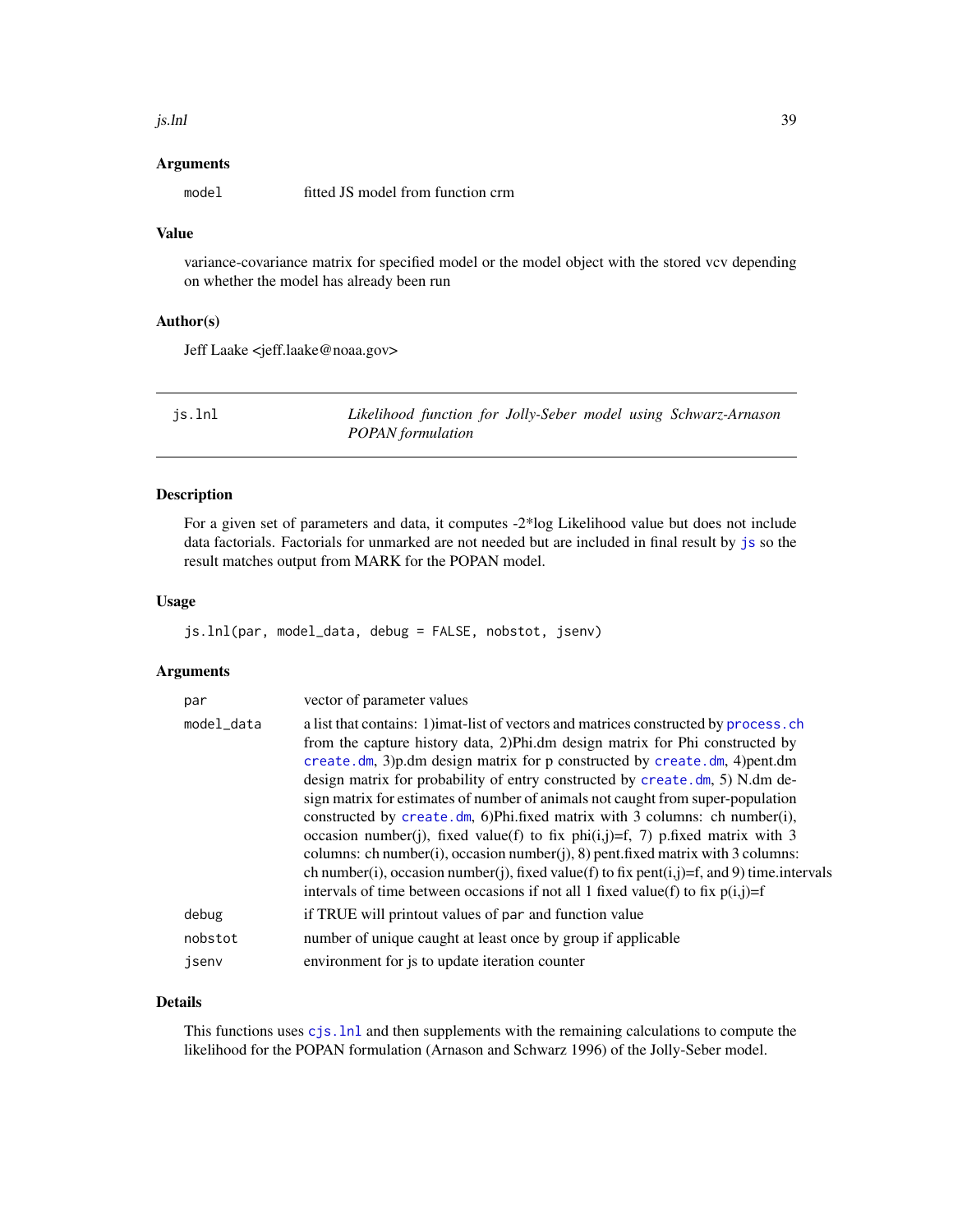# Value

-log likelihood value, excluding data (ui) factorials which are added in js after optimization to match MARK

# Author(s)

Jeff Laake

# References

Schwarz, C. J., and A. N. Arnason. 1996. A general methodology for the analysis of capturerecapture experiments in open populations. Biometrics 52:860-873.

local\_decode *Local decoding of HMM*

# Description

Computes state predictions one at a time for each occasion for each individual

# Usage

```
local_decode(object, ddl = NULL, state.names = NULL)
```
# Arguments

| object      | fitted crm model (must be an HMM model)                                        |
|-------------|--------------------------------------------------------------------------------|
| ddl         | design data list                                                               |
| state.names | names for states used to label output; if NULL uses strata.labels + Dead state |

# Value

matrix of state predictions

# Author(s)

Jeff Laake

# References

Zucchini, W. and I.L. MacDonald. 2009. Hidden Markov Models for Time Series: An Introduction using R. Chapman and Hall, Boca Raton, FL. See page 80.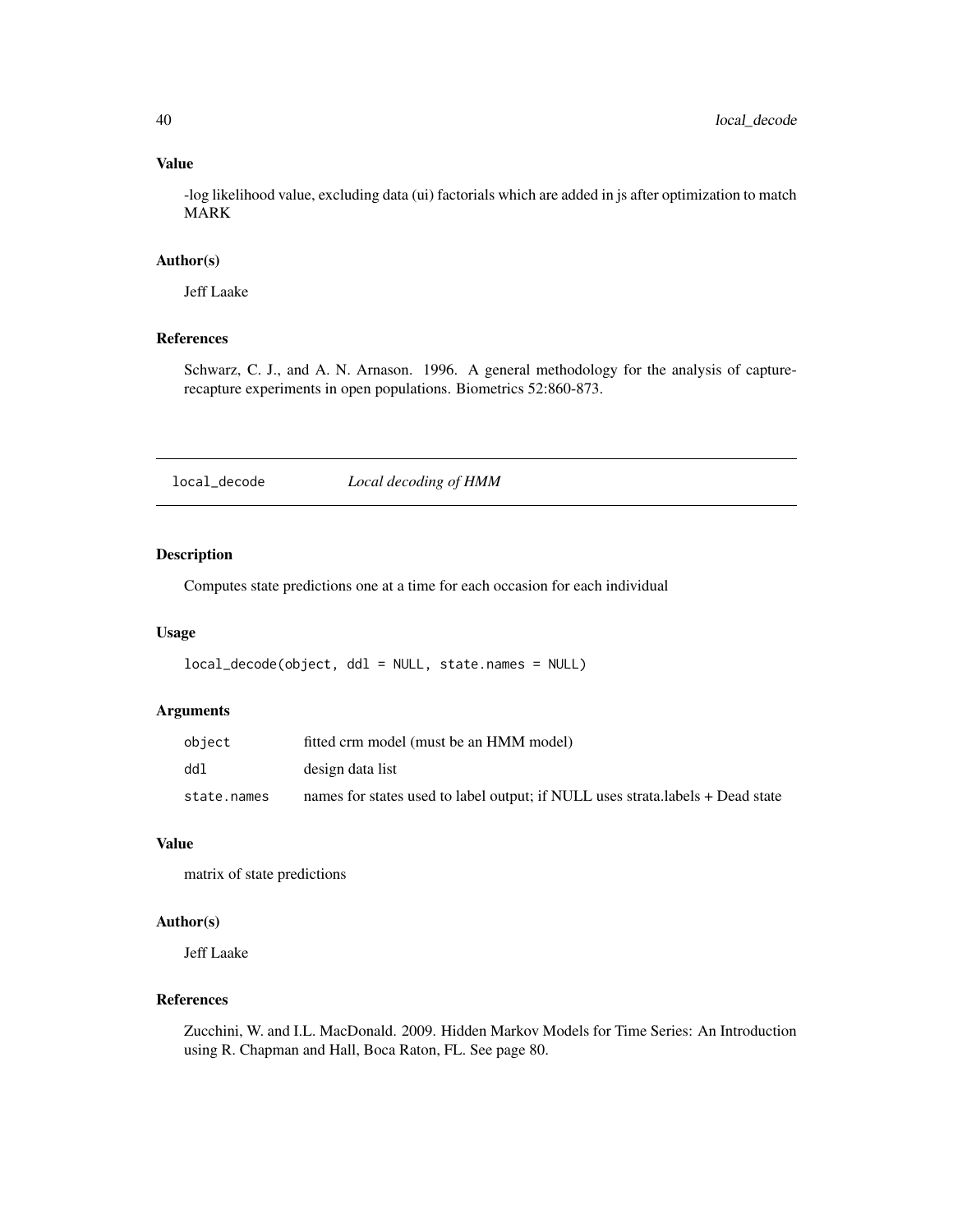# make.design.data 41

#### Examples

#### #

```
# This example is excluded from testing to reduce package check time
# cormack-jolly-seber model
data(dipper)
mod=crm(dipper,model="hmmcjs")
local_decode(mod)
```
<span id="page-40-0"></span>make.design.data *Create design dataframes for crm*

## Description

For each type of parameter in the analysis model (e.g, p, Phi), this function creates design data for model fitting from the original data. These design data expand the original data record for a single(freq=1)/multiple(freq>1) individuals to many records where each record is for a single occasion. The design data can be specific to the parameter and a list of design data frames are returned with a dataframe for each parameter.

#### Usage

```
make.design.data(data, parameters = list())
```
#### Arguments

| data         | Processed data list; resulting value from process.data                                                                                                                                                                                                          |
|--------------|-----------------------------------------------------------------------------------------------------------------------------------------------------------------------------------------------------------------------------------------------------------------|
| parameters   | Optional list containing a list for each type of parameter (list of lists); each<br>parameter list is named with the parameter name (eg Phi); each parameter list<br>can contain vectors named age.bins, time.bins and cohort.bins, time.varying, and<br>static |
| age.bins     | bins for binning ages                                                                                                                                                                                                                                           |
| time.bins    | bins for binning times                                                                                                                                                                                                                                          |
| cohort.bins  | bins for binning cohorts                                                                                                                                                                                                                                        |
| time.varying | vector of field names that are time varying for this parameter                                                                                                                                                                                                  |
| static       | vector of field names that are to be included that are not time varying for this parameter                                                                                                                                                                      |

# Details

For each record in the design data, default data fields are created based on the model. For example, for CJS, the default fields include cohort, age, time which are factor variables and Cohort, Age, and Time which are numeric versions of the same fields. The values of these can be altered by values of begin.time, time.intervals and initial.ages set in the call to [process.data](#page-57-0). In addition if groups are identifed the grouping factor variables are added to the design data. Any other fields in the data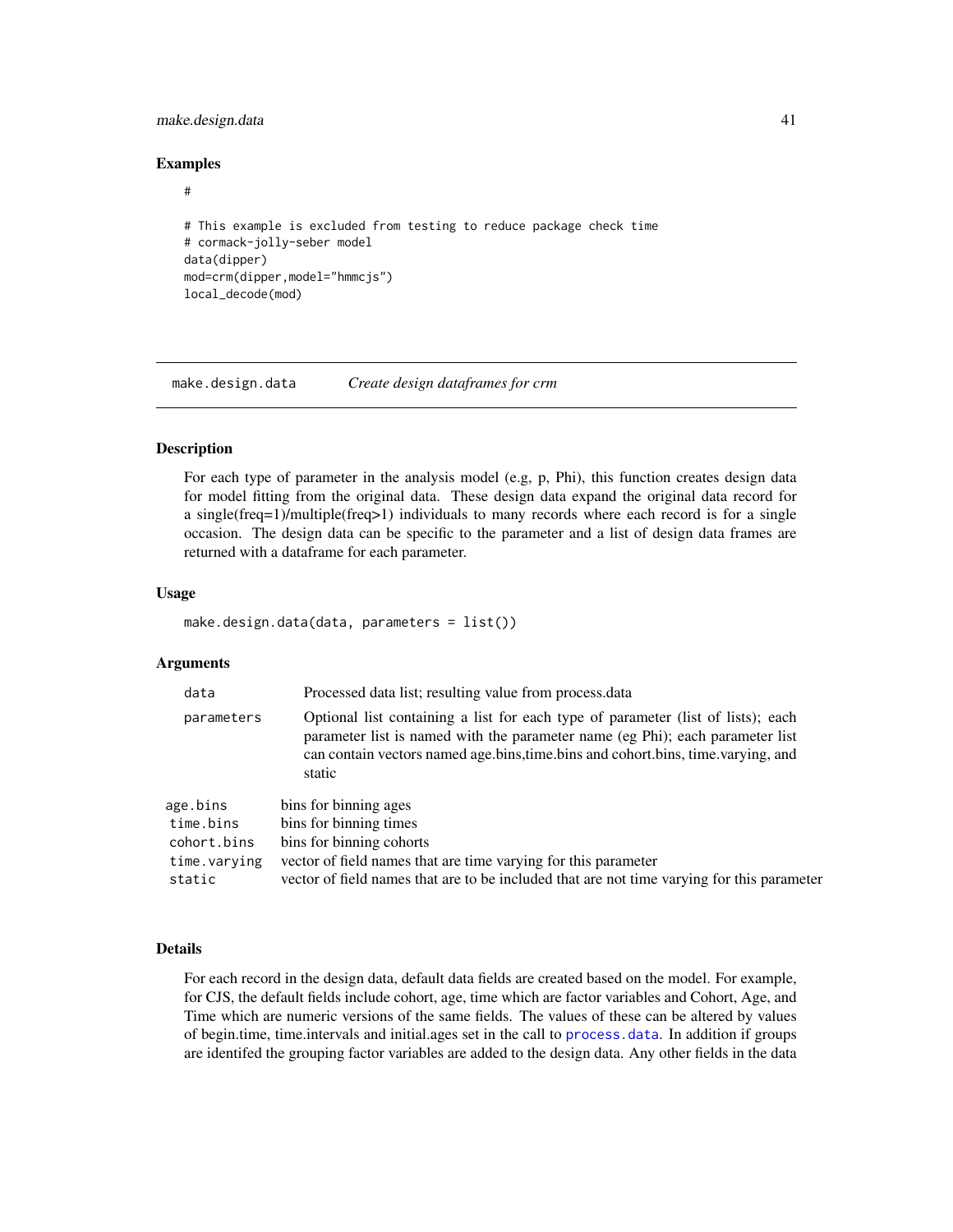are repeated on each record for the animal(s) (eg weight), unless they are defined as time.varying in which case the fields should be named with the convention xn where x is the base name for the variable and n is the time value (eg, td1999, td2000,...). For time varying fields the variable name in the design data is the base name and the value for the record is the one for that occasion(time). The variables can be refined for each parameter by including argument static with the character vector of static fields to include.

After creating design data, you can create a field in the dataframe for a parameter named fix and it can be assigned values at the real parameter for that occasion/id will be fixed at the value. For parameters that are not supposed to be fixed, the field fix should be assigned NA. For example, ddl\$Phi\$fix=ifelse(ddl\$Phi\$time==2,1,NA) will assign all real Phi values to 1 for the interval beginning at time 2. If there is no field fix, then no parameters are fixed. For mlogit parameters, a fix field is added automatically and the value 1 is specified for the stratum that is supposed to be computed by subtraction and the remainder are set to NA. If some Psi are not possible then those values can be changed to 0.

The following variable names are reserved and should not be used in the data: occ,age,time,cohort,Age,Time,Cohort,Y,Z,initial.

#### Value

The function value is a list of data frames. The list contains a data frame for each type of parameter in the model (e.g., Phi and p for CJS). The names of the list elements are the parameter names (e.g., Phi). The structure of the dataframe depends on the calling arguments and the model & data structure. In addition the value of parameters argument is saved as design.parameters.

#### Author(s)

Jeff Laake

#### See Also

[process.data](#page-57-0),[merge\\_design.covariates](#page-41-0)

# Examples

```
# This example is excluded from testing to reduce package check time
data(dipper)
dipper.proc=process.data(dipper)
ddl=make.design.data(dipper.proc)
```
<span id="page-41-0"></span>merge\_design.covariates

*Merge time (occasion) and/or group specific covariates into design data*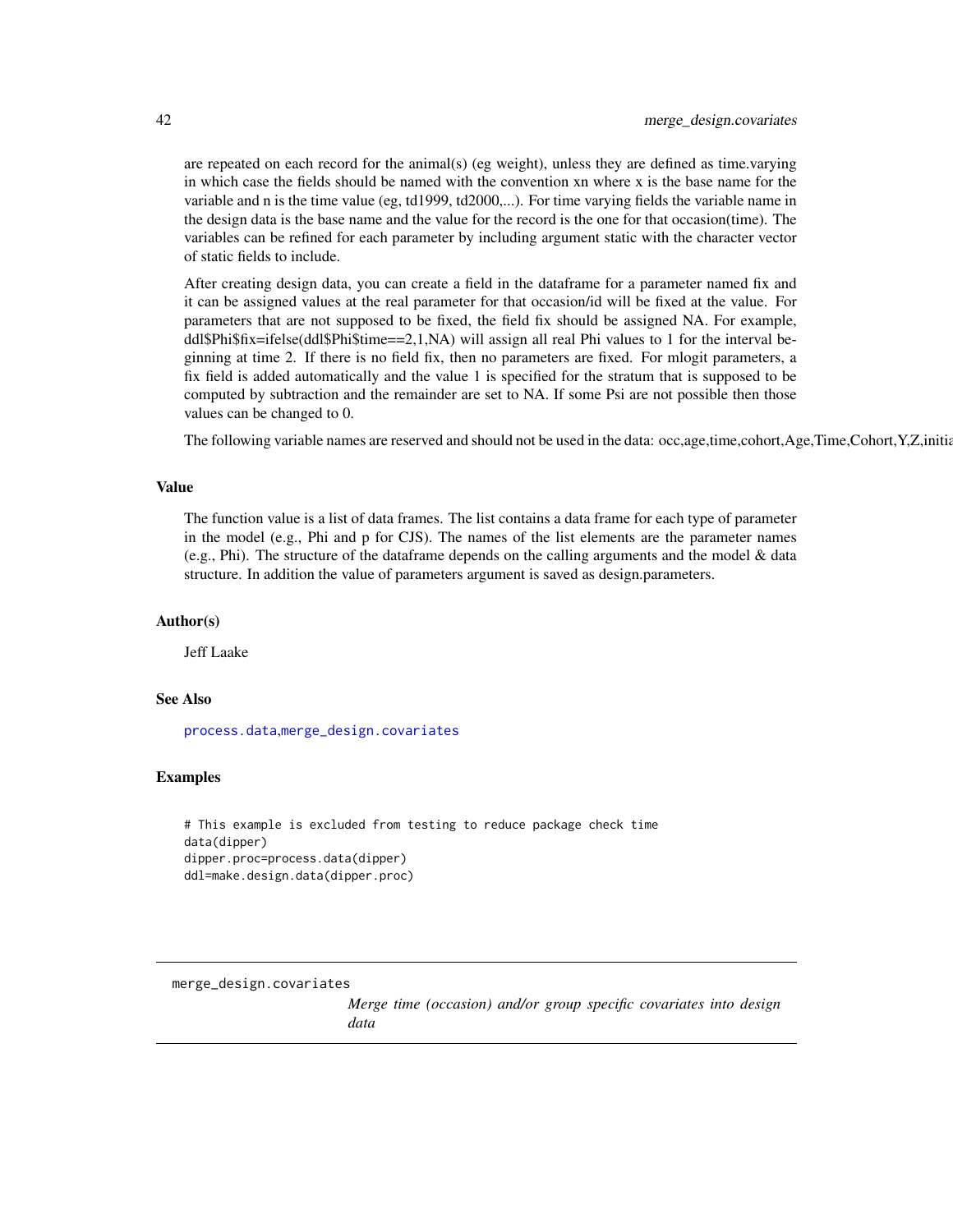Adds new design data fields from a dataframe into a design data list (ddl) by matching via time and/or group field in the design data.

#### Usage

```
merge_design.covariates(ddl, df, bygroup = FALSE, bytime = TRUE)
```
#### Arguments

| ddl     | current design dataframe for a specific parameter and not the entire design data<br>list (ddl)           |
|---------|----------------------------------------------------------------------------------------------------------|
| df      | data frame with time (occasion) and/or group-specific data                                               |
| bygroup | logical; if TRUE, then a field named group should be in df and the values can<br>then be group specific. |
| bytime  | logical; if TRUE, then a field named time should be in df and the values can<br>then be time specific.   |

#### **Details**

Design data can be added to the parameter specific design dataframes with R commands. This function simplifies the process by enabling the merging of a dataframe with a time and/or group field and one or more time and/or group specific covariates into the design data list for a specific model parameter. This is a replacement for the older function merge.occasion.data. Unlike the older function, it uses the R function [merge](#page-0-0) but before merging it makes sure all of the fields exist and that you are not merging data that already exists in the design data. It also maintains the row names in the case where design data have been deleted prior to merging the design covariate data.

If bytime=TRUE,the dataframe df must have a field named time that matches 1-1 for each value of time in the design data list (ddl). All fields in df (other than time/group) are added to the design data. If you set bygroup=TRUE and have a field named group in df and its values match the group fields in the design data then group-specific values can be assigned for each time if bytime=TRUE. If bygroup=TRUE and bytime=FALSE then it matches by group and not by time.

# Value

Design dataframe (for a particular parameter) with new fields added. See make, design, data for a description of the design data list structure. The return value is only one element in the list rather than the entire list as with the older function merge.occasion.data.

#### Author(s)

Jeff Laake

# See Also

[make.design.data](#page-40-0), [process.data](#page-57-0)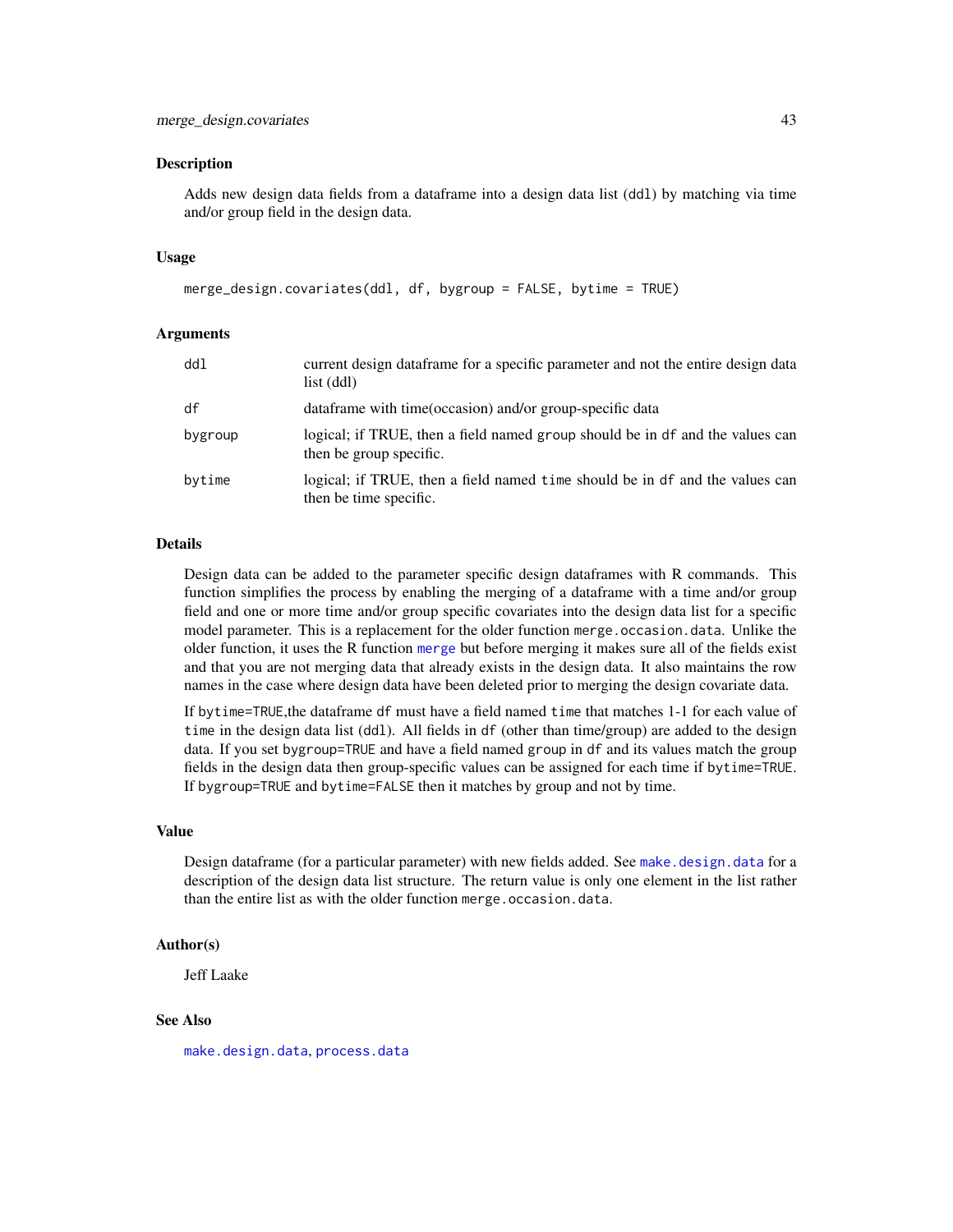## Examples

```
data(dipper)
dipper.proc=process.data(dipper)
ddl=make.design.data(dipper.proc)
df=data.frame(time=c(1:7),effort=c(10,5,2,8,1,2,3))
# note that the value for time 1 is superfluous for CJS but not for POPAN
# the value 10 will not appear in the summary because there is no p for time 1
summary(ddl$p)
ddl$p=merge_design.covariates(ddl$p,df)
summary(ddl$p)
#Statement below will create an error because a value for time 7 not given
#ddl=merge.occasion.data(dipper.proc,ddl,"p",data.frame(time=c(1:6),effort=c(10,5,2,8,1,2)))
#
# Assign group-specific values
#
data(dipper)
dipper.proc=process.data(dipper)
ddl=make.design.data(dipper.proc)
df=data.frame(time=c(1:7),effort=c(10,5,2,8,1,2,3))
# note that the value for time 1 is superfluous for CJS but not for POPAN
# the value 10 will not appear in the summary because there is no p for time 1
summary(ddl$p)
ddl$p=merge_design.covariates(ddl$p,df)
summary(ddl$p)
#Statement below will create an error because a value for time 7 not given
#ddl=merge.occasion.data(dipper.proc,ddl,"p",data.frame(time=c(1:6),effort=c(10,5,2,8,1,2)))
#
# Assign group-specific values
#
dipper.proc=process.data(dipper,groups="sex")
ddl=make.design.data(dipper.proc)
df=data.frame(group=c(rep("Female",6),rep("Male",6)),time=rep(c(2:7),2),
effort=c(10,5,2,8,1,2,3,20,10,4,16,2))
merge_design.covariates(ddl$p,df,bygroup=TRUE)
```
mixed.model.admb *Mixed effect model contstruction*

# Description

Functions that develop structures needed for a mixed effect model

#### Usage

mixed.model.admb(formula,data)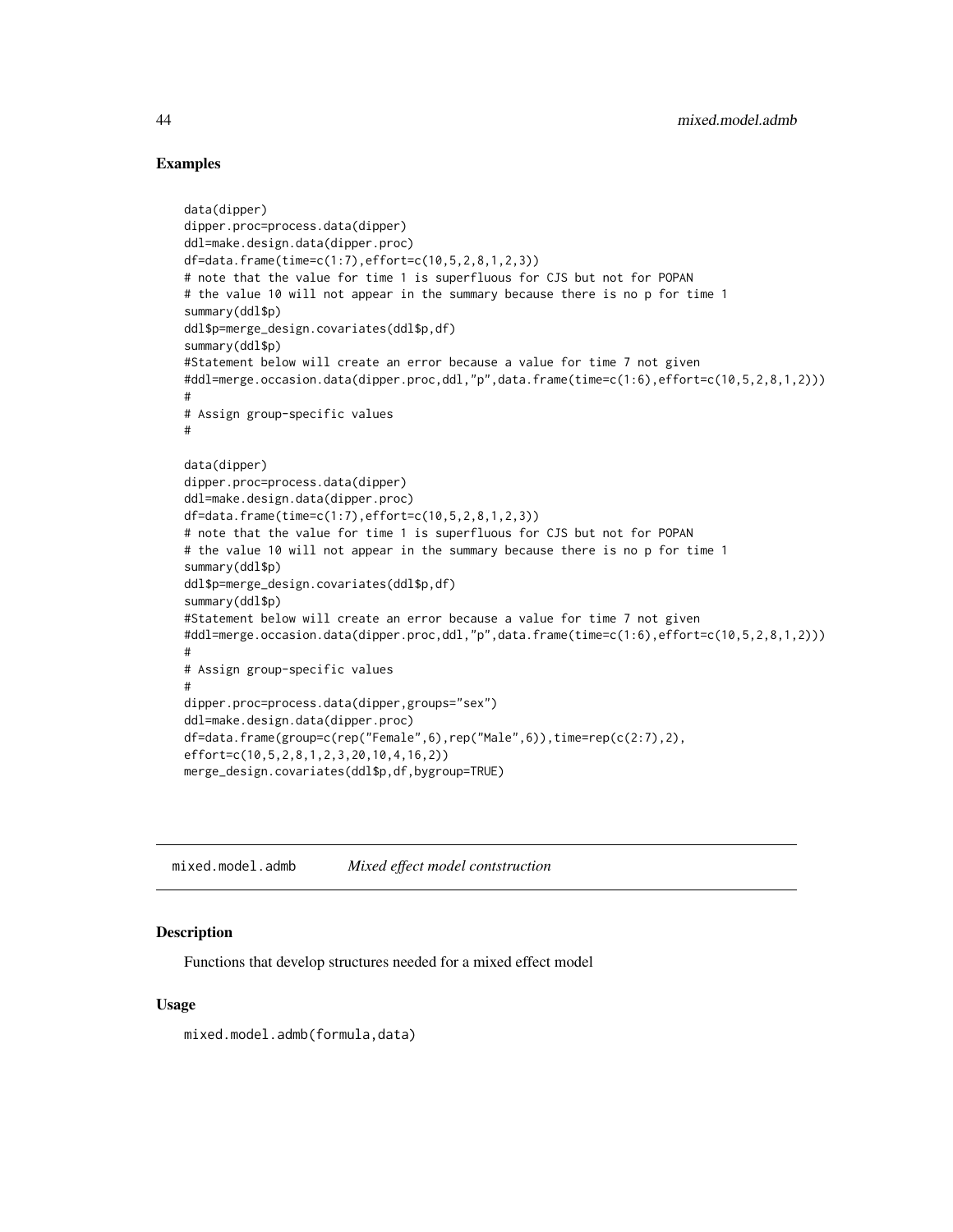mixed.model(formula,data,indices=FALSE)

mixed.model.dat(x,con,idonly,n)

reindex(x,id)

# Arguments

| formula      | formula for mixed effect mode in the form used in lme4; $\sim$ fixed +(re1 g1) ++(ren gn) |
|--------------|-------------------------------------------------------------------------------------------|
| data         | data frame used to construct the design matrices from the formula                         |
| $\mathsf{x}$ | list structure created by mixed.model.admb                                                |
| con          | connection to data file which contents will be appended                                   |
| id           | vector of factor values used to split the data up by individual capture history           |
| idonly       | TRUE, if random effects not crossed                                                       |
| n            | number of capture history records                                                         |
| indices      | if TRUE, outputs structure with indices into dm for random effects                        |

# Details

mixed.model.admb - creates design matrices and supporting index matrices for use of mixed model in ADMB

mixed.model - creates design matrices and supporting index matrices in an alternate list format that is not as easily used in ADMB

mixed.model.dat - writes to data file (con) for fixed and random effect stuctures

reindex - creates indices for random effects that are specific to the individual capture history; it takes re.indices, splits them by id and creates a ragged array by id (used.indices) with the unique values for that id. index.counts is the number of indices per id to read in ragged array. It then changes re.indices to be an index to the indices within the id from 1 to the number of indices within the id.

#### Value

mixed.model.admb returns a list with elements re.dm, a combined design matrix for all of the random effects; and re.indices, matrix of indices into a single vector of random effects to be applied to the design matrix location. mixed.model returns a list (re.list) with an element for each random effect structure. The contents are a standard design matrix (re.dm) if indices==FALSE and a re.dm and re.indices which matches the structure of mixed.model.admb. mixed.model will be more useful with R than ADMB.

#### Author(s)

Jeff Laake <jeff.laake@noaa.gov>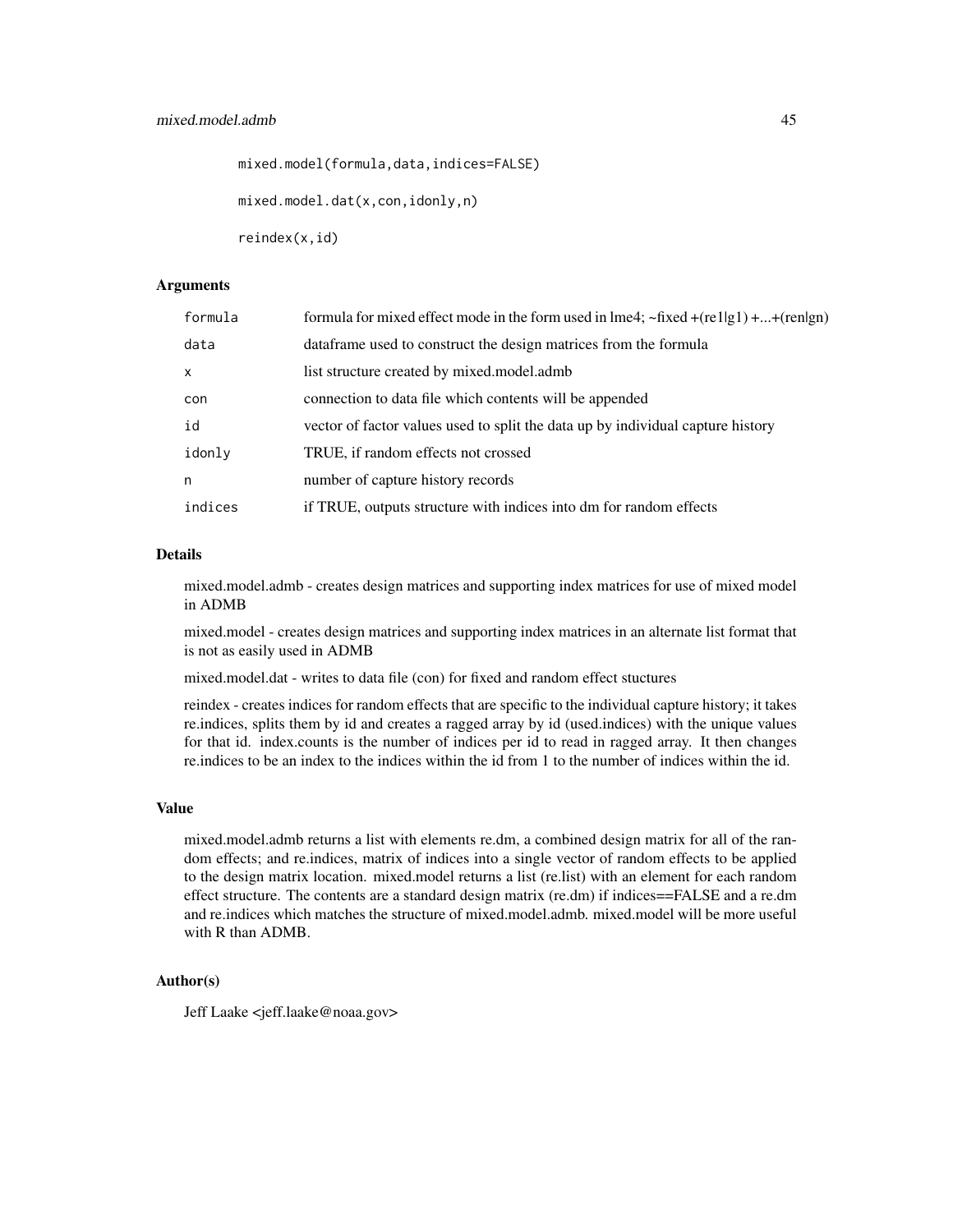A function for computing MLEs for a Multi-state Cormack-Jolly-Seber open population capturerecapture model for processed dataframe x with user specified formulas in parameters that create list of design matrices dml. This function can be called directly but is most easily called from [crm](#page-21-0) that sets up needed arguments.

# Usage

```
mscjs(x, dd1, dm1, model_data = NULL, parameters, accumulate = TRUE,initial = NULL, method, hessian = FALSE, debug = FALSE,
  chunk_size = 1e+07, refit, itnmax = NULL, control = NULL, scale,
 use.admb = FALSE, re = FALSE, compile = FALSE, extra.args = "",
 clean = TRUE, ...)
```
# Arguments

| X          | processed dataframe created by process.data                                                                                                                                                                                                                                                                                                                      |
|------------|------------------------------------------------------------------------------------------------------------------------------------------------------------------------------------------------------------------------------------------------------------------------------------------------------------------------------------------------------------------|
| ddl        | list of dataframes for design data; created by call to make. design. data                                                                                                                                                                                                                                                                                        |
| dm1        | list of design matrices created by create. dm from formula and design data                                                                                                                                                                                                                                                                                       |
| model_data | a list of all the relevant data for fitting the model including imat, S.dm,p.dm,Psi.dm,S.fixed,p.fixed,Psi.fixed<br>and time.intervals. It is used to save values and avoid accumulation again if the<br>model was re-rerun with an additional call to cjs when using autoscale or re-<br>starting with initial values. It is stored with returned model object. |
| parameters | equivalent to model.parameters in crm                                                                                                                                                                                                                                                                                                                            |
| accumulate | if TRUE will accumulate capture histories with common value and with a com-<br>mon design matrix for S and p to speed up execution                                                                                                                                                                                                                               |
| initial    | list of initial values for parameters if desired; if each is a named vector from<br>previous run it will match to columns with same name                                                                                                                                                                                                                         |
| method     | method to use for optimization; see optim                                                                                                                                                                                                                                                                                                                        |
| hessian    | if TRUE will compute and return the hessian                                                                                                                                                                                                                                                                                                                      |
| debug      | if TRUE will print out information for each iteration                                                                                                                                                                                                                                                                                                            |
| chunk_size | specifies amount of memory to use in accumulating capture histories; amount<br>used is 8*chunk_size/1e6 MB (default 80MB)                                                                                                                                                                                                                                        |
| refit      | non-zero entry to refit                                                                                                                                                                                                                                                                                                                                          |
| itnmax     | maximum number of iterations                                                                                                                                                                                                                                                                                                                                     |
| control    | control string for optimization functions                                                                                                                                                                                                                                                                                                                        |
| scale      | vector of scale values for parameters                                                                                                                                                                                                                                                                                                                            |
| use.admb   | if TRUE creates data file for admoois.tpl and runs admb optimizer                                                                                                                                                                                                                                                                                                |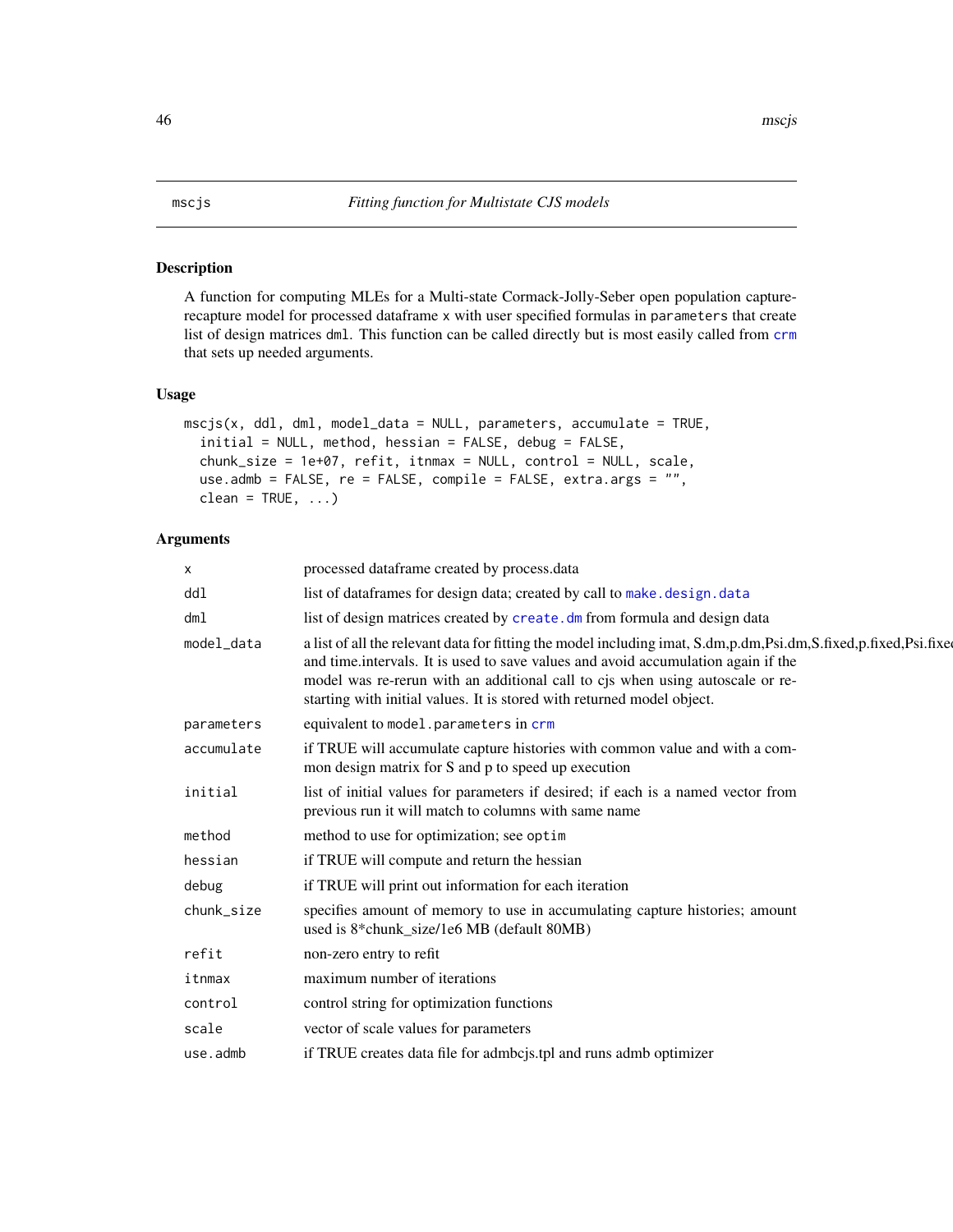#### mstrata 47

| re         | if TRUE creates random effect model admooisre.tpl and runs admooptimizer                            |
|------------|-----------------------------------------------------------------------------------------------------|
| compile    | if TRUE forces re-compilation of tpl file                                                           |
| extra.args | optional character string that is passed to admb if use.admb==TRUE                                  |
| clean      | if TRUE, deletes the tpl and executable files for amdb if use admb=T                                |
| $\cdots$   | any remaining arguments are passed to additional parameters passed to optim<br>or $\text{cis}.$ lnl |

# Details

It is easiest to call mscjs through the function [crm](#page-21-0). Details are explained there.

## Value

The resulting value of the function is a list with the class of crm,cjs such that the generic functions print and coef can be used.

| beta        | named vector of parameter estimates                                                                                    |
|-------------|------------------------------------------------------------------------------------------------------------------------|
| lnl         | -2*log likelihood                                                                                                      |
| AIC         | $\ln l + 2^*$ number of parameters                                                                                     |
| convergence | result from optim; if 0 optim thinks it converged                                                                      |
| count       | optimer results of number of function evaluations                                                                      |
| reals       | data frame of data and real S and p estimates for each animal-occasion excluding<br>those that occurred before release |
| vcv         | var-cov matrix of betas if hessian=TRUE was set                                                                        |
|             |                                                                                                                        |

# Author(s)

Jeff Laake <jeff.laake@noaa.gov>

#### References

Ford, J. H., M. V. Bravington, and J. Robbins. 2012. Incorporating individual variability into mark-recapture models. Methods in Ecology and Evolution 3:1047-1054.

mstrata *Multistrata example data*

# Description

An example data set which appears to be simulated data that accompanies MARK as an example analysis using the Multistrata model.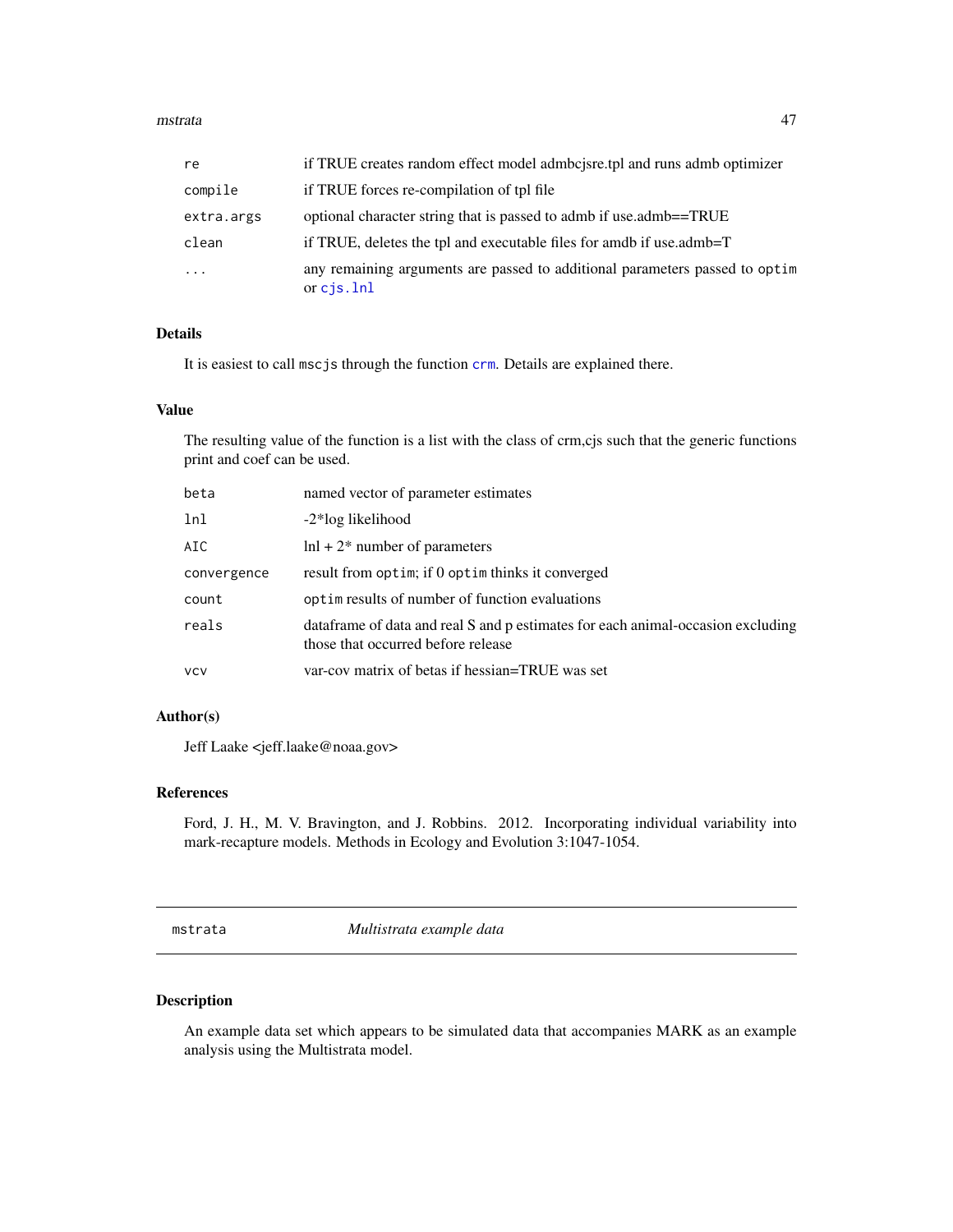#### Format

A data frame with 255 observations on the following 2 variables.

ch a character vector containing the encounter history of each bird with strata

freq the number of birds with that capture history

#### Details

This is a data set that accompanies program MARK as an example for the Multistrata model and is also in the RMark pacakge. Here I use it to show the 3 ways models can be fitted to multistrata data. The model MSCJS is not run because it requires ADMB or the exe constructed from ADMB which is not available if downloaded from CRAN.

#### Examples

```
data(mstrata)
ms1=process.data(mstrata,model="MSCJS",strata.labels=c("A","B","C"))
ms2=process.data(mstrata,model="hmmMSCJS",strata.labels=c("A","B","C"))
# strata.labels for MVMS models must be specified as a list because more than one variable
# can be used
ms3=process.data(mstrata,model="MVMSCJS",strata.labels=list(state=c("A","B","C")))
ms1.ddl=make.design.data(ms1)
ms2.ddl=make.design.data(ms2)
ms3.ddl=make.design.data(ms3)
# following requires ADMB or the exe constructed from ADMB and links set for ADMB
mod1=try(crm(ms1,ms1.ddl,model.parameters=list(Psi=list(formula=~-1+stratum:tostratum),
      p=list(formula=~time)),hessian=TRUE))
if(class(mod1)[1]!="try-error") mod1
mod2=crm(ms2,ms2.ddl,model.parameters=list(Psi=list(formula=~-1+stratum:tostratum),
      p=list(formula=~time)),hessian=TRUE)
mod2
mod3=crm(ms3,ms3.ddl,model.parameters=list(Psi=list(formula=~-1+stratum:tostratum),
      p=list(formula=~time)),hessian=TRUE)
mod3
```
mvms\_design\_data *Multivariate Multistate (mvms) Design Data*

#### Description

Creates a dataframe with design data for MvMS model for a single occasion

#### Usage

```
mvms_design_data(df.states, df = NULL, transition = TRUE)
```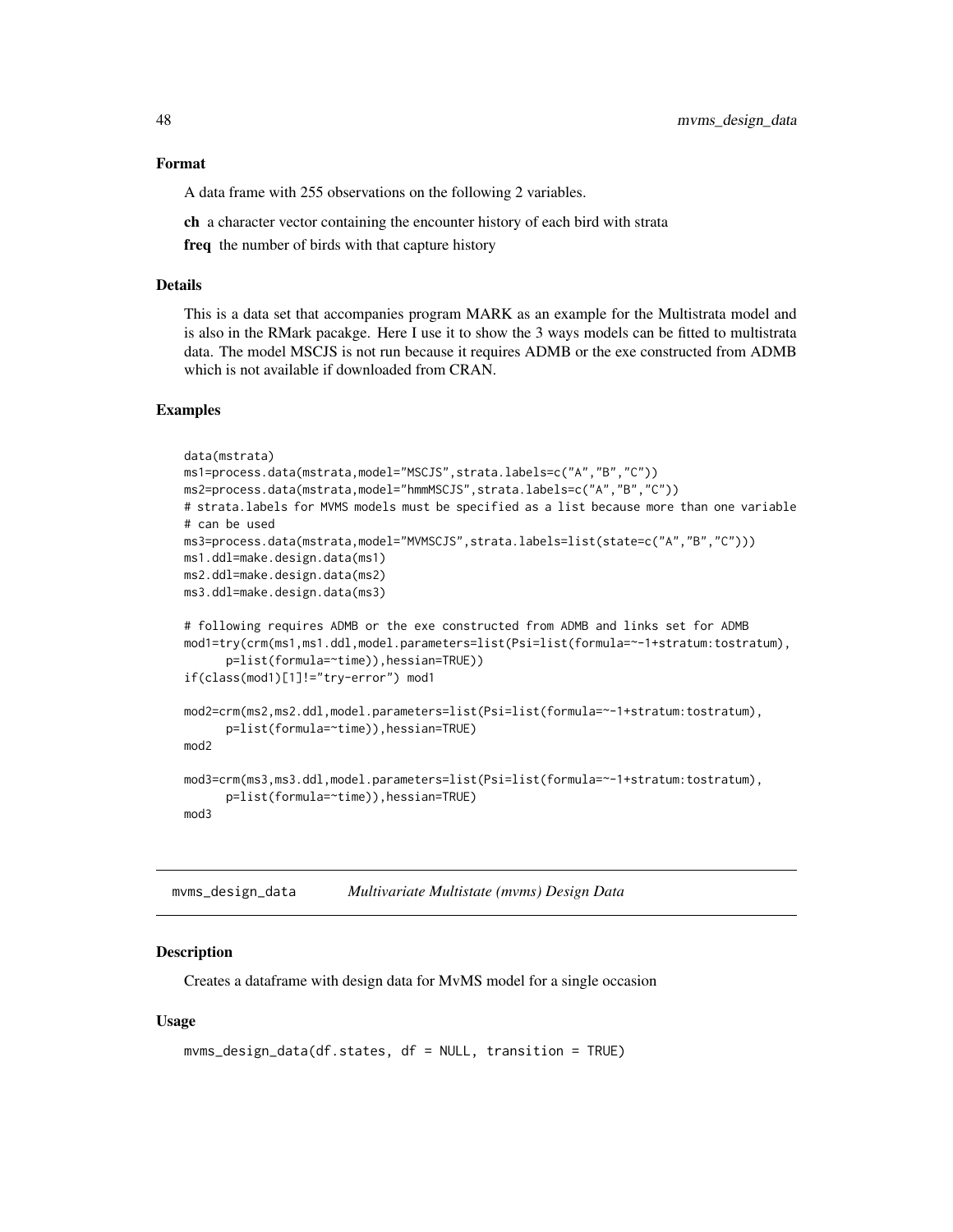# mvms\_dmat 49

# Arguments

| df.states  | data frame of states created from set myms                                                                                  |
|------------|-----------------------------------------------------------------------------------------------------------------------------|
| df         | is dataframe of observations; provided for parameter delta in which both state<br>and observation are needed in design data |
| transition | if TRUE, creates design data for a state transition (from to); otherwise just state<br>variables                            |

# Value

a dataframe to be used with design data for mvms model

# Author(s)

Jeff Laake

# Examples

```
x=set_mvms(list(location=c("A","B","C"),repro_status=c("N","P","u")))
mvms_design_data(x$df.states)
mvms_design_data(x$df.states,transition=FALSE)
```
mvms\_dmat *HMM Observation Probability matrix functions*

# Description

Functions that compute the probability matrix of the observations given the state for various models. Currently only CJS, MS models and MS models with state uncertainty are included.

#### Usage

mvms\_dmat(pars, m, F, T, sup)

# Arguments

| pars         | list of real parameter matrices (id by occasion) for each type of parameter                               |
|--------------|-----------------------------------------------------------------------------------------------------------|
| m            | number of states                                                                                          |
| -F           | initial occasion vector                                                                                   |
| $\mathsf{T}$ | number of occasions                                                                                       |
| sup          | list of supplemental information that may be needed by the function but only<br>needs to be computed once |

# Value

4-d array of id and occasion-specific observation probability matrices - state-dependent distributions in Zucchini and MacDonald (2009)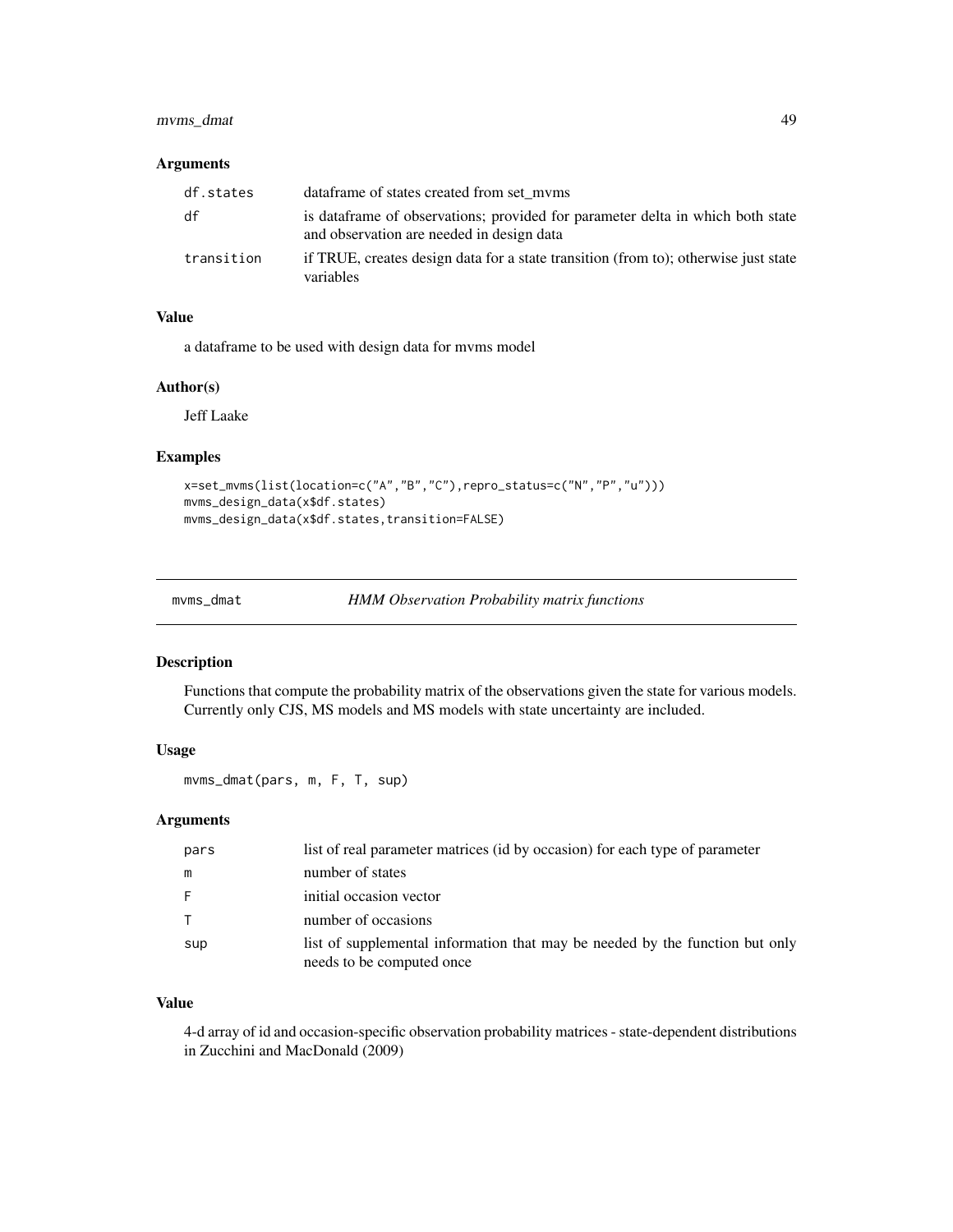## Author(s)

Jeff Laake <jeff.laake@noaa.gov>

# References

Zucchini, W. and I.L. MacDonald. 2009. Hidden Markov Models for Time Series: An Introduction using R. Chapman and Hall, Boca Raton, FL. 275p.

omega *Compute 1 to k-step transition proportions*

# Description

Computes 1 to k-step forward transition proportions in each state with a single transition matrix or a 3-d array of transition matrices.

# Usage

 $omega(x, k = NULL, labels = NULL)$ 

# Arguments

| X      | either a transition matrix, list of transition matrices or 3-d array (a set of transi-<br>tion matrices) |
|--------|----------------------------------------------------------------------------------------------------------|
| -k     | if x is a transition matrix, this is number of steps 1 to $k$                                            |
| labels | labels for states except for last which is always dead and is added at end                               |

# Author(s)

Jeff Laake

Phi.mean *Various utility parameter summary functions*

# Description

Several functions have been added to compute mean values and boxplots of values. Currently they have only been defined for Phi and p for cjs and they are not generic.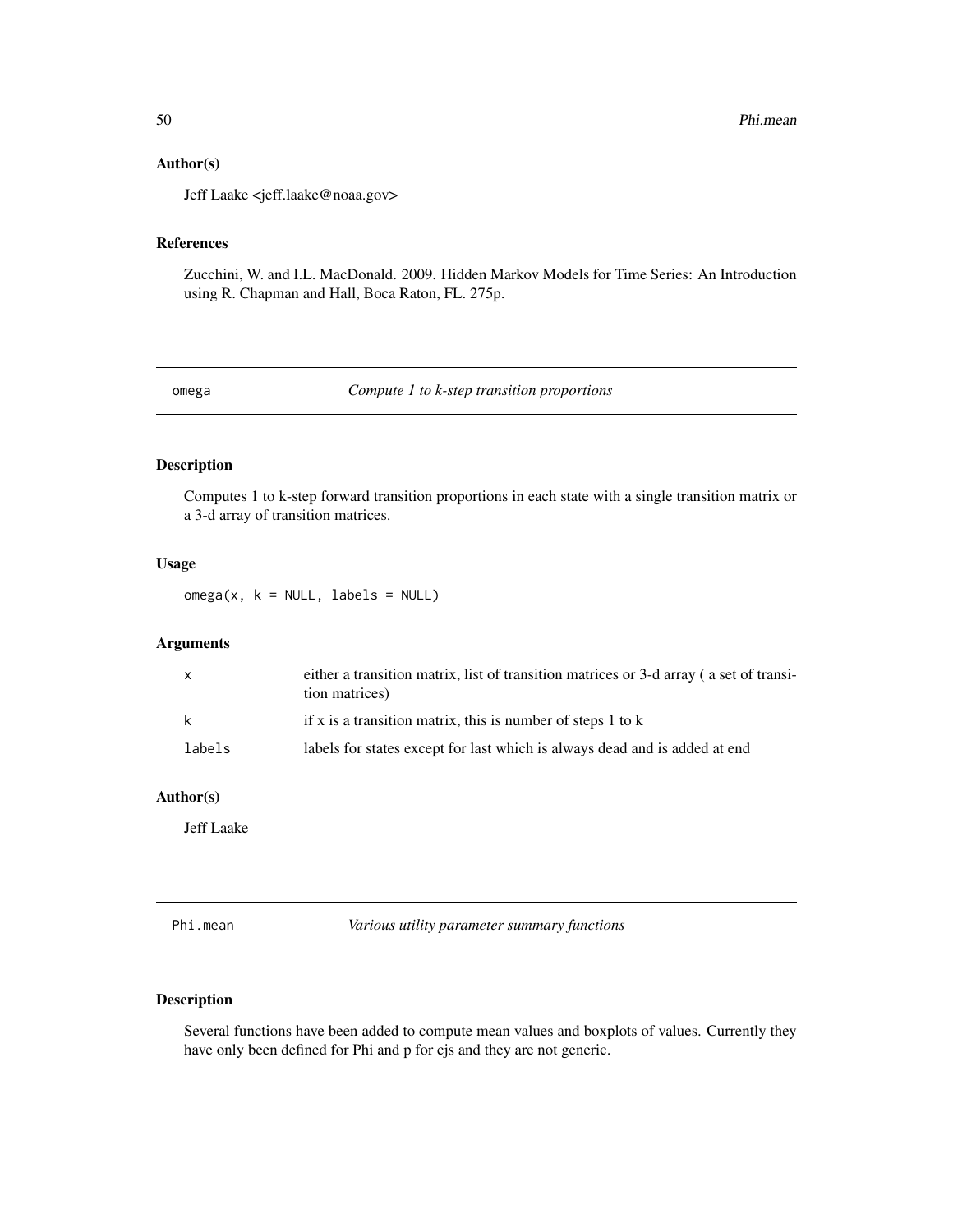# predict.crm 51

# Usage

```
Phi.mean(x,age=0,time=NULL,age.bins=NULL,age.levels=NULL)
       p.mean(x,age=0,time=NULL,age.bins=NULL,age.levels=NULL)
       Phi.boxplot(x,age=0,time=NULL,sex=NULL)
       p.boxplot(x,age=0,time=NULL,sex=NULL)
```
# Arguments

| $\mathsf{x}$ | dataframe of reals contained in model          |
|--------------|------------------------------------------------|
| age          | at which Phi or p should be shown across time  |
| time         | at which Phi or p should be shown across ages  |
| age.bins     | bins for age in which values are summarized    |
| age.levels   | labels for age.bins                            |
| sex          | for which Phi or p should be shown across ages |

# Value

matrix of labelled values for Phi.mean and p.mean or boxplot object

#### Author(s)

Jeff Laake

predict.crm *Compute estimates of real parameters*

# Description

Computes real estimates and their var-cov for a particular subset of parameters.

#### Usage

```
## S3 method for class 'crm'
predict(object,newdata=NULL,ddl=NULL,parameter=NULL,unique=TRUE,
                   vcv=FALSE,se=FALSE,chat=1,subset,select,...)
```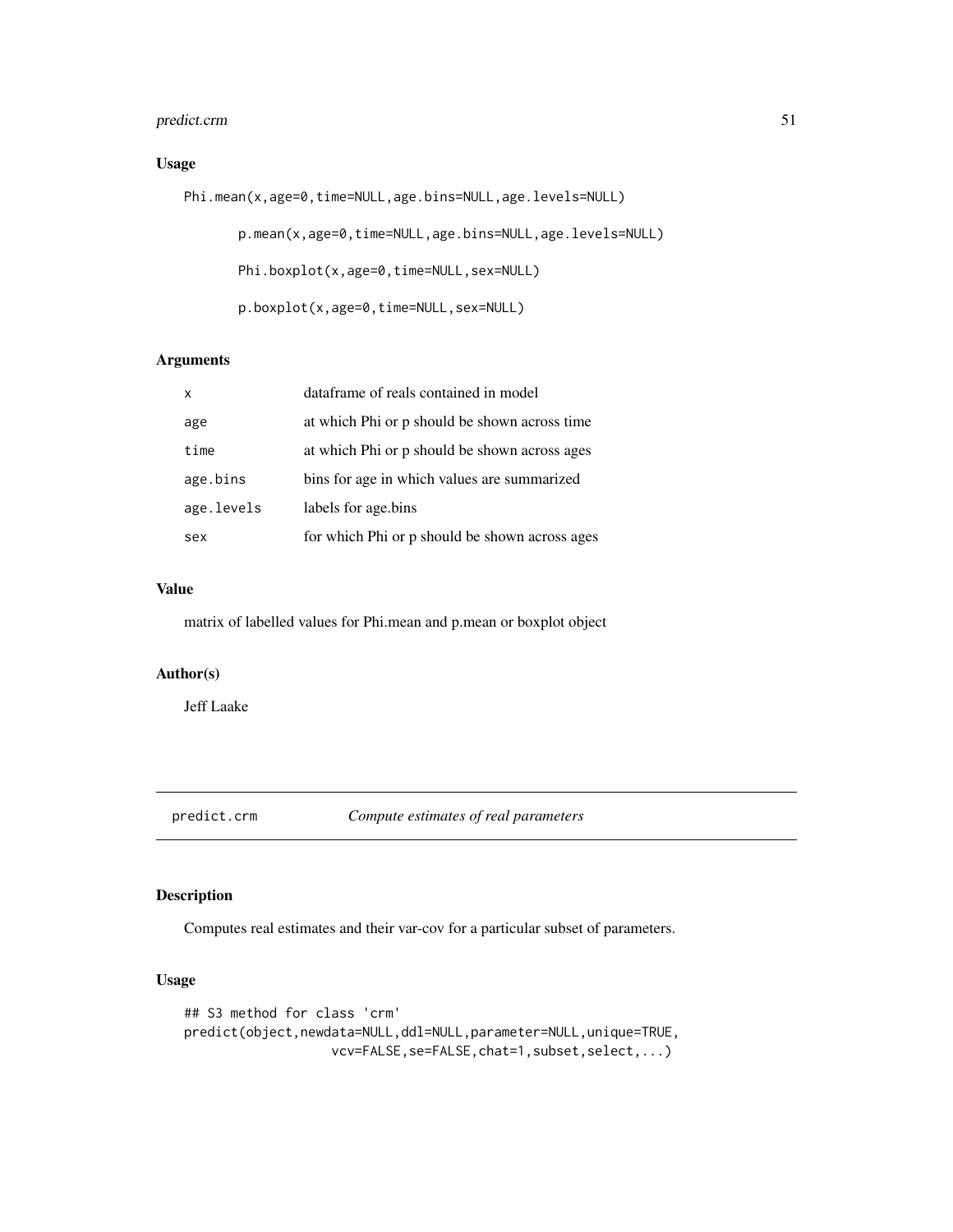# Arguments

| object     | model object;                                                             |
|------------|---------------------------------------------------------------------------|
| newdata    | a dataframe for crm                                                       |
| dd1        | list of dataframes for design data; created by call to make design data   |
| parameter  | name of real parameter to be computed (eg "Phi" or "p")                   |
| unique     | TRUE if only unique values should be returned                             |
| <b>VCV</b> | logical; if TRUE, computes and returns v-c matrix of real estimates       |
| se         | logical; if TRUE, computes std errors and conf itervals of real estimates |
| chat       | over-dispersion value                                                     |
| subset     | logical expression using fields in real dataframe                         |
| select     | character vector of field names in real that you want to include          |
| .          | generic arguments not used here                                           |

# Value

A data frame (real) is returned if vcv=FALSE; otherwise, a list is returned also containing vcv.real:

| real     | data frame containing estimates, and if vcv=TRUE it also contains standard er-<br>rors and confidence intervals |
|----------|-----------------------------------------------------------------------------------------------------------------|
| vcv.real | variance-covariance matrix of real estimates                                                                    |

# Author(s)

Jeff Laake

# Examples

```
data(dipper)
dipper.proc=process.data(dipper,model="cjs",begin.time=1)
dipper.ddl=make.design.data(dipper.proc)
mod.Phisex.pdot=crm(dipper.proc,dipper.ddl,
   model.parameters=list(Phi=list(formula=~sex+time),p=list(formula=~1)),hessian=TRUE)
xx=predict(mod.Phisex.pdot,ddl=dipper.ddl)
xx
xx=predict(mod.Phisex.pdot,newdata=dipper[c(1,23),],vcv=TRUE)
xx
```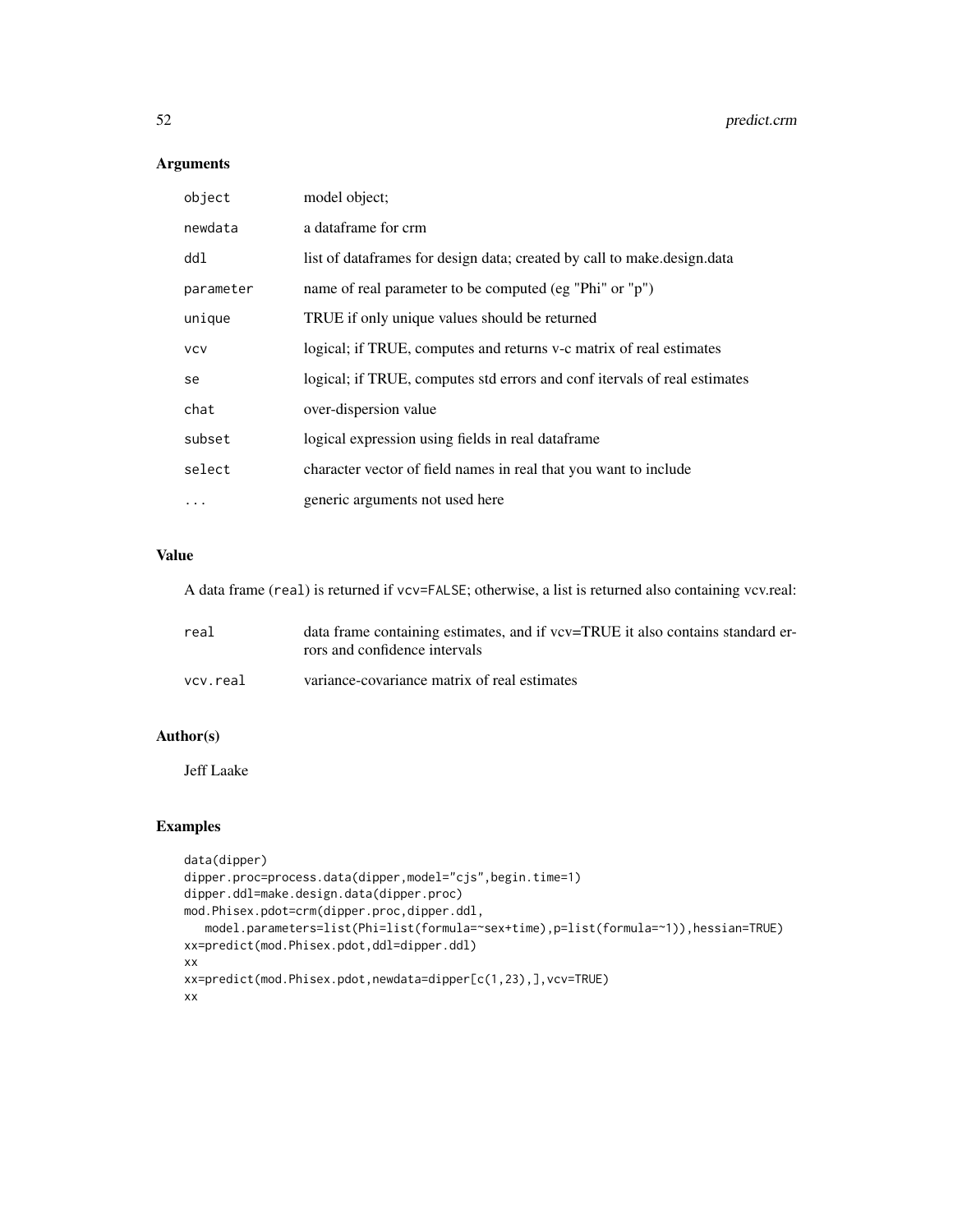Provides a printed simple summary of the model results.

# Usage

## S3 method for class 'crm' print(x,...)

# Arguments

| X       | crm model result or list of model results |
|---------|-------------------------------------------|
| $\cdot$ | generic arguments not used here           |

# Value

prints a simple summary of the model to the screen and returns NULL.

## Author(s)

Jeff Laake

# See Also

[crm](#page-21-0)

print.crmlist *Print model table from model list*

# Description

Print model table from model list

# Usage

## S3 method for class 'crmlist' print(x,...)

# Arguments

|   | list of model results           |
|---|---------------------------------|
| . | generic arguments not used here |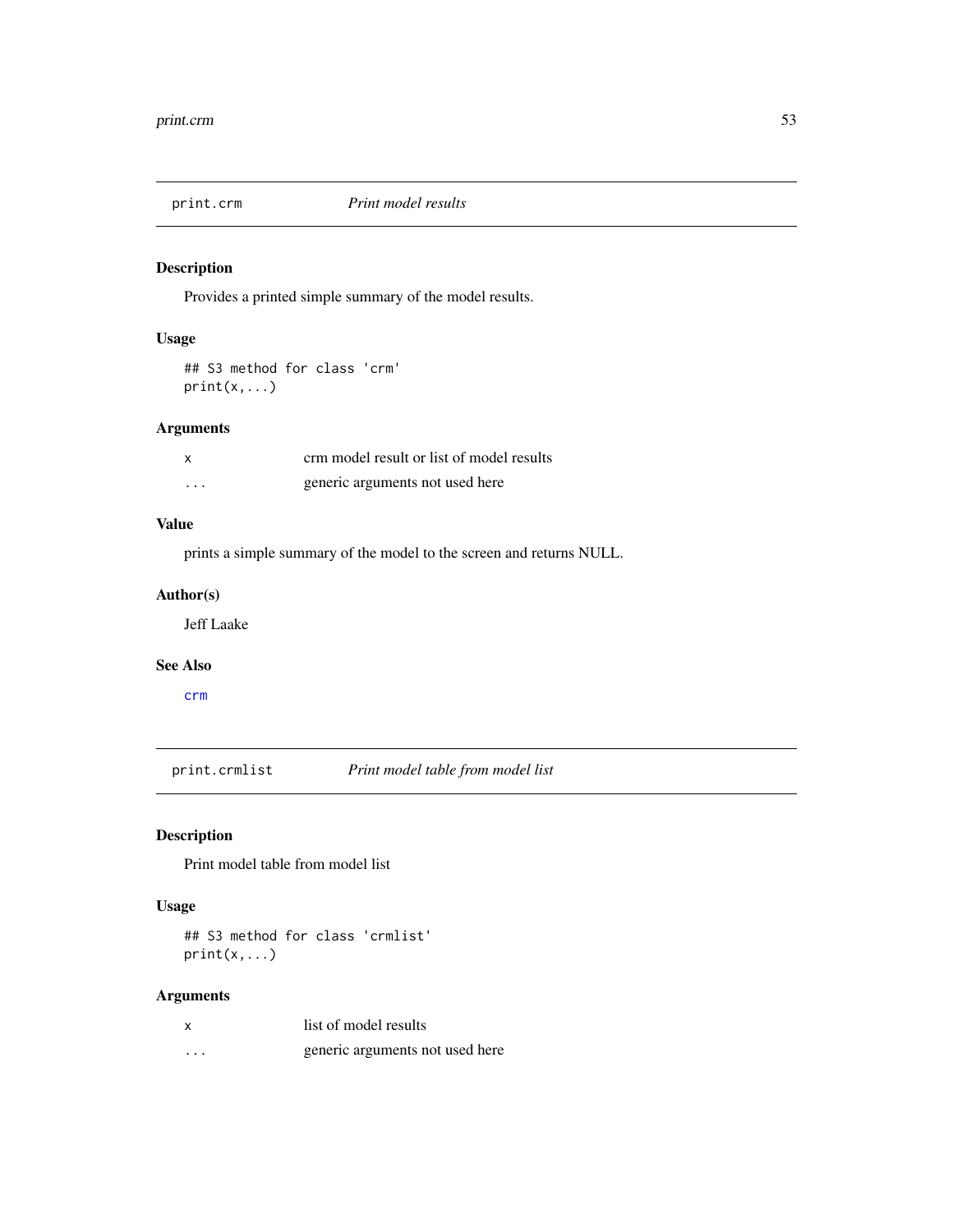# Value

None

# Author(s)

Jeff Laake

# See Also

[crm](#page-21-0)

probitCJS *Perform MCMC analysis of a CJS model*

# Description

Takes design data list created with the function [make.design.data](#page-40-0) for model "probitCJS" and draws a sample from the posterior distribution using a Gibbs sampler.

# Usage

probitCJS(ddl, dml, parameters, design.parameters, burnin, iter,  $initial = NULL, imat = NULL)$ 

# Arguments

| ddl               | list of dataframes for design data; created by call to make. design. data                                                                                            |  |
|-------------------|----------------------------------------------------------------------------------------------------------------------------------------------------------------------|--|
| dm1               | list of design matrices created by create. dm from formula and design data                                                                                           |  |
| parameters        | A model specification list with a list for Phi and p containing a formula and<br>optionally a prior specification which is a named list. See 'Priors' section below. |  |
| design.parameters |                                                                                                                                                                      |  |
|                   | Specification of any grouping variables for design data for each parameter                                                                                           |  |
| burnin            | number of iteration to initially discard for MCMC burnin                                                                                                             |  |
| iter              | number of iteration to run the Gibbs sampler for following burnin                                                                                                    |  |
| initial           | A named list (Phi,p). If null and imat is not null, uses cjs.initial to create initial<br>values; otherwise assigns 0                                                |  |
| imat              | A list of vectors and matrices constructed by process, ch from the capture his-<br>tory data                                                                         |  |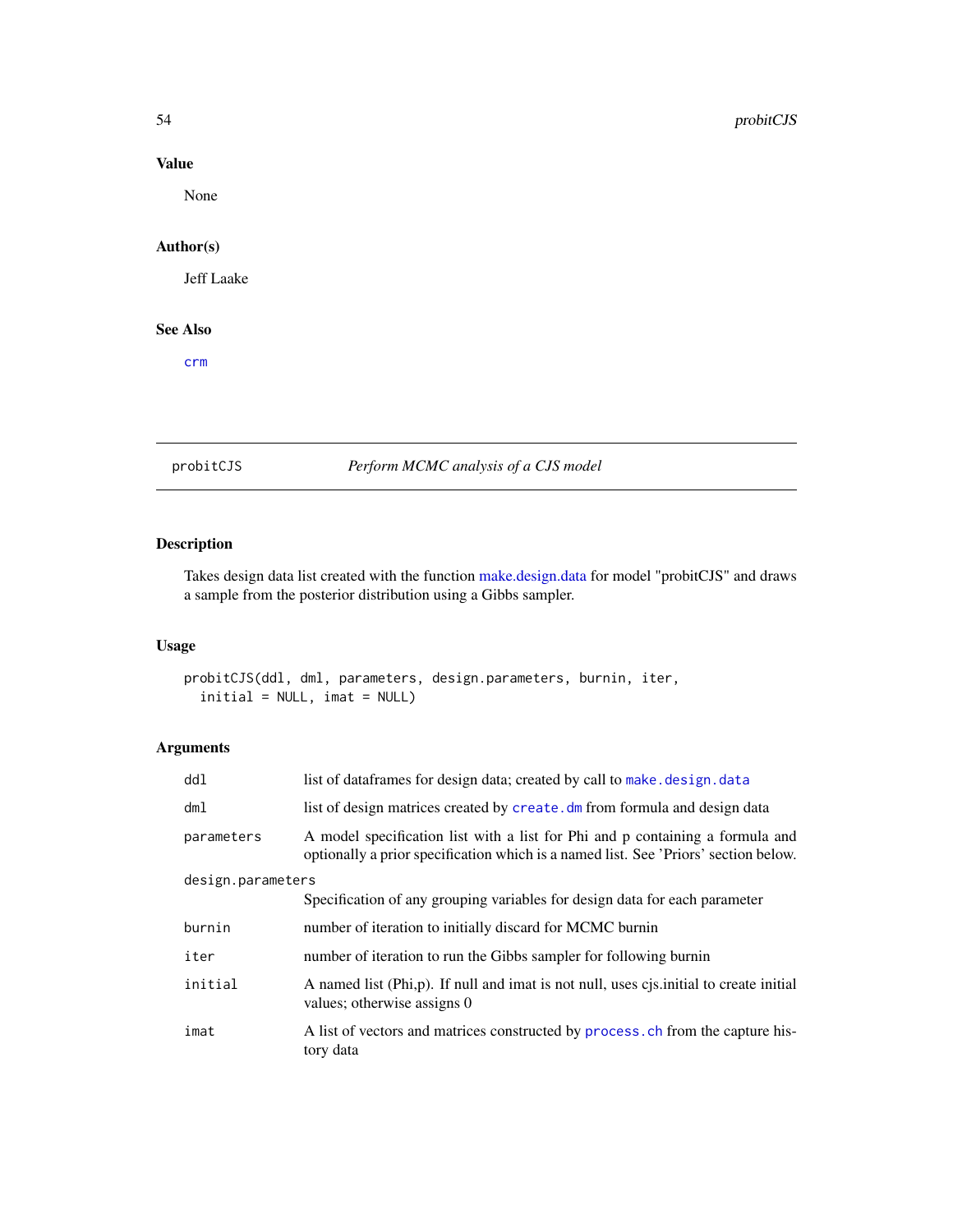## probitCJS 55

#### Value

A list with MCMC iterations and summarized output:

| beta.mcmc | list with elements Phi and p which contain MCMC iterations for each beta pa-<br>rameter          |
|-----------|--------------------------------------------------------------------------------------------------|
| real.mcmc | list with elements Phi and p which contain MCMC iterations for each real pa-<br>rameter          |
| beta      | list with elements Phi and p which contain summary of MCMC iterations for<br>each beta parameter |
| reals     | list with elements Phi and p which contain summary of MCMC iterations for<br>each real parameter |

#### Prior distribution specification

The prior distributions used in probitCJS are multivatiate normal with mean mu a and variance tau\* $(X'X)$ <sup> $\wedge$ </sup>-1 on the probit scale for fixed effects. The matrix X is the design matrix based on the model specification (located in parameters\$Phi\$formula and parameters\$p\$formula respectively). Priors for random effect variance components are inverse gamma with shape parameter 'a' and rate parameter 'b'. Currently, the default values are mu=0 and tau=0.01 for phi and p parameters. For all randome effects deault values are  $a=2$  and  $b=1.0E-4$ . In addition to the variance component each random effect can be specified with a known unscaled covariance matrix, Q, if random effects are correlated. For example, to obtain a random walk model for a serially correlated effect see Examples section below. To specify different hyper-parameters for the prior distributions, it must be done in the parameters list. See the Examples section for changing the prior distributions. Note that a and b can be vectors and the Qs are specified via a list in order of the random effects specified in the model statements.

#### Author(s)

Devin Johnson

#### Examples

```
# This example is excluded from testing to reduce package check time
# Analysis of the female dipper data
data(dipper)
dipper=dipper[dipper$sex=="Female",]
# following example uses unrealistically low values for burnin and
# iteration to reduce package testing time
fit1 = crm(dipper,model="probitCJS",model.parameters=list(Phi=list(formula=~time),
p=list(formula=~time)), burnin=100, iter=1000)
fit1
# Real parameter summary
fit1$results$reals
# Changing prior distributions:
fit2 = crm(dipper,model="probitCJS",
  model.parameters=list(
```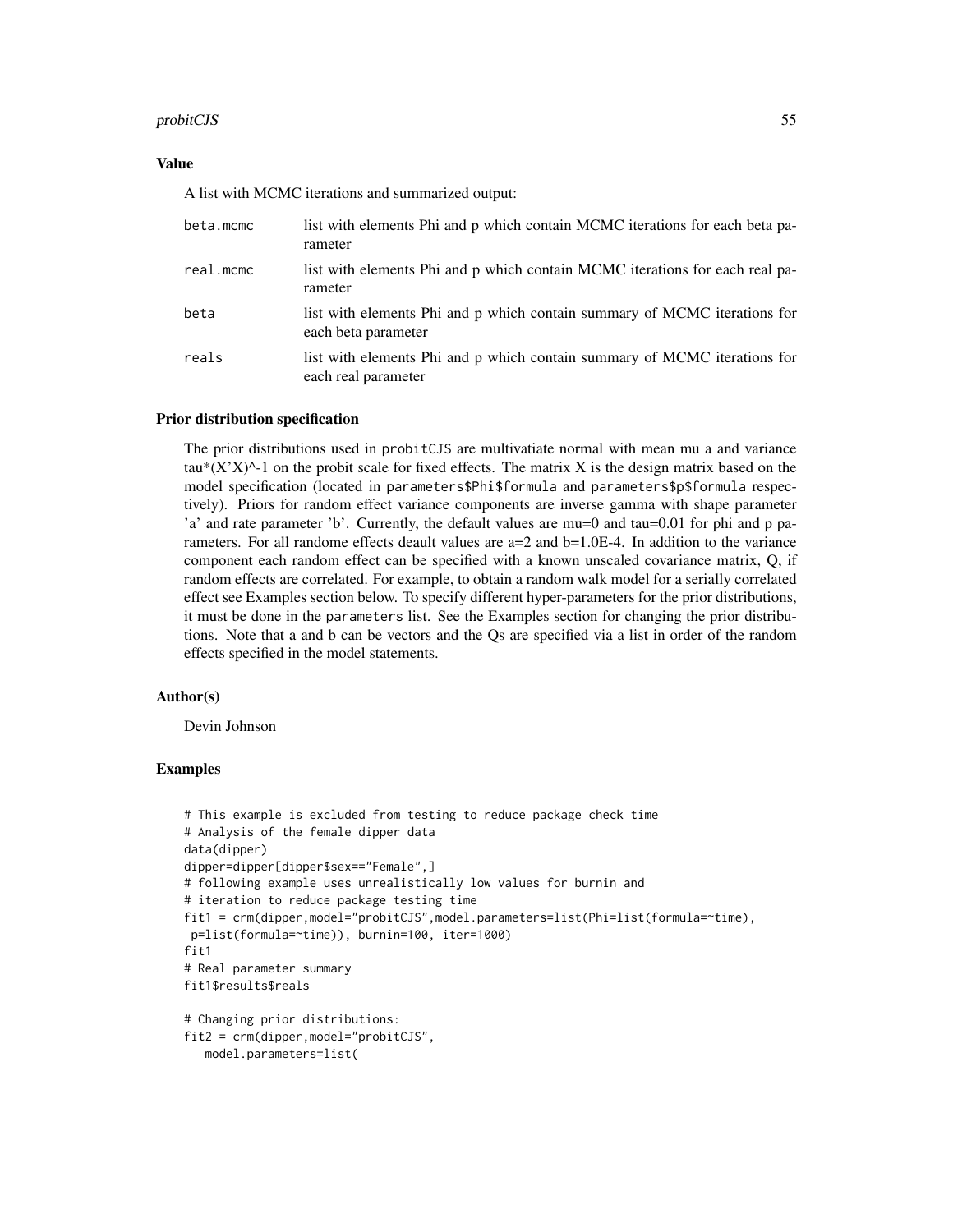```
Phi=list(formula=~time, prior=list(mu=rep(0,6), tau=1/2.85^2)),
    p=list(formula=~time, prior=list(mu=rep(0,6), tau=1/2.85^2))
  ), burnin=100, iter=1000)
fit2
# Real parameter summary
fit2$results$reals
# Creating a Q matrix for random walk effect for 6 recapture occasions
A=1.0*(as.matrix(dist(1:6))==1)
Q = diag(apply(A, 1, sum)) - A# Fit a RW survival process
fit3 = crm(dipper,model="probitCJS",
  model.parameters=list(
    Phi=list(
      formula=~(1|time),
      prior=list(mu=0, tau=1/2.85^2, re=list(a=2, b=1.0E-4, Q=list(Q)))
      ),
    p=list(formula=~time, prior=list(mu=rep(0,6), tau=1/2.85^2))
  ), burnin=100, iter=1000)
fit3
# Real parameter summary (Not calculated for random effects yet)
fit3$results$reals
```

| proc.form | Mixed effect model formula parser Parses a mixed effect model in the |
|-----------|----------------------------------------------------------------------|
|           | lme4 structure of $\neg$ fixed $\neg$ (rel gl) + $\neg$ (ren gn)     |

Mixed effect model formula parser

Parses a mixed effect model in the lme4 structure of  $\neg$  fixed  $+(re1|g1) + ... + (ren|g1)$ 

#### Usage

proc.form(f)

# Arguments

f formula for mixed effect mode in the form used in lme4;  $\neg$  fixed  $+(rel|g1) + ... +(rel|g1)$ 

# Value

A list with elements fix.model and re.model. fix.model contains the formula for the fixed effects; re.model contains elements sub, the grouping formula and model the design formula for the random effect. Each formula is of type character and must be wrapped with as.formula in use with model.matrix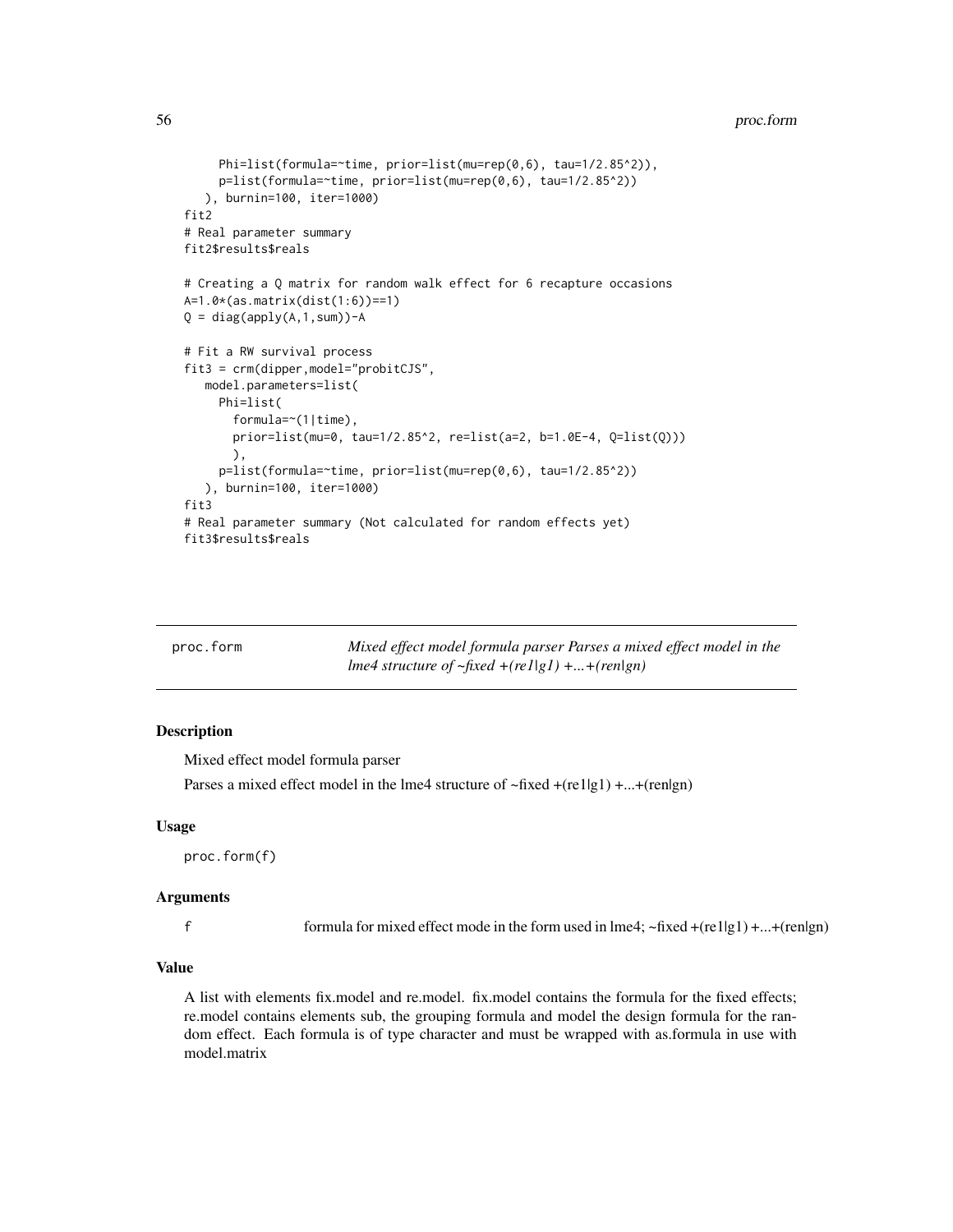# process.ch 57

# Author(s)

Devin Johnson <devin.johnson@noaa.gov>

# <span id="page-56-0"></span>process.ch *Process release-recapture history data*

# Description

Creates needed constructs from the release-recapture history.

# Usage

process.ch(ch, freq = NULL, all = FALSE)

# Arguments

| ch   | Vector of character strings; each character string is composed of either a con-<br>stant length sequence of single characters (01001) or the character string can<br>be comma separated if more than a single character is used $(1S,1W,0,2W)$ . If<br>comma separated, each string must contain a constant number of elements. |
|------|---------------------------------------------------------------------------------------------------------------------------------------------------------------------------------------------------------------------------------------------------------------------------------------------------------------------------------|
| freg | Optional vector of frequencies for ch; if missing assumed to be a; if $\lt 0$ indicates<br>a loss on capture                                                                                                                                                                                                                    |
| all  | FALSE is okay for cjs unless R code used to compute lnl instead of FORTRAN;<br>must be true for is because it returns additional quantities needed for entry prob.                                                                                                                                                              |

# Value

| nocc  | number of capture occasions                                                   |
|-------|-------------------------------------------------------------------------------|
| freg  | absolute value of frequency for each ch                                       |
| first | vector of occasion numbers for first 1                                        |
| last  | vector of occasion numbers for last 1                                         |
| loc   | vector of indicators of a loss on capture if set to 1                         |
| chmat | capture history matrix                                                        |
| FtoL  | 1's from first $(1)$ to last $(1)$ and 0's elsewhere; only if all==TRUE       |
| Fplus | 1's from occasion after first $(1)$ to nocc(last occasion); only if all==TRUE |
| Lplus | 1's from occasion after last (1) to noce; only if all==TRUE                   |
|       | 1's from last (1) to noce; only if all==TRUE                                  |

# Author(s)

Jeff Laake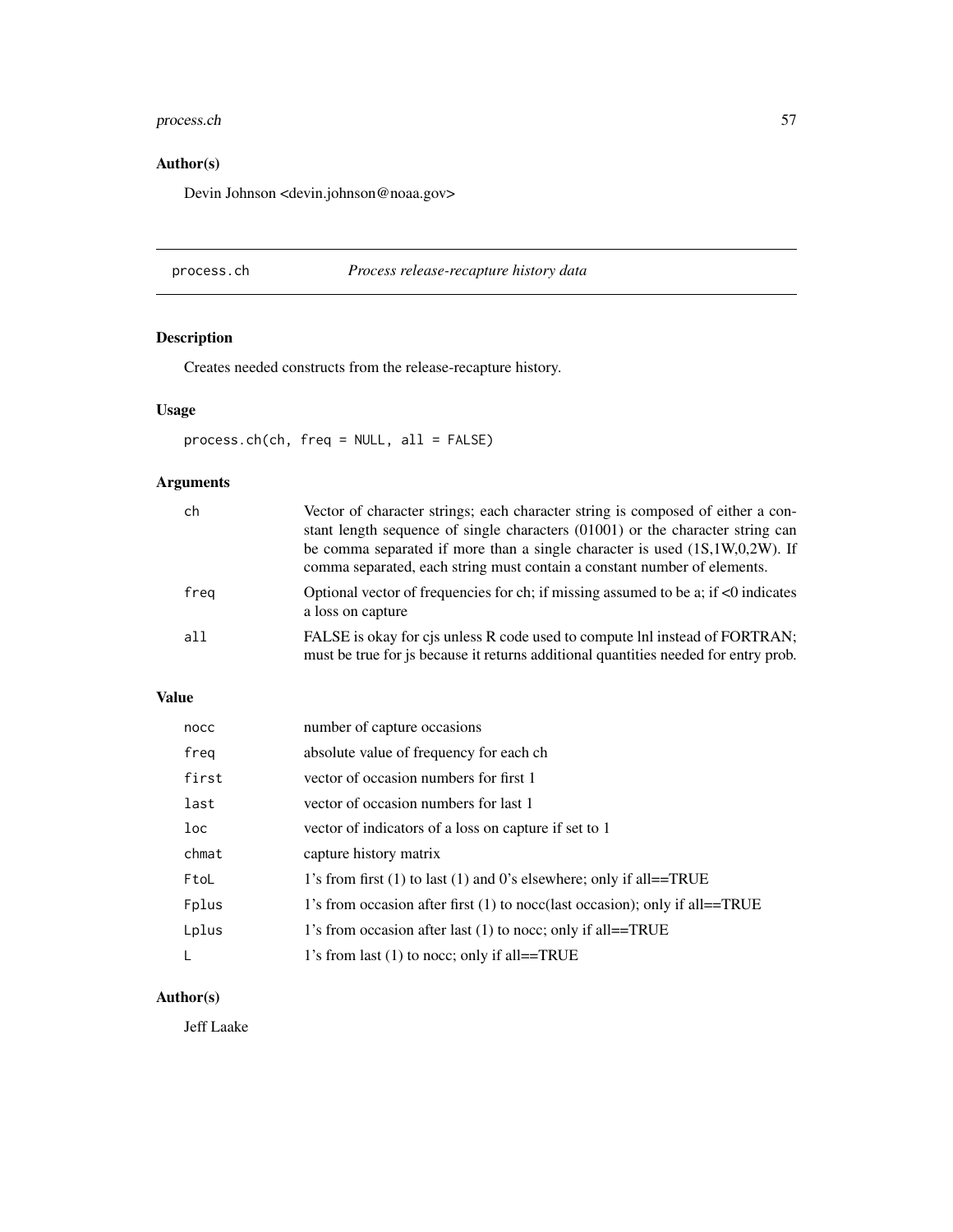Prior to analyzing the data, this function initializes several variables (e.g., number of capture occasions, time intervals) that are often specific to the capture-recapture model being fitted to the data. It also is used to 1) define groups in the data that represent different levels of one or morestrata.labels factor covariates (e.g., sex), 2) define time intervals between capture occasions (if not 1), and 3) create an age structure for the data, if any.

# Usage

```
process.data(data,begin.time=1,model="CJS",mixtures=1,groups=NULL,
                       allgroups=FALSE,age.var=NULL,initial.ages=c(0),
                       time.intervals=NULL,nocc=NULL,accumulate=TRUE,
                       strata.labels=NULL)
```
accumulate\_data(data)

#### Arguments

| data         | A data frame with at least one field named ch which is the capture (encounter)<br>history stored as a character string. data can also have a field freq which is<br>the number of animals with that capture history. The default structure is freq=1<br>and it need not be included in the dataframe. data can also contain an arbitrary<br>number of covariates specific to animals with that capture history. |
|--------------|-----------------------------------------------------------------------------------------------------------------------------------------------------------------------------------------------------------------------------------------------------------------------------------------------------------------------------------------------------------------------------------------------------------------|
| begin.time   | Time of first capture occasion or vector of times if different for each group                                                                                                                                                                                                                                                                                                                                   |
| mode1        | Type of analysis model.                                                                                                                                                                                                                                                                                                                                                                                         |
| mixtures     | Number of mixtures in closed capture models with heterogeneity                                                                                                                                                                                                                                                                                                                                                  |
| groups       | Vector of factor variable names (in double quotes) in data that will be used to<br>create groups in the data. A group is created for each unique combination of the<br>levels of the factor variables in the list.                                                                                                                                                                                              |
| allgroups    | Logical variable; if TRUE, all groups are created from factors defined in groups<br>even if there are no observations in the group                                                                                                                                                                                                                                                                              |
| age.var      | An index in vector groups for a variable (if any) for age                                                                                                                                                                                                                                                                                                                                                       |
| initial.ages | A vector of initial ages that contains a value for each level of the age variable<br>groups[age.var]; if the data contain an initial.age field then it will be used<br>instead.                                                                                                                                                                                                                                 |
|              | time. intervals Vector of lengths of time between capture occasions or matrix of time intervals<br>with a row for each animal and column for each interval between occasions.                                                                                                                                                                                                                                   |
| nocc         | number of occasions for Nest type; either nocc or time intervals must be speci-<br>fied                                                                                                                                                                                                                                                                                                                         |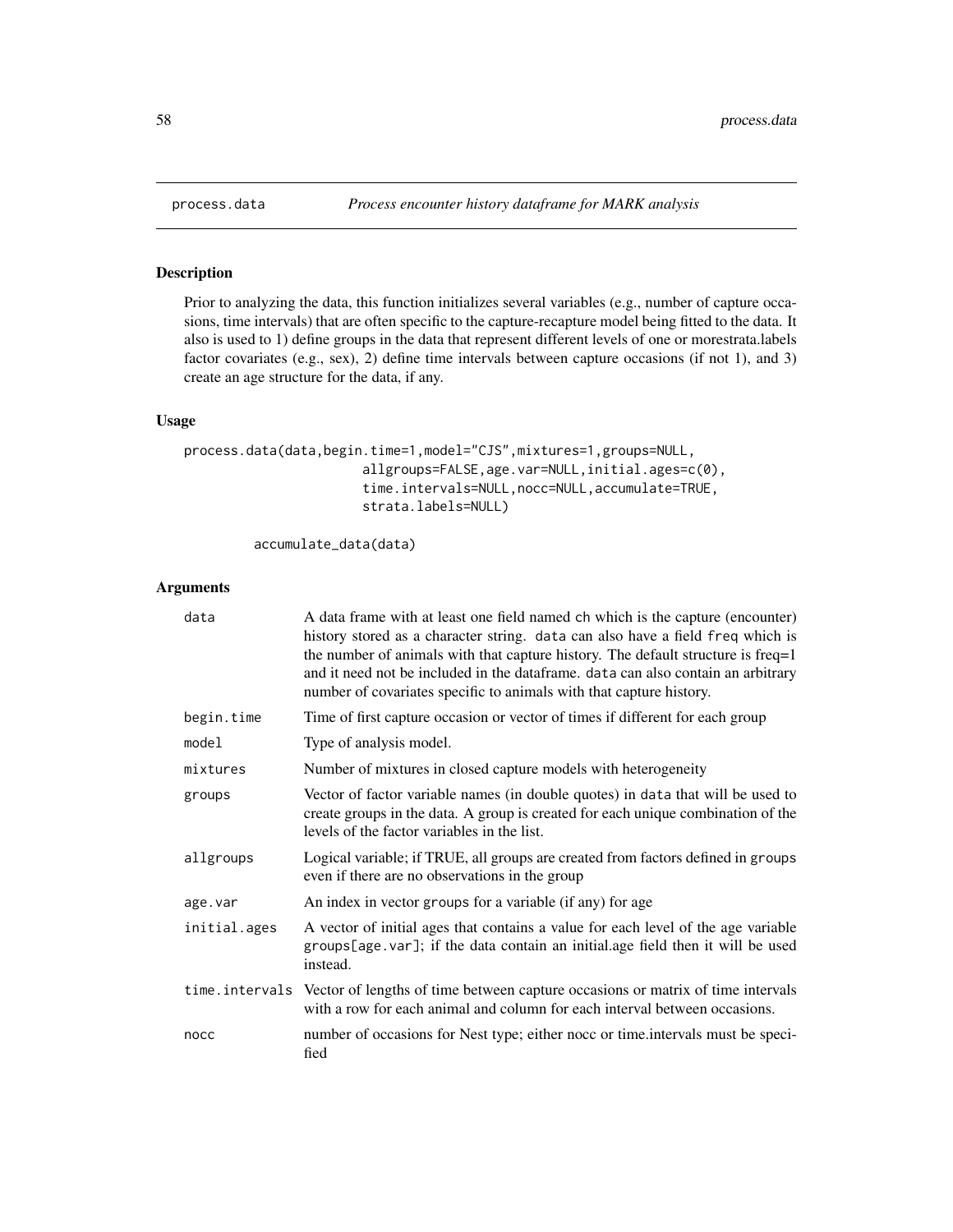# process.data 59

| accumulate | if TRUE, aggregates data with same values and creates freq field for count of<br>records                                                                                                       |
|------------|------------------------------------------------------------------------------------------------------------------------------------------------------------------------------------------------|
|            | strata. Labels labels for strata used in capture history; they are converted to numeric in the<br>order listed. Only needed to specify unobserved strata; for any unobserved strata<br>$p=0$ . |

#### Details

For examples of data, see [dipper](#page-28-0). The structure of the encounter history and the analysis depends on the analysis model to some extent. Thus, it is necessary to process a dataframe with the encounter history (ch) and a chosen model to define the relevant values. For example, number of capture occasions (nocc) is automatically computed based on the length of the encounter history (ch) in data. Currently, only 2 types of models are accepted in marked: cjs and js. The default time interval is unit time (1) and if this is adequate, the function will assign the appropriate length. A processed data frame can only be analyzed using the model that was specified. The model value is used by the functions [make.design.data](#page-40-0) and [crm](#page-21-0) to define the model structure as it relates to the data. Thus, if the data are going to be analysed with different underlying models, create different processed data sets with the model name as an extension. For example, dipper.cjs=process.data(dipper).

This function will report inconsistencies in the lengths of the capture history values and when invalid entries are given in the capture history.

The argument begin.time specifies the time for the first capture occasion and not the first time the particular animal was caught or releaed. This is used in creating the levels of the time factor variable in the design data and for labelling parameters. If the begin.time varies by group, enter a vector of times with one for each group. It will add a field begin.time to the data with the value for each individual. You can also specify a begin.time field in the data allowing each animal to have a unique begin.time. Note that the time values for survivals are based on the beginning of the survival interval and capture probabilities are labeled based on the time of the capture occasion. Likewise, age labels for survival are the ages at the beginning times of the intervals and for capture probabilities it is the age at the time of capture/recapture.

The time.intervals argument can either be a vector of lengths of times for each interval between occasions that is constant for all animals or a matrix which has a row for each animal and a column for each interval which lets the intervals vary by animals. These intervals are used to construct the design data and are used for the field time.interval which is used to adjust parameters like Phi and S to a constant per unit time interval (eg annual survival rates). On occasion it can be useful to leave the time.interval to remain at default of 1 or some other vector of time.intervals to construct the design data and then modify the time.interval value in the design data. For example, assume that cohort marking and release is done between sampling occasions. The initial survival from release to the next sampling occasion may vary by release cohort, but the remainder of the surivivals are between sampling occasions. In that case it is easier to let time.interval=1 (assuming unit interval (eg year) between sampling occasions but then modifying ddl\$Phi\$time.interval to the value for the first interval after each release to be the partial year from release to next sampling occasion. In this way everything is labelled with annual quantities but the first partial year survival is adjusted to an annual rate.

Note that if you specify time.intervals as a matrix, then accumulate is set to FALSE so that the number of rows in the data can be checked against the number of rows in the time.intervals matrix and thus data cannot be accumulated because at present it doesn't use values of time.intervals to determine which records can be accumulated.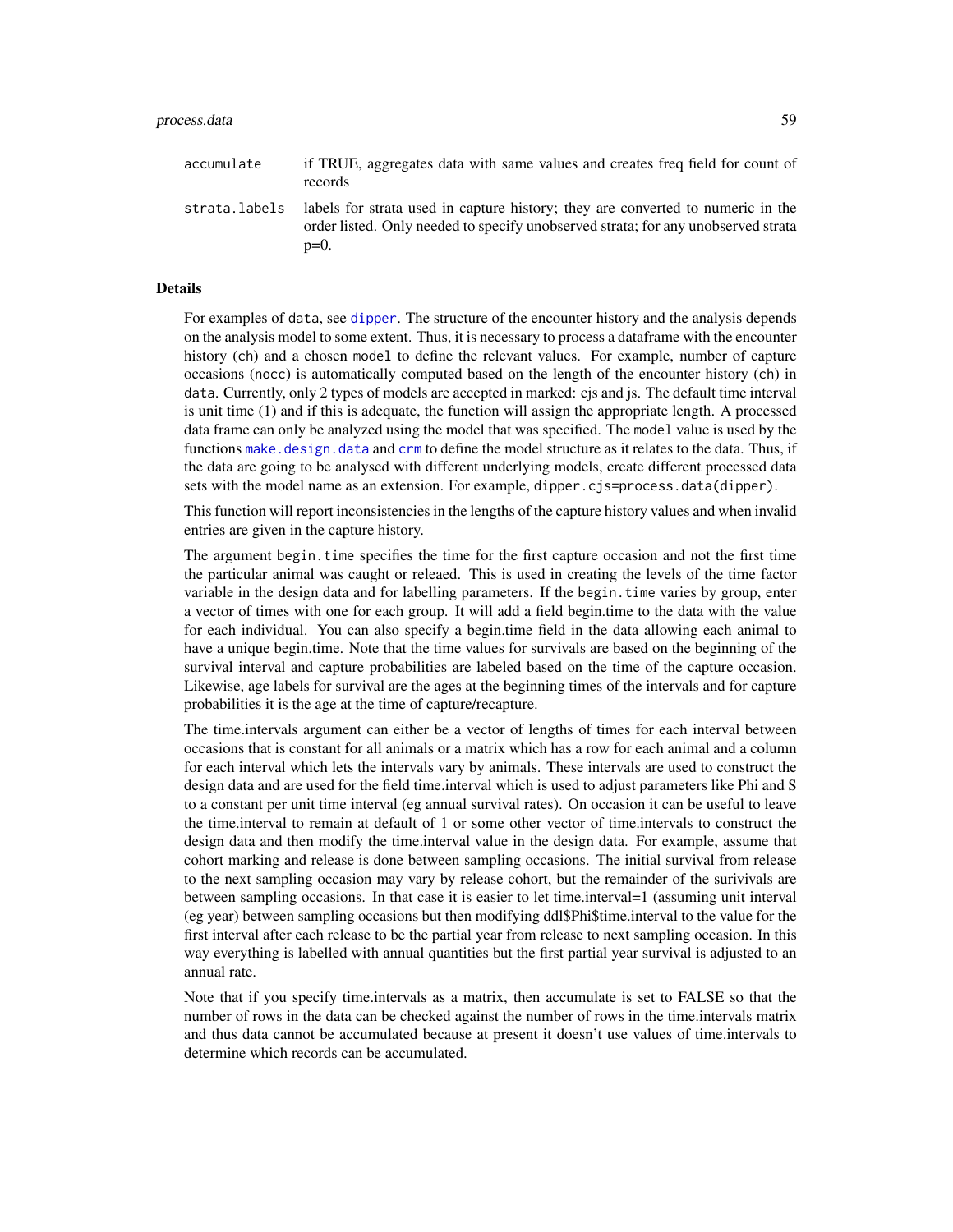groups is a vector of variable names that are contained in data. Each must be a factor variable. A group is created for each unique combination of the levels of the factor variables. In the first example given below groups=c("sex","age","region"). which creates groups defined by the levels of sex, age and region. There should be  $2$ (sexes)\*3(ages)\*4(regions)=24 groups but in actuality there are only 16 in the data because there are only 2 age groups for each sex. Age group 1 and 2 for M and age groups 2 and 3 for F. This was done to demonstrate that the code will only use groups that have 1 or more capture histories unless allgroups=TRUE.

The argument age.var=2 specifies that the second grouping variable in groups represents an age variable. It could have been named something different than age. If a variable in groups is named age then it is not necessary to specify age.var. initial.age specifies that the age at first capture of the age levels. For example initial.age=0:2 specifies that the initial.ages are 0,1 and 2 for the age class levels designated as 1,2,3. The actual ages for the age classes do not have to be sequential or ordered, but ordering will cause less confusion. Thus levels 1,2,3 could represent initial ages of 0,4,6 or 6,0,4. The default for initial.age is 0 for each group, in which case, age represents time since marking (first capture) rather than the actual age of the animal. If the data contains an initial.age field then it overrides any other values and lets each animal have a unique initial.age at first capture/release.

The following variable names are reserved and should be used as follows: id (animal id) ch(capture history) freq (number of animals with that ch/data) The following variable names are reserved and should not be used in the data: occ,age,time,cohort,Age,Time,Cohort,Y,Z,initial.age,begin.time,time.interval,fix

#### Value

from process.data processed.data (a list with the following elements)

| data             | original raw dataframe with group factor variable added if groups were defined                                                                                                                                                                                              |
|------------------|-----------------------------------------------------------------------------------------------------------------------------------------------------------------------------------------------------------------------------------------------------------------------------|
| model            | type of analysis model (eg, "cjs" or "js")                                                                                                                                                                                                                                  |
| freg             | a data frame of frequencies (same # of rows as data, number of columns is the<br>number of groups in the data. The column names are the group labels represent-<br>ing the unique groups that have one or more capture histories.                                           |
| nocc             | number of capture occasions                                                                                                                                                                                                                                                 |
|                  | time.intervals length of time intervals between capture occasions                                                                                                                                                                                                           |
| begin.time       | time of first capture occasion                                                                                                                                                                                                                                              |
| initial.ages     | an initial age for each group in the data; Note that this is not the original argu-<br>ment but is a vector with the initial age for each group. In the first example below<br>proc.example.data\$initial.ages is a vector with 16 elements as follows 0<br>112011201120112 |
| group.covariates |                                                                                                                                                                                                                                                                             |
|                  | . Cantan and and at an over 1 to 1. Curr and over                                                                                                                                                                                                                           |

factor covariates used to define groups

from accumulate data a dataframe with same column structure as argument with addition of freq (if not any) and reduced to unique rows with freq accumulating number of records.

#### Author(s)

Jeff Laake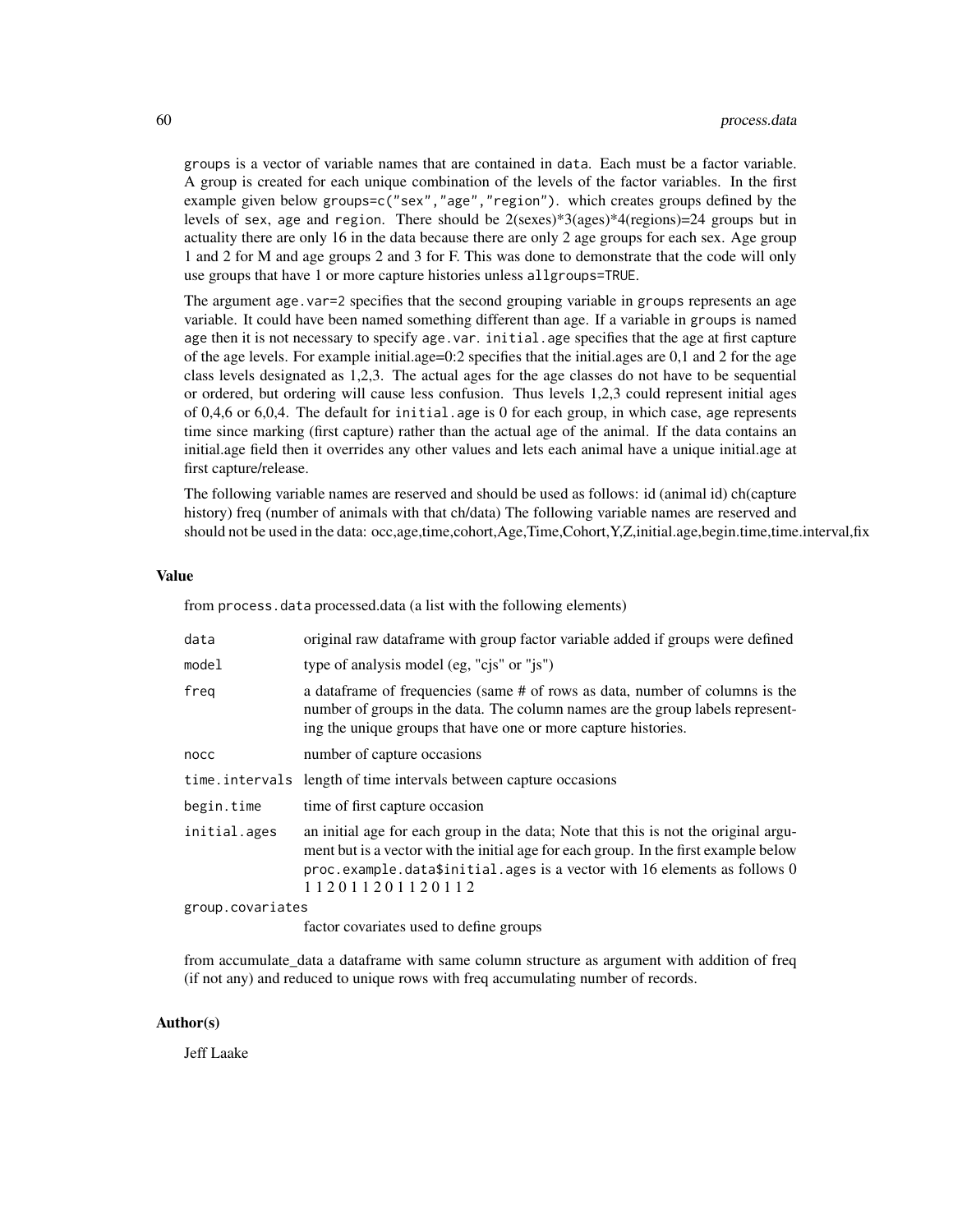# resight.matrix 61

# See Also

[dipper](#page-28-0),[crm](#page-21-0)

## Examples

```
data(dipper)
dipper.process=process.data(dipper)
accumulate_data(dipper)
```
resight.matrix *Various utility functions*

# Description

Several functions have been added to help visualize data including resight.matrix which provides for each cohort the number of releases on the diagonal and the number resighted on each occasion in the upper-triangular matrix. naive.survival provides a naive survival estimate at each time for each cohort. The estimate for time i is the number resighted at time i+1 or later divided by the number seen at time i or later. These values should be interpreted cautiously because they are influenced by capture probability in year i but it is useful to identify particularly high or low survival values. Functions Phi.mean and p.mean compute average real parameter values Phi or p across time for a single age or across ages for a single time.

# Usage

resight.matrix(x)

naive.survival(x)

mcmc\_mode(x)

#### Arguments

x processed data list - result from process.data in marked or real estimates from fitted model

#### Value

matrix of values with cohort and year labels

# Author(s)

Jeff Laake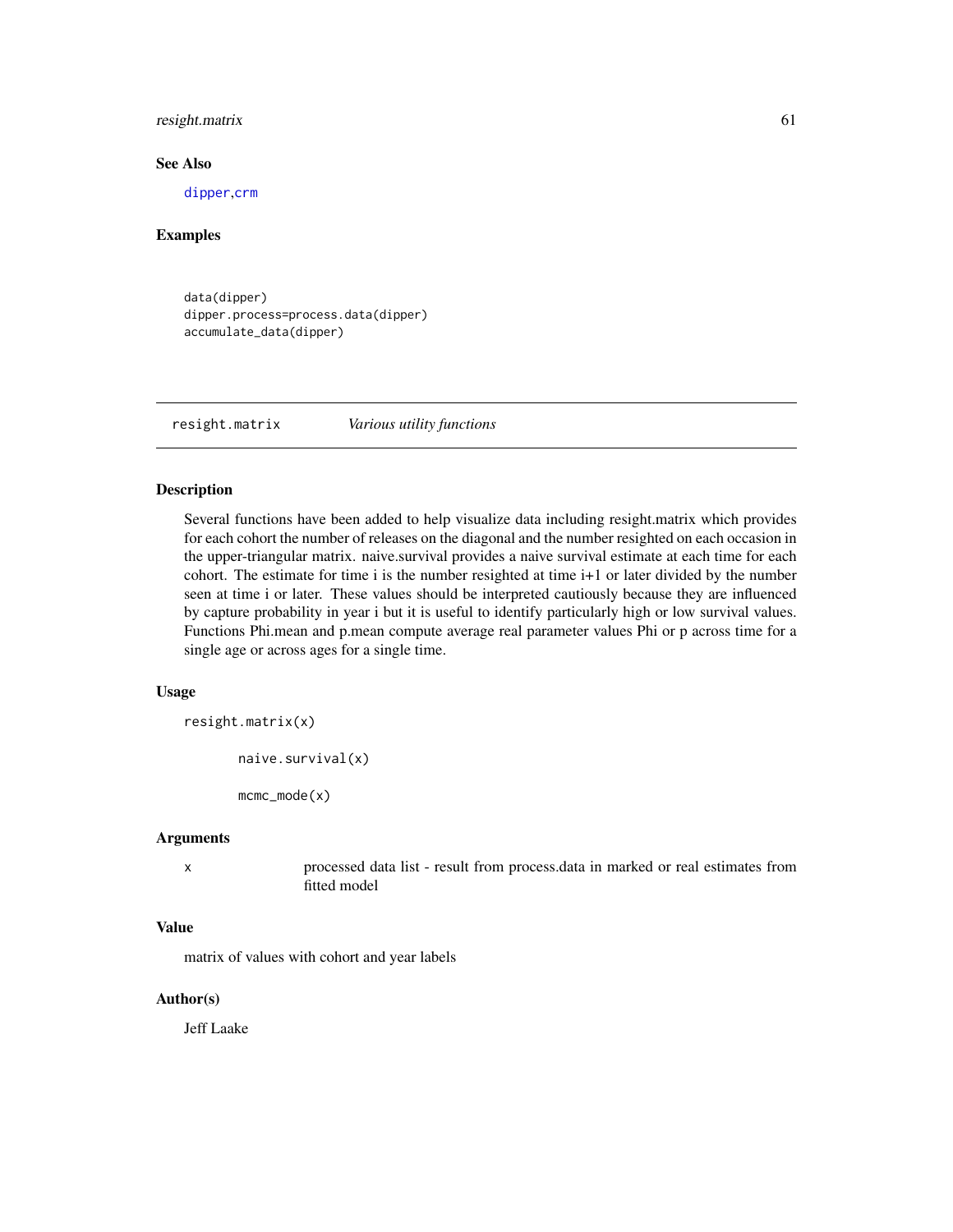R implementation of HMMs described in processed report except function HMMLikelihood renamed to R\_HMMLikelihood and changed to compute values for all capture histories and return lnl, alpha, phi, v, dmat, and gamma values. loglikelihood is called with a fitted hmm model and then computes the gamma,dmat and delta matrices and calls R\_HMMLikelihood function. These are not used by the fitting code.

# Usage

```
R_HMMLikelihood(x,first,m,T,dmat,gamma,delta)
       loglikelihood(object,ddl=NULL)
```
# Arguments

| x      | single observed sequence (capture history)               |
|--------|----------------------------------------------------------|
| first  | occasion to initiate likelihood calculation for sequence |
| m      | number of states                                         |
|        | number of occasions; sequence length                     |
| dmat   | observation probability matrices                         |
| gamma  | transition matrices                                      |
| delta  | initial distribution                                     |
| object | fitted hmm model                                         |
| dd1    | design data list; will be computed if NULL               |

# Value

both return log-likelihood, alpha, v and phi arrays

# Author(s)

Jeff Laake <jeff.laake@noaa.gov>

# References

Zucchini, W. and I.L. MacDonald. 2009. Hidden Markov Models for Time Series: An Introduction using R. Chapman and Hall, Boca Raton, FL. 275p. See page 45.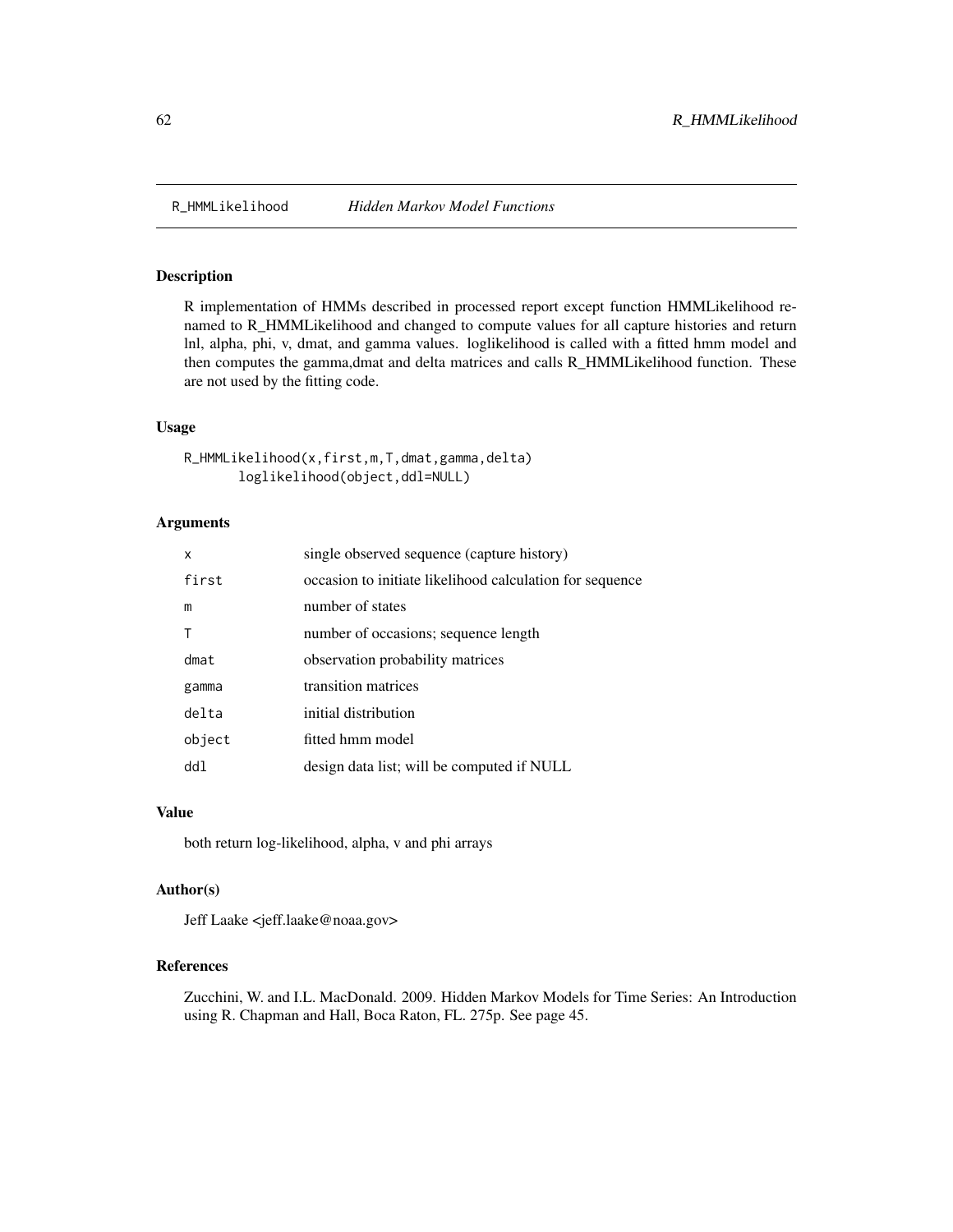An example data set using California sea lions to demonstrate the Multivariate state model with 3 variables defining the states : area, ltag and rtag. The left tag (ltag) and right tag (rtag) variables can be unknown. #'

#### Format

A data frame with 485 observations on the following 3 variables.

ch a character vector of 3-character values for each occasion separated by commas.

sex the sex of the sea lion designated as F or M

weight the anomaly of the weight from the sex-specific mean

## Examples

```
### Load packages ###
# The splines package is only necessary for fitting b-spline curves used in the paper
# It is not required for the multivate models in the marked package
library(splines)
# Get data
data(sealions)
# Process data for multivariate models in marked
dp=process.data(sealions,model="mvmscjs",
 strata.labels=list(area=c("A","S"),ltag=c("+","-","u"),rtag=c("+","-","u")))
### Make design data
ddl=make.design.data(dp)
# Create pup variable for Phi
ddl$Phi$pup=ifelse(ddl$Phi$Age==0,1,0)
ddl$Phi$sex=factor(ddl$Phi$sex)
# Detection model
# Set final year (2014) p=0 (no resight data) for ANI
ddl$p$fix = ifelse(ddl$p$Time==17 & ddl$p$area=="A", 0, ddl$p$fix)
# Delta model
# create indicator variables for 'unknown' tag observations
ddl$delta$obs.ltag.u = ifelse(ddl$delta$obs.ltag=="u", 1, 0)
ddl$delta$obs.rtag.u = ifelse(ddl$delta$obs.rtag=="u", 1, 0)
# Psi model
```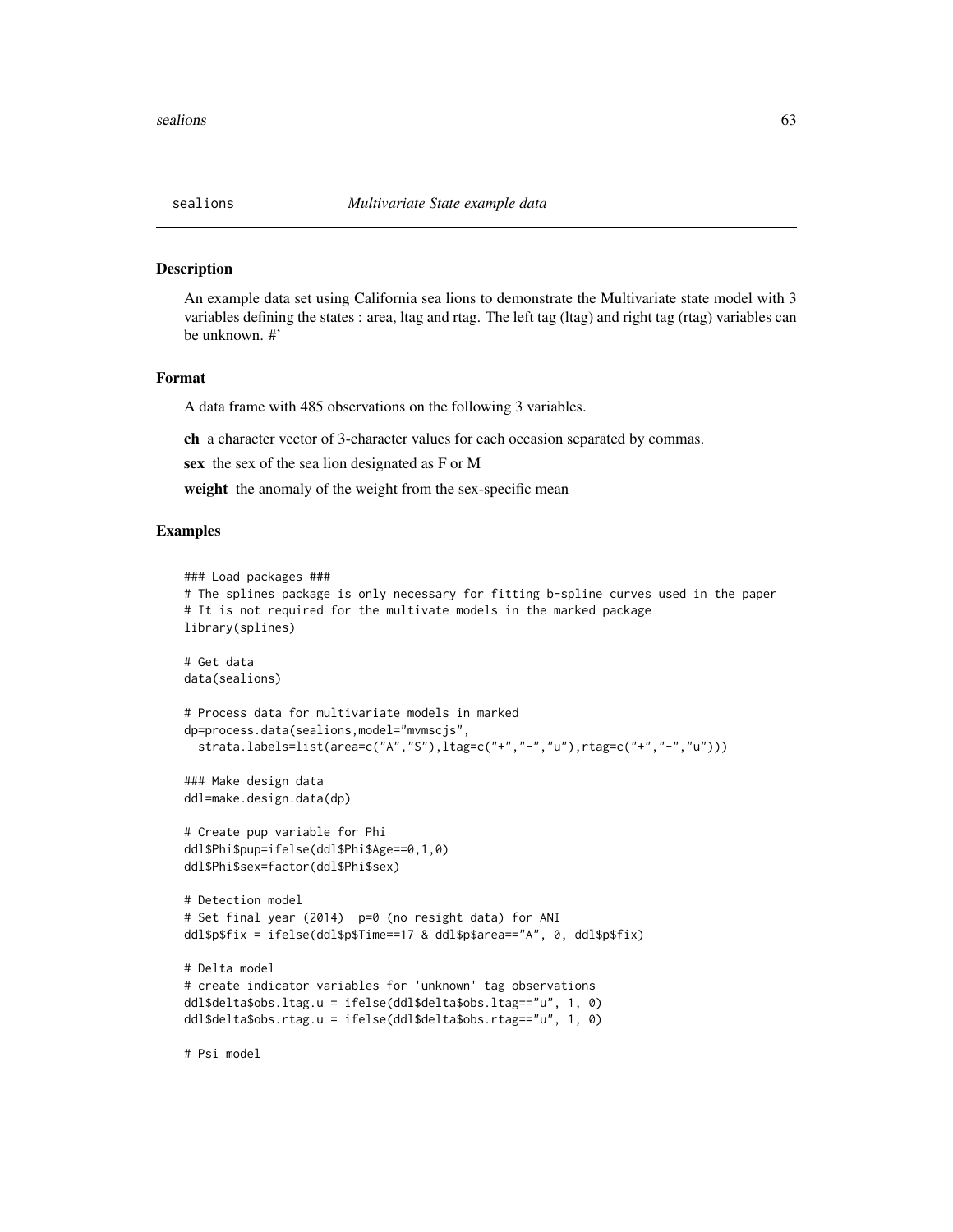```
# Set Psi to 0 for cases which are not possible - missing tag to having tag
ddl$Psi$fix[as.character(ddl$Psi$ltag)=="-"&as.character(ddl$Psi$toltag)=="+"]=0
ddl$Psi$fix[as.character(ddl$Psi$rtag)=="-"&as.character(ddl$Psi$tortag)=="+"]=0
# Create indicator variables for transitioning between states
ddl$Psi$AtoS=ifelse(ddl$Psi$area=="A"&ddl$Psi$toarea=="S",1,0) # ANI to SMI movement
ddl$Psi$StoA=ifelse(ddl$Psi$area=="S"&ddl$Psi$toarea=="A",1,0) # SMI to ANI movement
ddl$Psi$lpm=ifelse(ddl$Psi$ltag=="+"&ddl$Psi$toltag=="-",1,0) # Losing left tag
ddl$Psi$rpm=ifelse(ddl$Psi$rtag=="+"&ddl$Psi$tortag=="-",1,0) # Losing right tag
ddl$Psi$sex=factor(ddl$Psi$sex)
# formulas
Psi.1=list(formula=~-1+ AtoS:sex + AtoS:sex:bs(Age) + StoA:sex + StoA:sex:bs(Age) +
                    I(lpm+rpm) +I(lpm+rpm):Age + lpm:rpm)
p.1=list(formula=~time*area)
delta.1=list(formula= ~ -1 + obs.ltag.u + obs.rtag.u + obs.ltag.u:obs.rtag.u)
Phi.1=list(formula=~sex*bs(Age)+pup:weight+area)
# Fit model - commented out because it takes >1hr to run
# mod=crm(dp,ddl,model.parameters=list(Psi=Psi.1,p=p.1,delta=delta.1,Phi=Phi.1,hessian=TRUE)
```
set.fixed *Set fixed real parameter values in ddl*

#### **Description**

Merges fixed real parameter values in parameter specification with those specified with fix in the design data list and returns the fixed values in the design data list.

#### Usage

```
set.fixed(ddl, parameters)
```
#### Arguments

| ddl        | design data list             |
|------------|------------------------------|
| parameters | parameter specification list |

## Value

design data list with fixed values

# Author(s)

Jeff Laake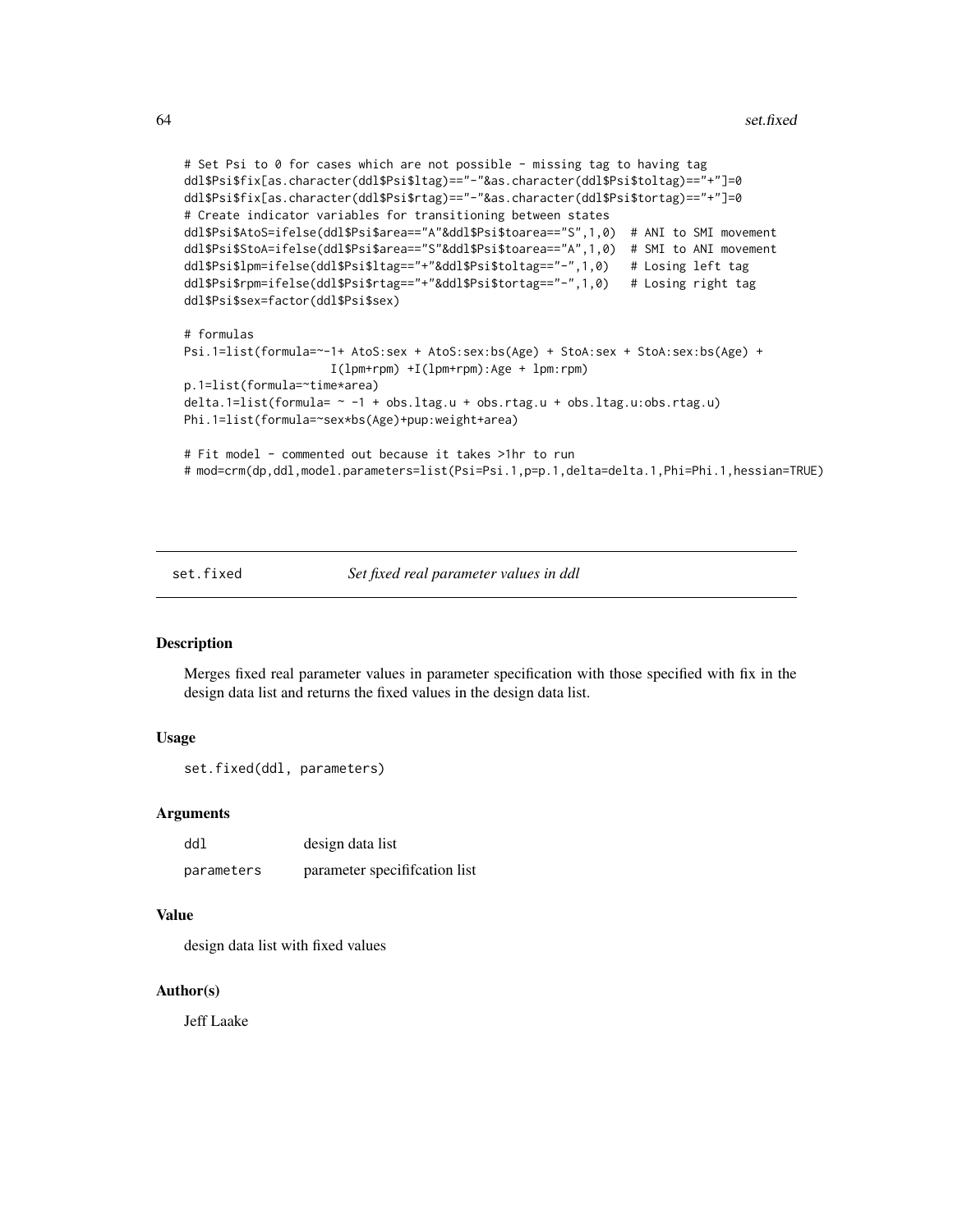set.initial *Set initial values*

# Description

Sets initial values specified in a list.

# Usage

set.initial(pars, dml, initial)

# Arguments

| pars    | character vector of parameter names                                        |
|---------|----------------------------------------------------------------------------|
| dm1     | list of design matrices created by create. dm from formula and design data |
| initial | list of vectors for parameter initial values                               |

# Value

List of initial values for each parameter in the model

# Author(s)

Jeff Laake <jeff.laake@noaa.gov>

set.scale *Scaling functions*

# Description

Set scale, scale dm and scale/unscale parameters

# Usage

```
set.scale(pars,model_data,scale)
```
scale.dm(model\_data,scale)

```
scale.par(par,scale)
```
unscale.par(par,scale)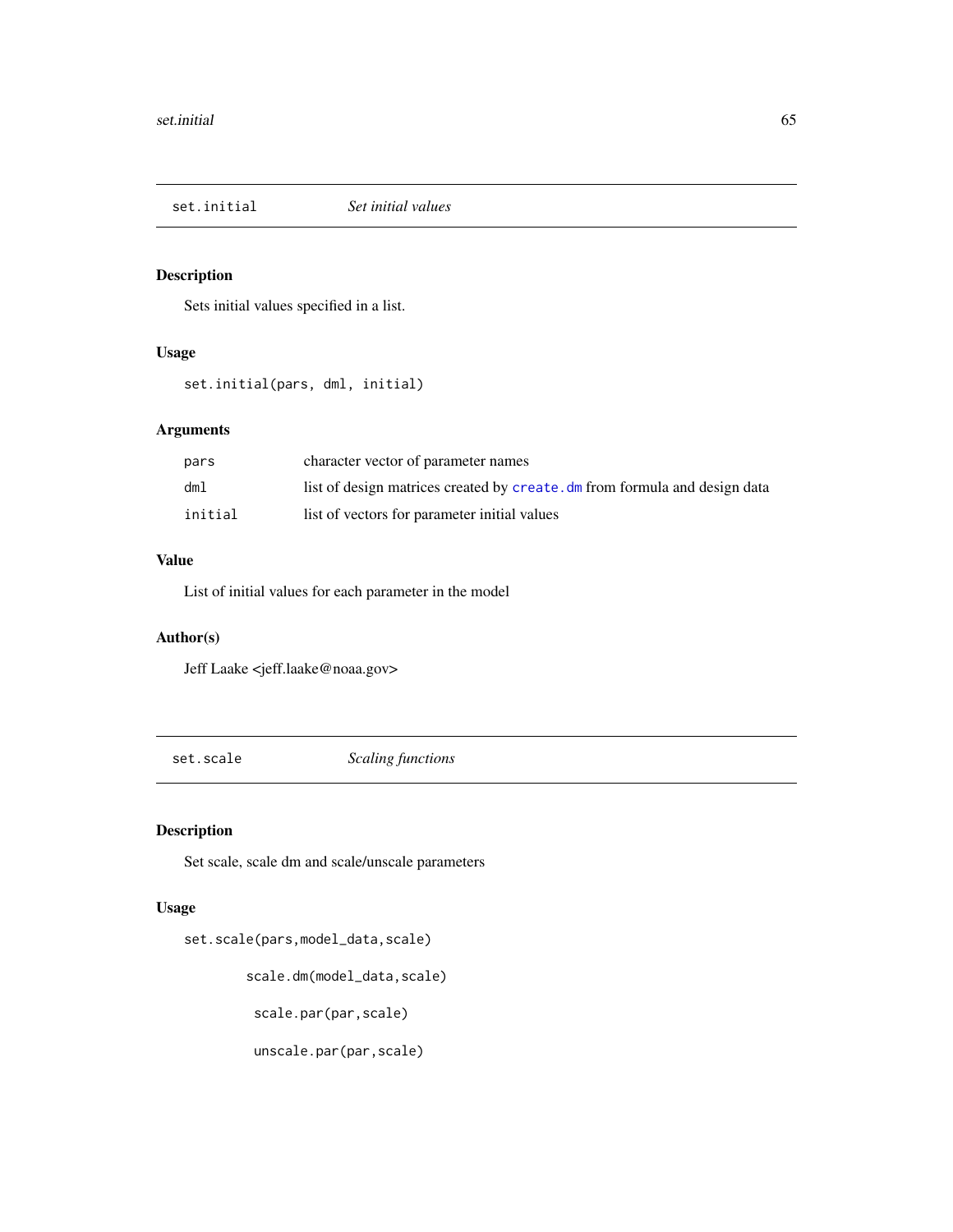#### Arguments

| pars       | character vector of parameter names                     |
|------------|---------------------------------------------------------|
| model_data | list of data/design objects                             |
| scale      | list or vector of parameter scales                      |
| par        | list of parameter vectors or vector of parameter values |

# Value

List of scale values for set.scale, model.data with scaled design matrices for scale.dm, vector of scaled parameter values for scale.par, and list of unscaled parameter vectors for unscale.par

#### Author(s)

Jeff Laake <jeff.laake@noaa.gov>

<span id="page-65-0"></span>setup.model *Defines model specific parameters (internal use)*

#### Description

Compares model, the name of the type of model (eg "CJS") to the list of acceptable models to determine if it is supported and then creates some global fields specific to that type of model that are used to modify the operation of the code.

#### Usage

```
setup.model(model, nocc, mixtures = 1)
```
#### Arguments

| model    | name of model type (must be in vector valid.models) |
|----------|-----------------------------------------------------|
| nocc     | length of capture history string                    |
| mixtures | number of mixtures                                  |

# Details

In general, the structure of the different types of models (e.g., "CJS","Recovery",...etc) are very similar with some minor exceptions. This function is not intended to be called directly by the user but it is documented to enable other models to be added. This function is called by other functions to validate and setup model specific parameters. For example, for live/dead models, the length of the capture history is twice the number of capture occasions and the number of time intervals equals the number of capture occasions because the final interval is included with dead recoveries. Whereas, for recapture models, the length of the capture history is the number of capture occasions and the number of time intervals is 1 less than the number of occasions. This function validates that the model is valid and sets up some parameters specific to the model that are used in the code.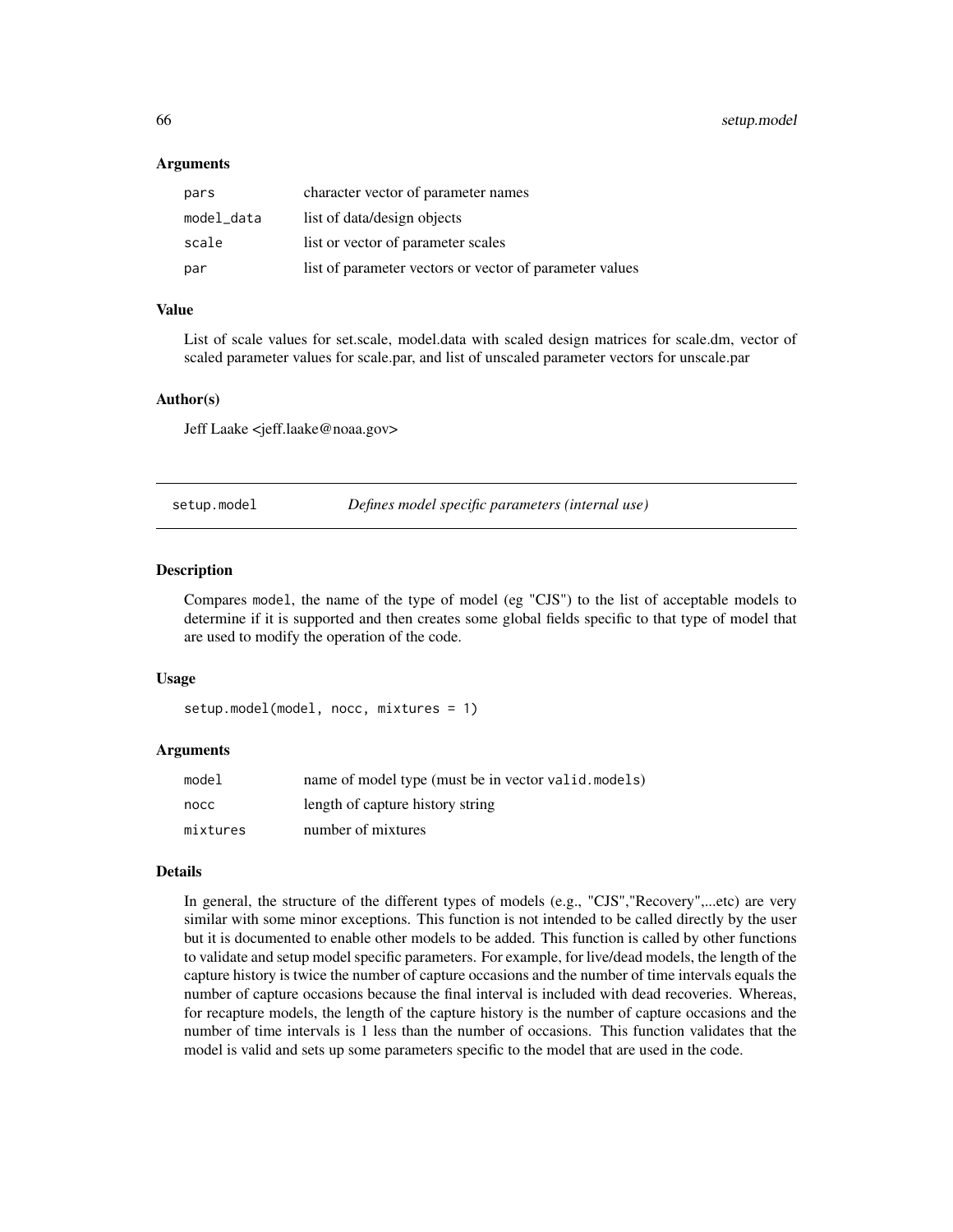# setup.parameters 67

# Value

model.list - a list with following elements

| etype    | encounter type string for MARK input; typically same as model                 |
|----------|-------------------------------------------------------------------------------|
| nocc     | number of capture occasions                                                   |
| num      | number of time intervals relative to number of occasions $(0 \text{ or } -1)$ |
| mixtures | number of mixtures if any                                                     |
| derived  | logical; TRUE if model produces derived estimates                             |

# Author(s)

Jeff Laake

## See Also

[setup.parameters](#page-66-0), [valid.parameters](#page-73-0)

<span id="page-66-0"></span>setup.parameters *Setup parameter structure specific to model (internal use)*

# Description

Defines list of parameters used in the specified type of model (model) and adds default values for each parameter to the list of user specified values (eg formula, link etc).

## Usage

```
setup.parameters(model, parameters = list(), nocc = NULL, check = FALSE,
 number.of.groups = 1)
```
# Arguments

| model            | type of model ("CJS", "Burnham" etc)                             |
|------------------|------------------------------------------------------------------|
| parameters       | list of model parameter specifications                           |
| nocc             | number of occasions (value only specified if needed)             |
| check            | if TRUE only the vector of parameter names is returned par. list |
| number.of.groups |                                                                  |
|                  | number of groups defined for data                                |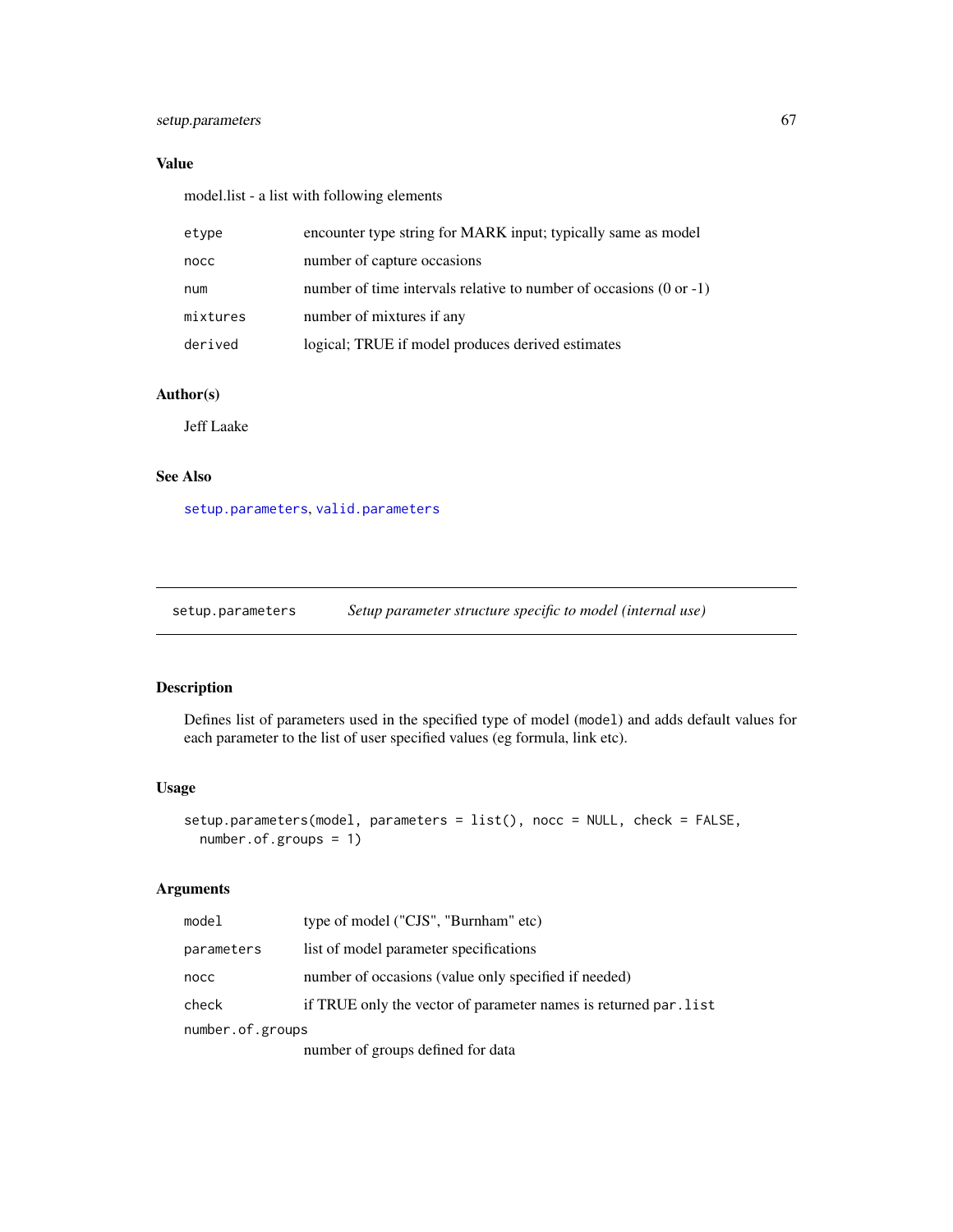The return value depends on the argument check. If it is TRUE then the return value is a vector of the names of the parameters used in the specified type of model. For example, if model="CJS" then the return value is  $c("Phi", "p")$ . This is used by the function [valid.parameters](#page-73-0) to make sure that parameter specifications are valid for the model (i.e., specifying recovery rate r for "CJS" would give an error). If the function is called with the default of check=FALSE, the function returns a list of parameter specifications which is a modification of the argument parameters which adds parameters not specified and default values for all types of parameters that were not specified. The list length and names of the list elements depends on the type of model. Each element of the list is itself a list with varying numbers of elements which depend on the type of parameter although some elements are the same for all parameters. Below the return value list is shown generically with parameters named p1,...,pk.

> p1 List of specifications for parameter 1 p2 List of specifications for parameter 2 . . . pk List of specifications for parameter k

The elements for each parameter list all include:

| begin   | $0$ or 1; beginning time for the first             |
|---------|----------------------------------------------------|
|         | parameter relative to first occasion               |
| num     | 0 or -1; number of parameters relative to          |
|         | number of occassions                               |
| type    | type of PIM structure; either "Triang" or "Square" |
| formula | formula for parameter model (e.g., $\sim$ time)    |
| link    | link function for parameter (e.g., "logit")        |

and may include:

| share | only valid for p in closed capture models;         |
|-------|----------------------------------------------------|
|       | if TRUE p and c models shared                      |
| mix   | only valid for closed capture heterogeneity        |
|       | models; if TRUE mixtures are used                  |
| rows  | only valid for closed capture heterogeneity models |
| fixed | fixed values specified by user and                 |
|       | not used modified in this function                 |

## Author(s)

Jeff Laake

# Value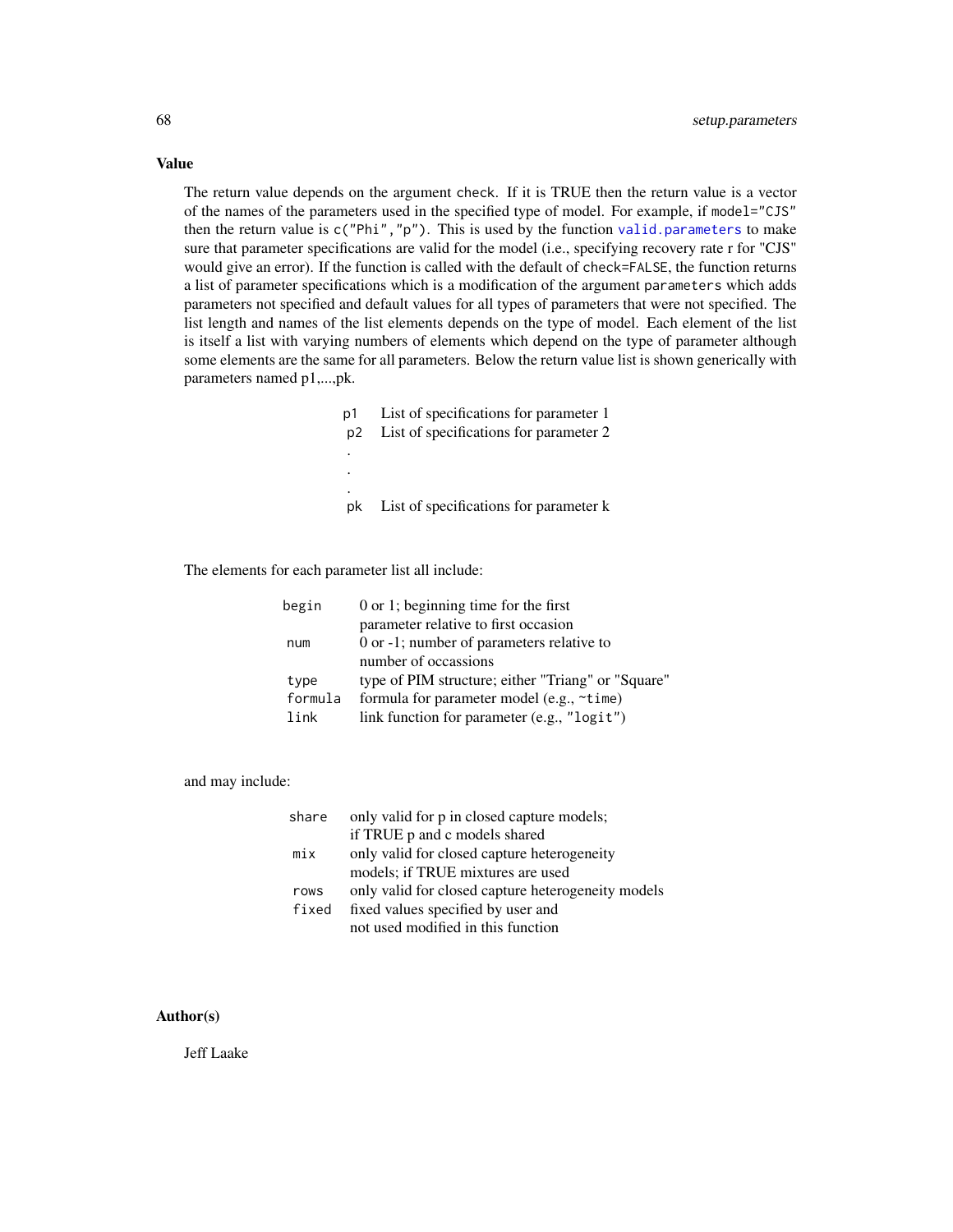#### set\_mvms 69

#### See Also

[setup.model](#page-65-0),[valid.parameters](#page-73-0)

#### set\_mvms *Multivariate Multistate (mvms) Specification*

#### Description

Creates list data structure from mvms specification

#### Usage

set\_mvms(x)

#### Arguments

x a multivariate multistate (mvms) specification as described above

#### Details

Accepts a mvms specification which is a list with named character vectors and optionally a vector named exclude. The length of the list (except for exclude) is the multivariate dimension. The name of each dimension is the list element name. Each character vector specifies the one character labels for the states of that dimension and optionally a reserved character "u" to specify that there is state uncertainty for that dimension. The name vector exclude can be used to remove variable combinations that cannot occur in the data.

The code tests to make sure that the input mvms specification is of the correct structure and it stops with an error message if not. The code returns a list structure with a number of elements described under return value below.

#### Value

a list with the following elements: 1) mvms - the input specification, 2) nd - the number of dimensions, 3) df - the dataframe containing all combinations of observations across dimensions including uncertain states, 4) df.states - the dataframe with all combinations of states across dimensions, 5) uncertain - boolean vector with nd elements indicating whether there is uncertainy in states for each dimension.

#### Author(s)

Jeff Laake

#### Examples

```
set_mvms(list(location=c("A","B","C"),repro_status=c("N","P","u"),exclude=c("CP")))
```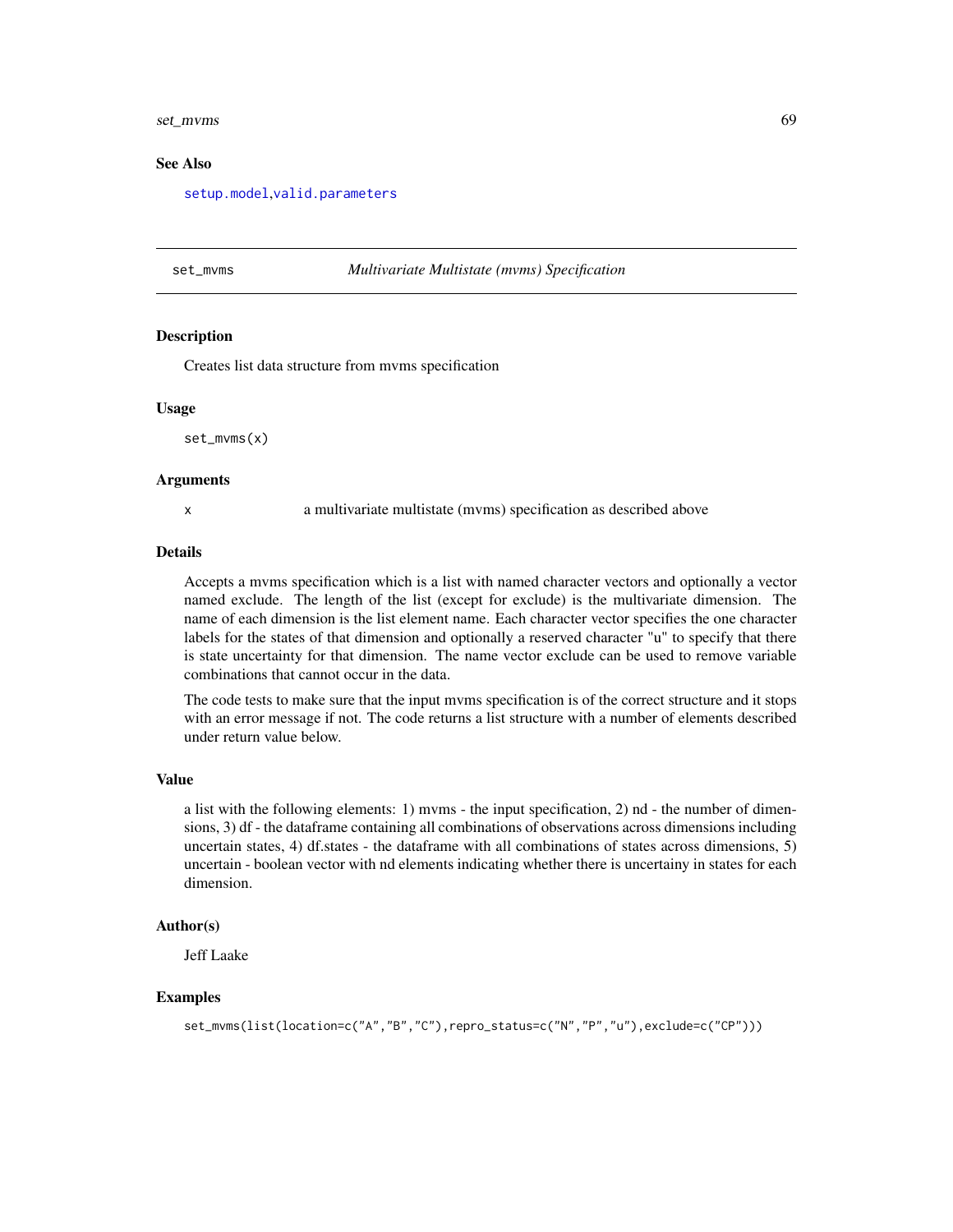Creates a set of data from a specified HMM model for capture-recapture data.

## Usage

```
simHMM(data, ddl = NULL, begin.time = 1, model = "hmmCJS", title = "",
 model.parameters = list(), design.parameters = list(), initial = NULL,
 groups = NULL, time.intervals = NULL, accumulate = TRUE,
  strata.labels = NULL)
```
#### Arguments

| data              | Either the raw data which is a dataframe with at least one column named ch (a<br>character field containing the capture history) or a processed dataframe                     |  |
|-------------------|-------------------------------------------------------------------------------------------------------------------------------------------------------------------------------|--|
| ddl               | Design data list which contains a list element for each parameter type; if NULL<br>it is created                                                                              |  |
| begin.time        | Time of first capture (release) occasion                                                                                                                                      |  |
| model             | Type of c-r model                                                                                                                                                             |  |
| title             | Optional title; not used at present                                                                                                                                           |  |
| model.parameters  |                                                                                                                                                                               |  |
|                   | List of model parameter specifications                                                                                                                                        |  |
| design.parameters |                                                                                                                                                                               |  |
|                   | Specification of any grouping variables for design data for each parameter                                                                                                    |  |
| initial           | Optional list (by parameter type) of initial values for beta parameters $(e.g.,)$<br>initial=list(Phi= $0.3$ , p= $-2$ )                                                      |  |
| groups            | Vector of names of factor variables for creating groups                                                                                                                       |  |
|                   | time.intervals Intervals of time between the capture occasions                                                                                                                |  |
| accumulate        | if TRUE, like capture-histories are accumulated to reduce computation                                                                                                         |  |
| strata.labels     | labels for strata used in capture history; they are converted to numeric in the<br>order listed. Only needed to specify unobserved strata. For any unobserved<br>strata $p=0$ |  |

#### Details

The specification for the simulation includes a set of data with at least 2 unique ch and freq value to specify the number of ch values to simulate that start at the specified occasion. For example, 1000 50 0100 50 0010 50 would simulate 150 capture histories with 50 starting at each of occasions 1 2 and 3. The data can also contain other fields used to generate the model probabilities and each row can have freq=1 to use individual covariates. Either a dataframe (data) is provided and it is processed and the design data list are created or the processed dataframe and design data list are provided. Formula for the model parameters for generating the data are provided in model.parameters and parameter values are provided in initial.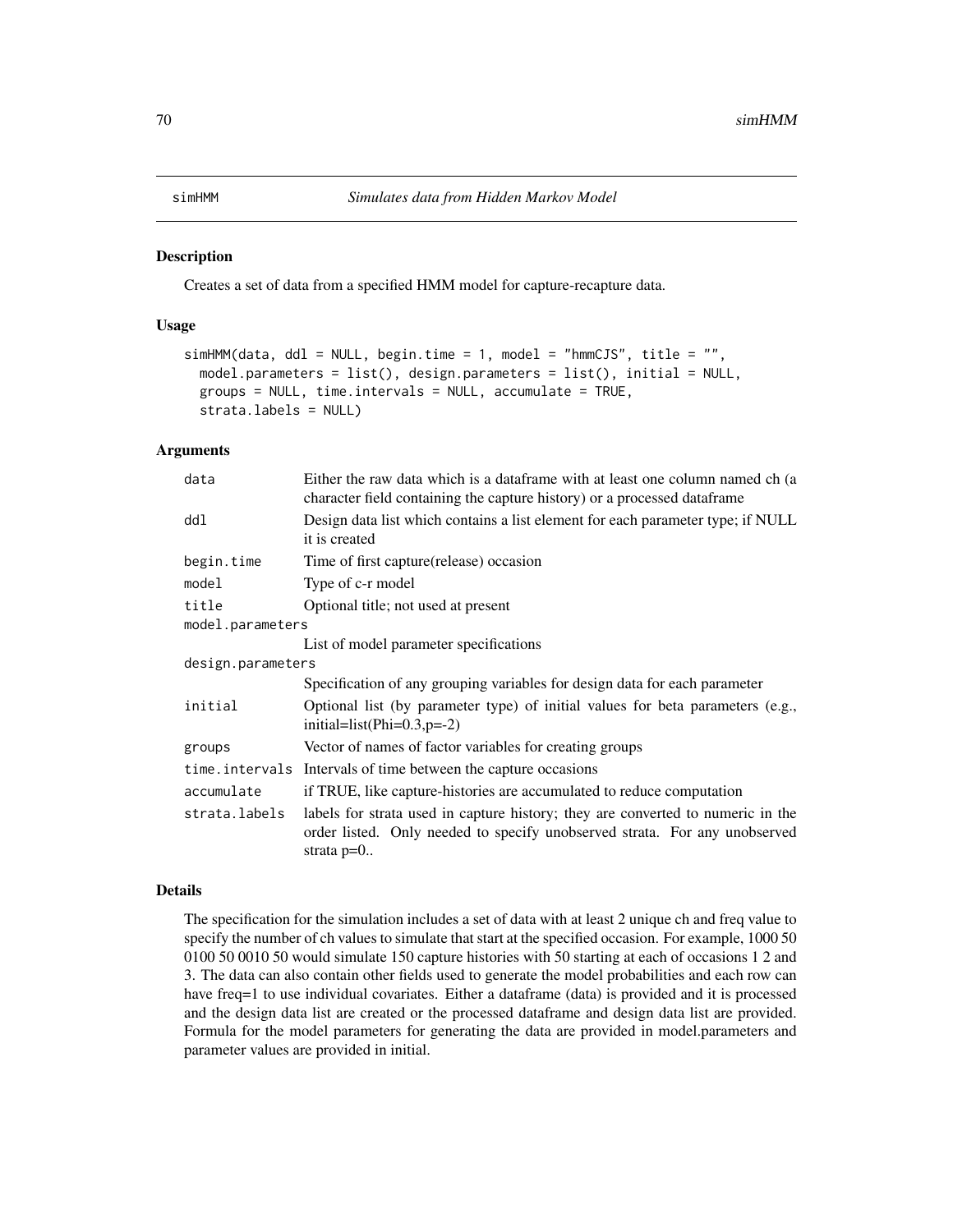#### splitCH 71

# Value

dataframe with simulated data

# Author(s)

Jeff Laake <jeff.laake@noaa.gov>

# Examples

```
# simulate phi(.) p(.) with 1000 Females and 100 males, 3 occasions all released on first occasion
df=simHMM(data.frame(ch=c("100","110"),sex=factor(c("F","M")),freq=c(1000,100),
   stringsAsFactors=FALSE))
df=simHMM(data.frame(ch=rep("100",100),u=rnorm(100,0,1),freq=rep(1,100),
 stringsAsFactors=FALSE),
 model.parameters=list(Phi=list(formula=~u),p=list(formula=~time)),
  initial=list(Phi=c(1,1),p=c(0,1)))
df=simHMM(data.frame(ch=c("1000","0100","0010"),freq=rep(50,3),stringsAsFactors=FALSE),
 model.parameters=list(Phi=list(formula=~1),p=list(formula=~time)),
    initial=list(Phi=(-0,1,2)))
```
splitCH *Split/collapse capture histories*

## **Description**

splitCH will split a character string vector of capture histories into a matrix. The ch can either be single character or comma separated string. The matrix is appended to the original data set (data) if one is specified. Will handle character and numeric values in ch. Results will differ depending on content of ch. collapseCH will collapse a capture history matrix back into a character vector. Argument can either be a capture history matrix (chmat) or a dataframe (data) that contains fields with a specified prefix.

# Usage

splitCH(x="ch", data=NULL, prefix="Time")

```
collapseCH(chmat=NULL, data=NULL, prefix="Time", collapse="")
```
#### Arguments

| $\mathsf{x}$ | A vector containing the character strings of capture histories or the column num-<br>ber or name in the data set data |
|--------------|-----------------------------------------------------------------------------------------------------------------------|
| data         | A data frame containing columnwith value in x if x indicates a column in a data<br>frame                              |
| prefix       | first portion of field names for split ch                                                                             |
| chmat        | capture history matrix                                                                                                |
| collapse     | in collapseCH the separator for ch string; defaults to "" but "," also useful if<br>multi-characters are used         |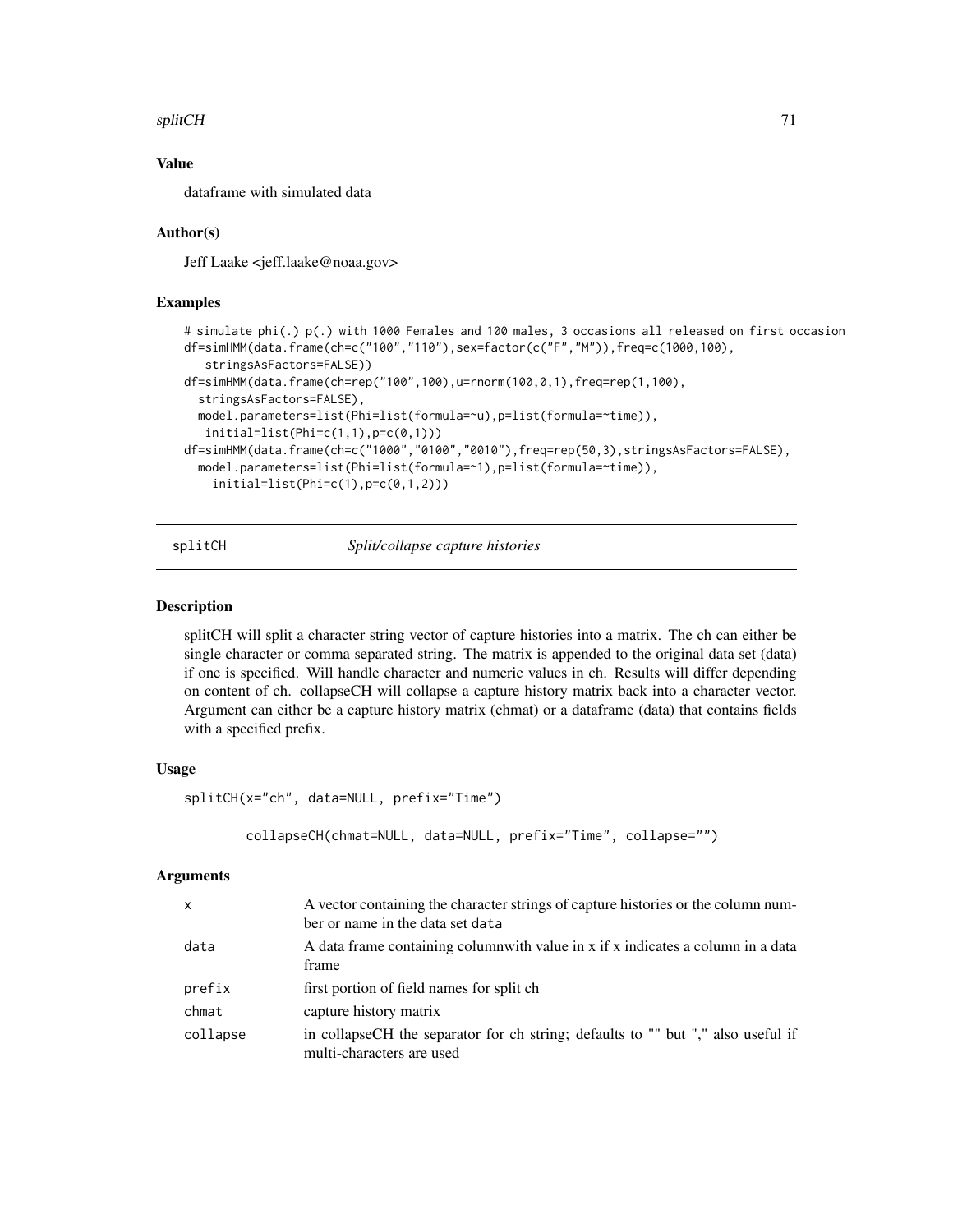#### 72 tagloss tagloss tagloss tagloss tagloss tagloss tagloss tagloss tagloss tagloss tagloss tagloss tagloss tagloss tagloss tagloss tagloss tagloss tagloss tagloss tagloss tagloss tagloss tagloss tagloss tagloss tagloss tag

# Value

A data frame if data specified and a matrix if vector ch is specified

## Author(s)

Devin Johnson; Jeff Laake

# Examples

```
data(dipper)
# following returns a matrix
chmat=splitCH(dipper$ch)
# following returns the original dataframe with the ch split into columns
newdipper=splitCH(data=dipper)
# following collapses chmat
ch=collapseCH(chmat)
# following finds fields in newdipper and creates ch
newdipper$ch=NULL
newdipper=collapseCH(data=newdipper)
```
tagloss *Tag loss example*

#### Description

A simulated data set of double tag loss with 1/2 of the animals with a permanent mark. The data are simulated with tag-specific loss rates and dependence.

# Format

A data frame with 1000 observations on the following 2 variables.

ch a character vector containing the encounter history of each bird

perm a factor variable indicating whether the animal is permanently marked ("yes") or not ("no")

# Note

Data were simulated with the following code:

# simulate some double-tag data for 1000 animals

# over 5 cohorts and 6 sampling occasions; loss rate varies

# across tags and tag loss is dependent (beta=3) set.seed(299811) simdata=simHMM(data=data.frame(ch=c("++,0,0,0,0,0","0,++,0,0,0,0","0,0,++,0,0,0",  $"0,0,0,***,0,0", "0,0,0,0,***,+-")$ , freq=rep(1000/5,5)),model="hmmcjs2tl",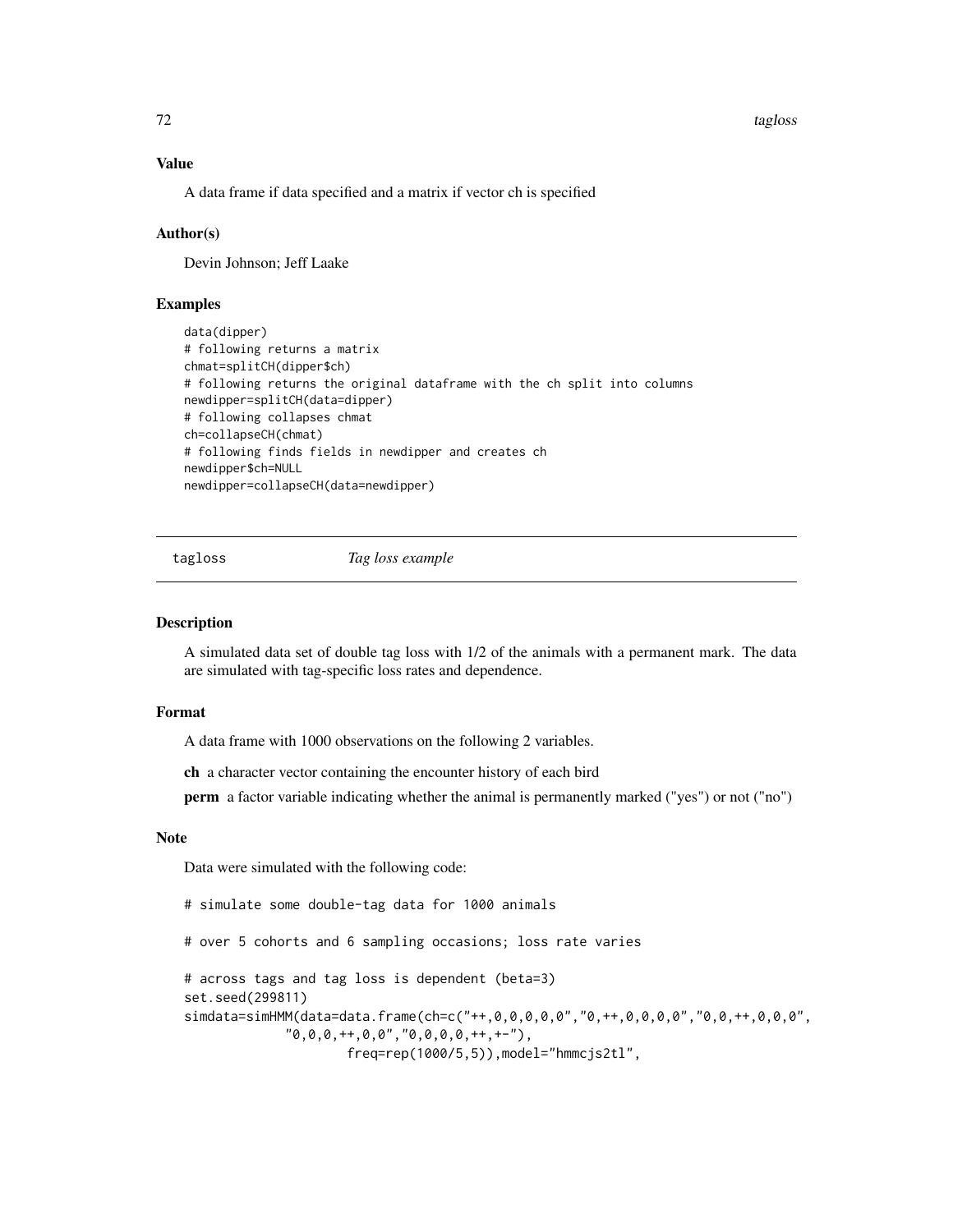#### tagloss and the contract of the contract of the contract of the contract of the contract of the contract of the contract of the contract of the contract of the contract of the contract of the contract of the contract of th

```
model.parameters=list(tau=list(formula=~tag1+tag2+tag1:tag2)),
                     initial=list(Phi(9),p=log(.666),tau=cc(-2,-1,3)))# treat every other animal as permanently marked;
# 00 observations are possible
simdata$perm=as.factor(rep(c("no","yes"),500))
# for non-permanently marked animals change
# "--" observations to "0" because
# they could not be detected
simdata$ch[simdata$perm=="no"]=gsub("--","0",simdata$ch[simdata$perm=="no"])
# save data
tagloss=simdata
save(tagloss,file="tagloss.rda")
```
#### Examples

```
# This example is excluded from testing to reduce package check time
# get data; the beta parameters used to simulate the data were
# Phi: 2.197, p: -0.4064 Tau:-2,-1,3
data(tagloss)
# process data with double-tag CJS model and use perm field to create groups;
# one half are permanently marked
dp=process.data(tagloss,model="hmmcjs2tl",groups="perm")
# create default design data
ddl=make.design.data(dp)
#set p=0 when the animal is not permanently marked if it goes to state 00 (both tags lost)
#which is equivalent to tag1=1 and tag2=1. The tag1, tag2 fields are created as part of default
#design data for p and tau.
#For p, there are 4 records for each occasion for each animal. The records are
#for the 4 possible tag loss states: 11,10,01,00. For the first occasion an animal was
#seen, p=1 (fix=1).
tail(ddl$p)
#For tau, there are 4 records for each occasion for each animal. The records are
#for the 4 possible tag loss states: 11,10,01,00. For state 11, tau=1 (fix=1) because
#a multinomial logit is used for this model. One of the values need to be fixed to 1
#to make the parameters identifiable because the probabilities sum to 1 for the
#transitions to the tag states.
tail(ddl$tau)
# For Phi there is a single record per occasion(interval) per animal.
tail(ddl$Phi)
# Animals that are not permanently marked cannot be seen in state 00 which is the
# same as tag1==1 & tag2==1
ddl$p$fix[ddl$p$perm=="no"&ddl$p$tag1==1&ddl$p$tag2==1]=0
# First fit a model assuming tag loss does not vary for the 2 tags. In that case,
# the probability is beta for a single loss and 2*beta for double loss. We get that
# model using I(tag1+tag2) which has values 0,1,2. Note that for the tau
# parameter the intercept is removed automatically. Also tag loss is independent in this
# model.
mod0=crm(dp,ddl,model.parameters=list(tau=list(formula=~I(tag1+tag2))),
       initial=list(Phi=2,p=.3,tau=c(-2)),hessian=TRUE)
# now fit a model allowing different loss rates for each tag but still independent
```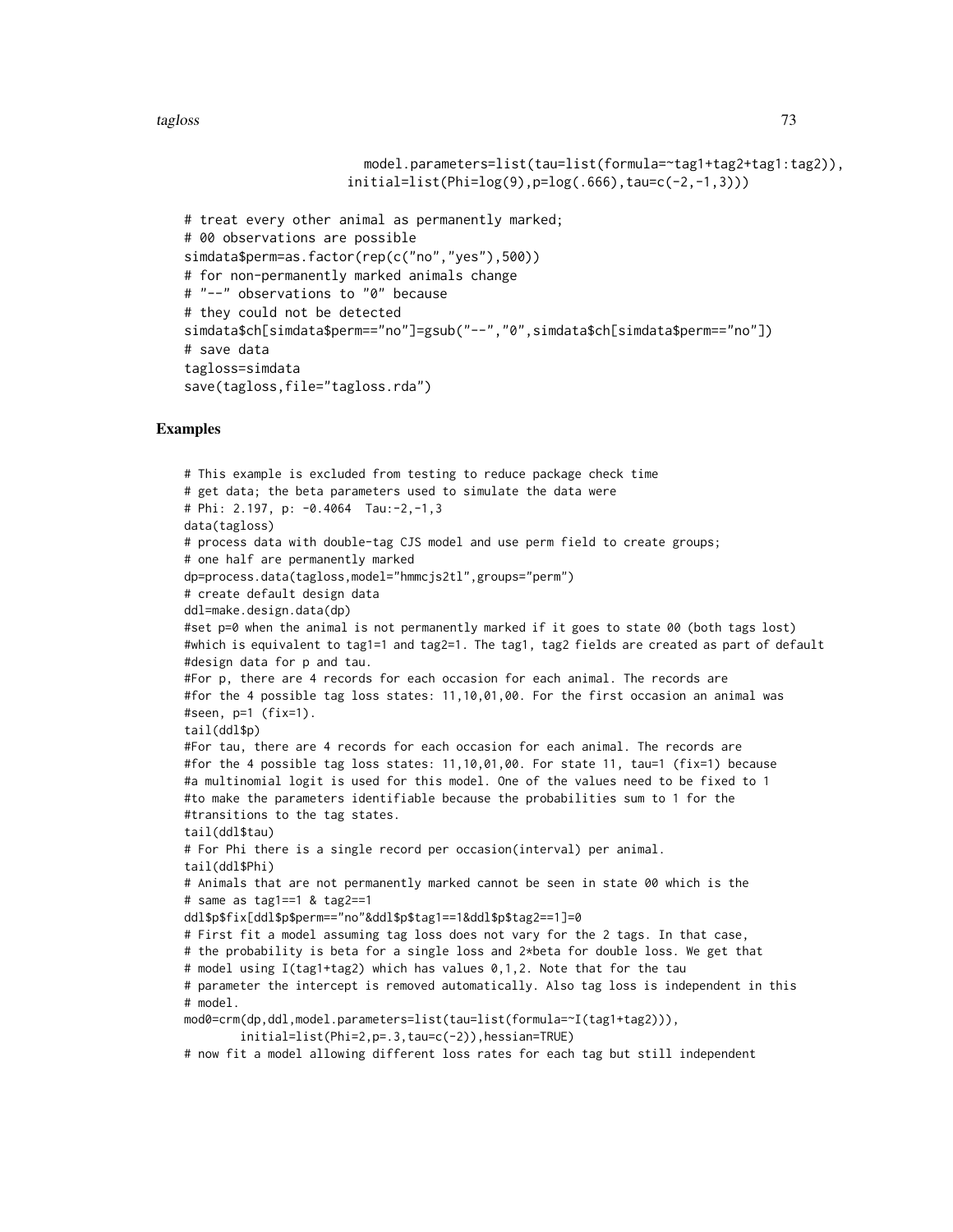```
mod1=crm(dp,ddl,model.parameters=list(tau=list(formula=~tag1+tag2)),
        initial=list(Phi=2,p=.3,tau=c(-2,-1)),hessian=TRUE)
# now fit the model that was used to generate the data with dependence
mod2=crm(dp,ddl,model.parameters=list(tau=list(formula=~tag1+tag2+tag1:tag2)),
        initial=list(Phi=2,p=.3,tau=c(-2,-1,3)),hessian=TRUE)
# Now treat all as not permanently marked
tagloss$ch=gsub("--","0",tagloss$ch)
dp=process.data(tagloss,model="hmmcjs2tl")
ddl=make.design.data(dp)
ddl$p$fix[ddl$p$tag1==1&ddl$p$tag2==1]=0
mod3=crm(dp,ddl,model.parameters=list(tau=list(formula=~tag1+tag2)),
        initial=list(Phi=2,p=.3,tau=c(-2,-1)),hessian=TRUE)
# Model 2 is the best model but note that even though the tag loss model is
# incorrect in models 0 and 1 which assume independence, the survival estimate is
# only slightly less than for model 2. The model compensates by increasing the indiviudal
# tag loss rates to explain the observed 00's with the permanently marked animals. Thus, if
# if you have enough marked animals you could end up with little bias in survival even if you
# have the wrong tag loss model.
mod<sub>0</sub>
mod1
mod2
# Note in model 3, even though tag-loss specific rates are estimated correctly
# survival is biased low because tag loss was dependent in simulating data
# but was assumed to be independent in fitted model and because there are no -- observations,
# the model assumes what are unobserved excess 00's are dead, so the survival estimate will be
# negatively biased. Note the data are different and AIC not comparable to other models.
mod3
if(require(expm))
{
   tag_status=function(k,x)
   {
   mat=t(sapply(1:k, function(k, x) (x %^*k)[1,], x=x))colnames(mat)=c("11","10","01","00","Dead")
    rownames(mat)=1:k
    return(mat)
    }
    par(mfrow=c(1,4))
    barplot(t(tag_status(4,mod0$results$mat$gamma[1,1,,])),
    beside=TRUE,ylim=c(0,1),main="mod0",legend.text=c("11","10","01","00","Dead"),
     args.legend=list(x=20,y=.9))
    barplot(t(tag_status(4,mod1$results$mat$gamma[1,1,,])),beside=TRUE,
                  ylim=c(0,1),main="mod1")
    barplot(t(tag_status(4,mod2$results$mat$gamma[1,1,,])),beside=TRUE,
                  ylim=c(0,1),main="mod2")
    barplot(t(tag_status(4,mod3$results$mat$gamma[1,1,,])),beside=TRUE,
                   ylim=c(0,1),main="mod3")
}
```
valid.parameters *Determine validity of parameters for a model (internal use)*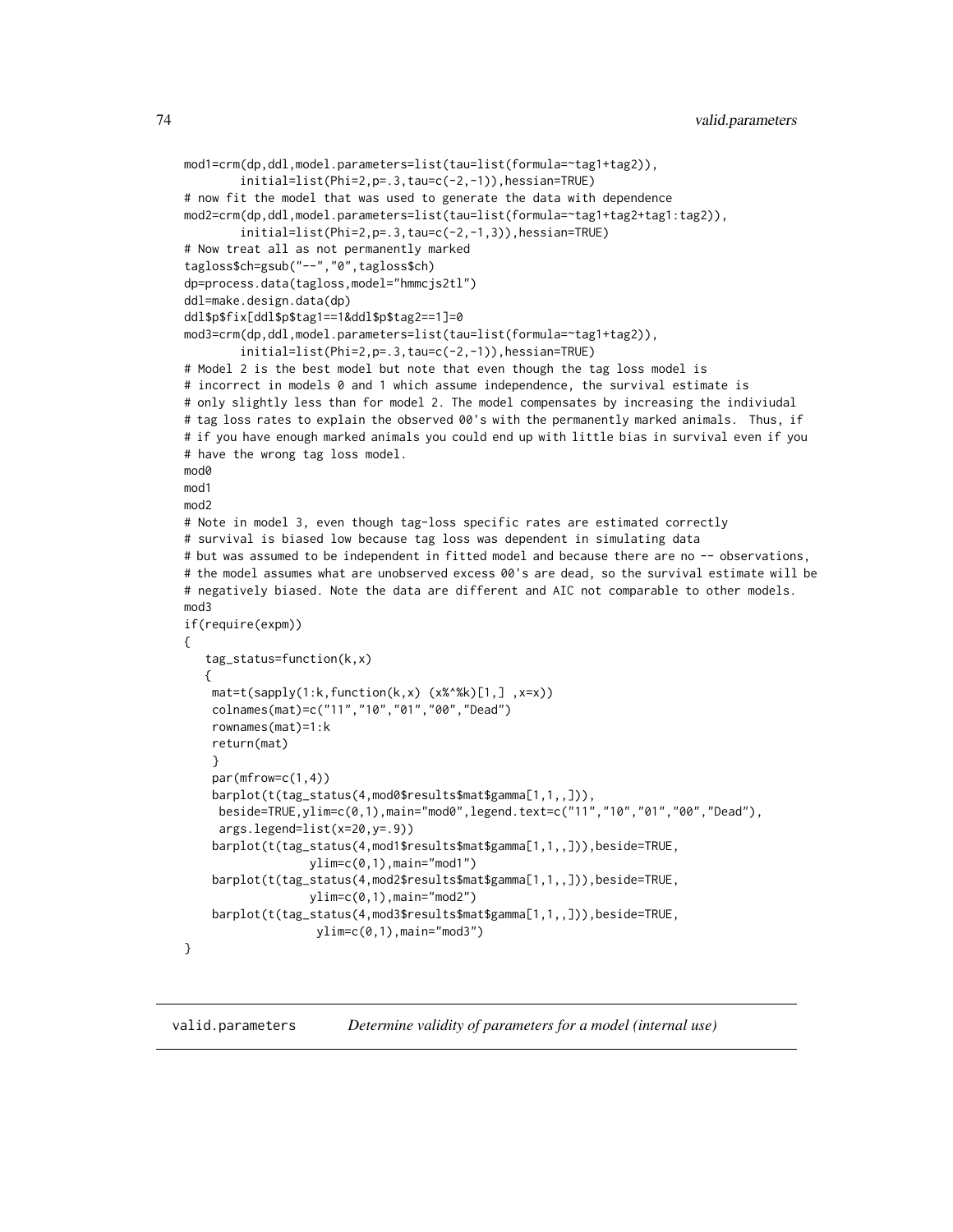# <span id="page-74-0"></span>valid.parameters 75

## Description

Checks to make sure specified parameters are valid for a particular type of model.

## Usage

```
valid.parameters(model, parameters)
```
## Arguments

| model      | type of c-r model ("CJS", "Burnham" etc)                    |
|------------|-------------------------------------------------------------|
| parameters | vector of parameter names (for example "Phi" or "p" or "S") |

### Value

Logical; TRUE if all parameters are acceptable and FALSE otherwise

## Author(s)

Jeff Laake

## See Also

[setup.parameters](#page-66-0), [setup.model](#page-65-0)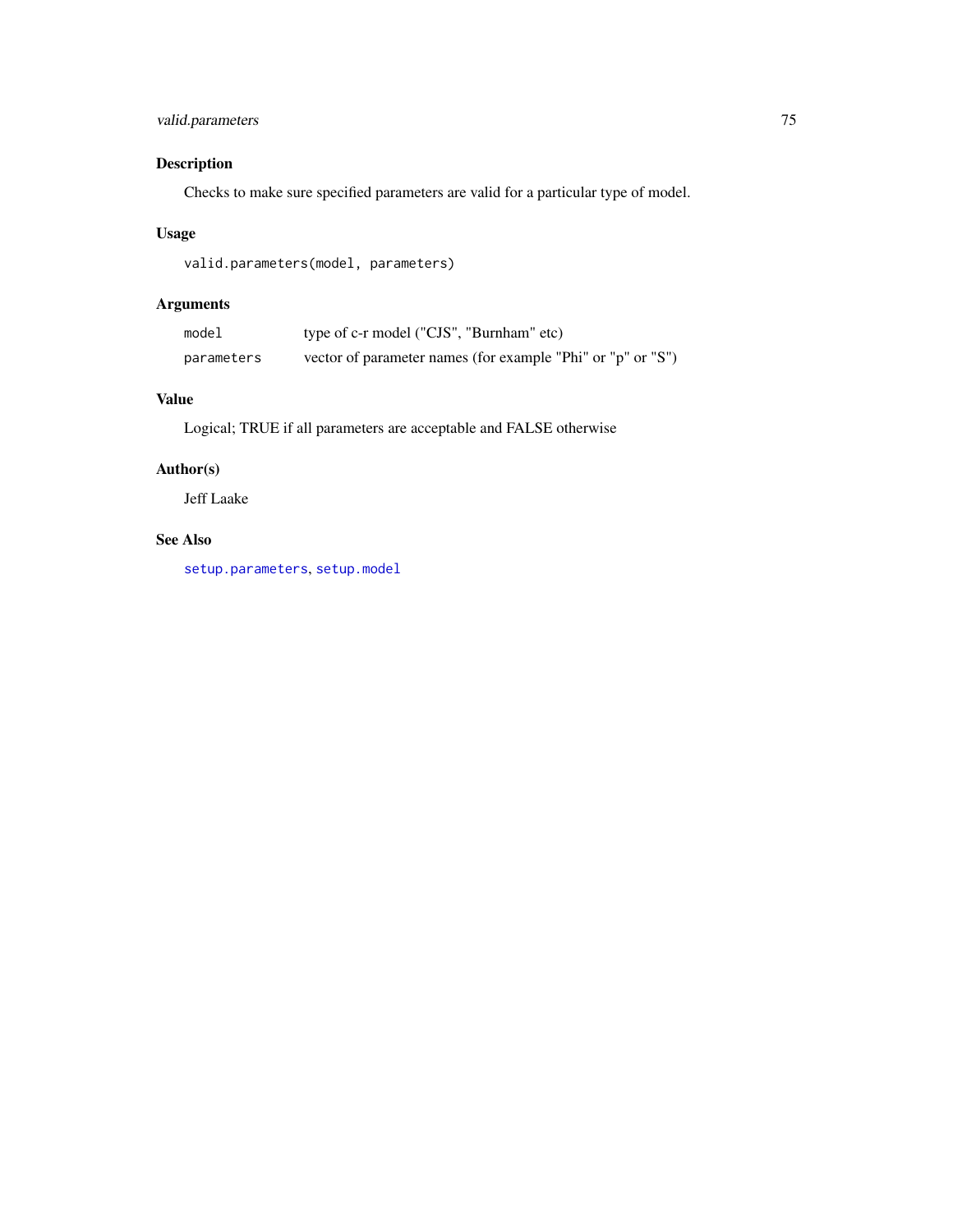# **Index**

∗Topic datasets dipper, [29](#page-28-0) mstrata, [47](#page-46-0) sealions, [63](#page-62-0) tagloss, [72](#page-71-0) ∗Topic models crm, [22](#page-21-0) crm.wrapper, [26](#page-25-0) hmmDemo, [32](#page-31-0) ∗Topic utility backward\_prob, [3](#page-2-0) cjs.accumulate, [6](#page-5-0) cjs.initial, [7](#page-6-0) coef.crm, [12](#page-11-0) compute.real, [12](#page-11-0) compute\_matrices, [14](#page-13-0) convert.link.to.real, [14](#page-13-0) create.fixed.matrix, [20](#page-19-0) deriv\_inverse.link, [28](#page-27-0) function.wrapper, [31](#page-30-0) global\_decode, [31](#page-30-0) inverse.link, [35](#page-34-0) js.accumulate, [38](#page-37-0) local\_decode, [40](#page-39-0) make.design.data, [41](#page-40-0) merge\_design.covariates, [42](#page-41-0) omega, [50](#page-49-0) Phi.mean, [50](#page-49-0) predict.crm, [51](#page-50-0) print.crm, [53](#page-52-0) print.crmlist, [53](#page-52-0) process.data, [58](#page-57-0) resight.matrix, [61](#page-60-0) set.fixed, [64](#page-63-0) setup.model, [66](#page-65-1) setup.parameters, [67](#page-66-1) valid.parameters, [74](#page-73-0)

accumulate\_data *(*process.data*)*, [58](#page-57-0)

backward\_prob, [3](#page-2-0)

cjs, [4,](#page-3-0) *[10](#page-9-0)*, *[17](#page-16-0)*, *[23](#page-22-0)*, *[25](#page-24-0)* cjs.accumulate, [6](#page-5-0) cjs.hessian, [6](#page-5-0) cjs.initial, [7](#page-6-0) cjs.lnl, *[5](#page-4-0)*, [8,](#page-7-0) *[19](#page-18-0)*, *[23,](#page-22-0) [24](#page-23-0)*, *[37](#page-36-0)*, *[39](#page-38-0)*, *[47](#page-46-0)* cjs\_delta, [10](#page-9-0) cjs\_dmat *(*mvms\_dmat*)*, [49](#page-48-0) cjs\_gamma, [11](#page-10-0) coef.crm, [12](#page-11-0) collapseCH *(*splitCH*)*, [71](#page-70-0) compute.real, [12,](#page-11-0) *[15](#page-14-0)*, *[29](#page-28-0)*, *[35,](#page-34-0) [36](#page-35-0)* compute\_matrices, [14](#page-13-0) convert.link.to.real, [14](#page-13-0) create.dm, *[4](#page-3-0)*, *[8](#page-7-0)*, [15,](#page-14-0) *[23,](#page-22-0) [24](#page-23-0)*, *[36](#page-35-0)*, *[39](#page-38-0)*, *[46](#page-45-0)*, *[54](#page-53-0)*, *[65](#page-64-0)* create.dmdf, *[16](#page-15-0)*, [17,](#page-16-0) *[24](#page-23-0)* create.dml *(*create.dm*)*, [15](#page-14-0) create.fixed.matrix, [20](#page-19-0) create.links, [21](#page-20-0) create.model.list *(*crm.wrapper*)*, [26](#page-25-0) crm, *[4,](#page-3-0) [5](#page-4-0)*, *[12](#page-11-0)*, [22,](#page-21-0) *[28](#page-27-0)*, *[36,](#page-35-0) [37](#page-36-0)*, *[46,](#page-45-0) [47](#page-46-0)*, *[53,](#page-52-0) [54](#page-53-0)*, *[59](#page-58-0)*, *[61](#page-60-0)* crm.wrapper, [26](#page-25-0) crmlist\_fromfiles *(*crm.wrapper*)*, [26](#page-25-0) deriv.inverse.link *(*deriv\_inverse.link*)*, [28](#page-27-0) deriv\_inverse.link, [28,](#page-27-0) *[36](#page-35-0)* dipper, [29,](#page-28-0) *[59](#page-58-0)*, *[61](#page-60-0)* fix.parameters, [30](#page-29-0) function.wrapper, [31](#page-30-0) fx.aic *(*function.wrapper*)*, [31](#page-30-0) fx.par.count *(*function.wrapper*)*, [31](#page-30-0)

global\_decode, [31](#page-30-0)

hmm.lnl *(*HMMLikelihood*)*, [33](#page-32-0) hmmDemo, [32](#page-31-0) HMMLikelihood, [33](#page-32-0)